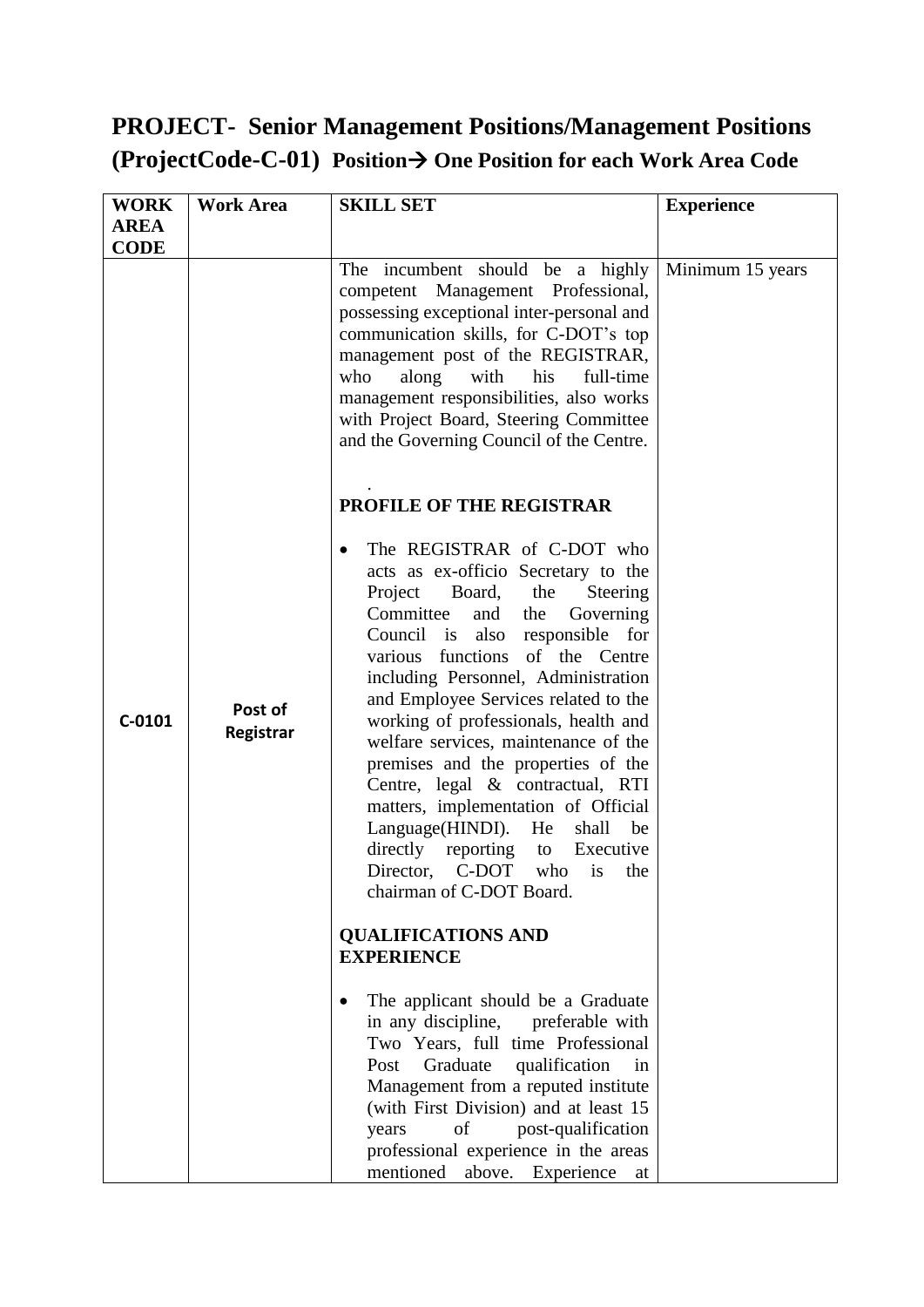| middle / senior level administrative<br>posts in reputed Government/PSU,<br>R&D, Academic Institutes, other<br>institutes, private sector will be<br>preferred.<br>The applicant should be highly<br>$\bullet$<br>people-focused<br>competent,<br>motivating<br>individual<br>with<br>Experience in the tasks and duties<br>listed in the paragraph dealing with<br>the "Profile of the Registrar".<br>Applicants employed in the Central/<br>$\bullet$<br><b>State</b><br>Government<br>Departments/<br>Undertakings/ Autonomous Bodies<br>should be presently drawing pay in<br>Level 13 of 7CPC of ₹123100-<br>215900 or analogous scale with 2<br>years of experience. These officers<br>can apply on deputation or absorption<br>basis. |  |
|----------------------------------------------------------------------------------------------------------------------------------------------------------------------------------------------------------------------------------------------------------------------------------------------------------------------------------------------------------------------------------------------------------------------------------------------------------------------------------------------------------------------------------------------------------------------------------------------------------------------------------------------------------------------------------------------------------------------------------------------|--|
| <b>AGE</b>                                                                                                                                                                                                                                                                                                                                                                                                                                                                                                                                                                                                                                                                                                                                   |  |
| Not exceeding 50 Years as on<br>01.01.2022 (for internal candidates not<br>exceeding 53 years)                                                                                                                                                                                                                                                                                                                                                                                                                                                                                                                                                                                                                                               |  |
| <b>SCALE,</b><br><b>PERQUISITES</b><br><b>PAY</b><br>&<br><b>BENEFITS</b>                                                                                                                                                                                                                                                                                                                                                                                                                                                                                                                                                                                                                                                                    |  |
| The post carries salary at the<br>Government of India, Level 13A of<br>7CPC of ₹131100-216600. Besides<br>this, the position carries allowances<br>like central DA, HRA and benefits<br>like medical reimbursement, subsidy<br>for purchase of house/conveyance,<br>official transport, reimbursement of<br>membership of professional bodies,<br>Contributory Provident Fund, LTC,<br>telephone facility, Gratuity etc. as per<br>C-DOT rules, as applicable from<br>time to time.                                                                                                                                                                                                                                                          |  |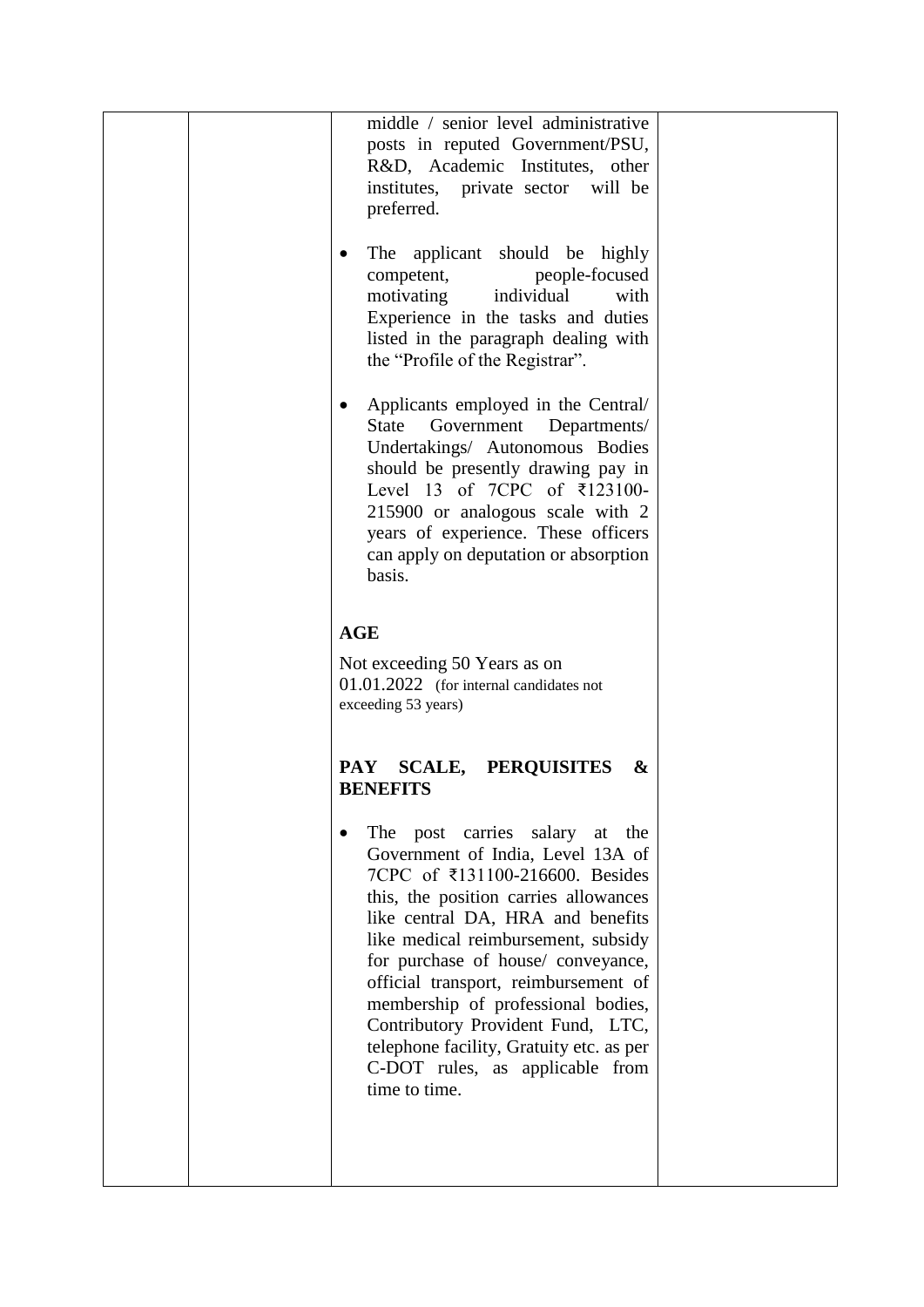|          |             | The Chief Finance Officer is the head of<br>the Finance function in C-DOT. The<br>primary responsibility of the Chief<br>Officer will be relating to<br>Finance<br>Finance and Accounts of the Centre and<br>he is responsible for maintenance and<br>upkeep of Accounts                                                                                                                                                                                                                                                                                                                                                                                                                                                                                                                                                                                                                                                                                                                                                                                                                                                                                                                                                                                                             |                  |
|----------|-------------|--------------------------------------------------------------------------------------------------------------------------------------------------------------------------------------------------------------------------------------------------------------------------------------------------------------------------------------------------------------------------------------------------------------------------------------------------------------------------------------------------------------------------------------------------------------------------------------------------------------------------------------------------------------------------------------------------------------------------------------------------------------------------------------------------------------------------------------------------------------------------------------------------------------------------------------------------------------------------------------------------------------------------------------------------------------------------------------------------------------------------------------------------------------------------------------------------------------------------------------------------------------------------------------|------------------|
|          |             | <b>Profile of Chief Finance Officer</b>                                                                                                                                                                                                                                                                                                                                                                                                                                                                                                                                                                                                                                                                                                                                                                                                                                                                                                                                                                                                                                                                                                                                                                                                                                              |                  |
|          |             |                                                                                                                                                                                                                                                                                                                                                                                                                                                                                                                                                                                                                                                                                                                                                                                                                                                                                                                                                                                                                                                                                                                                                                                                                                                                                      | Minimum 15 years |
| $C-0102$ | Post of CFO | The Chief Finance Officer will<br>direct<br>all<br>finance-related<br>initiatives<br>strategies,<br>and<br>activities for C-DOT.<br>The CFO is also responsible for<br>٠<br>managing the funds of the Centre<br>and Provident Fund, Gratuity<br>Fund etc<br>Chief<br>The<br>Finance<br>Officer<br>prepares the Annual Budget,<br><b>Supplementary Budget Estimates</b><br>for the Executive Director for<br>submission to the Board and is<br>responsible for the<br>banking<br>operations of the Centre and for<br>of<br>the<br>maintenance<br>Annual<br>Accounts etc. as per the directive<br>of Comptroller and Auditor-<br>General of India.<br>He shall be directly reporting to<br>Executive Director, C-DOT who<br>is the chairman of C-DOT Board.<br>Designs and coordinates a wide<br>variety of accounting and<br>statistical data and reports<br>Monitoring and review of finance<br>policies, procedures and practices<br>in line with legal requirement.<br>Ensuring the timely completion<br>and submission of financial and<br>statistical reporting for<br>management and regulatory<br>agencies<br>Informing and advising senior<br>management on the<br>organization's financial condition.<br>Working with senior management<br>in setting annual financial goals |                  |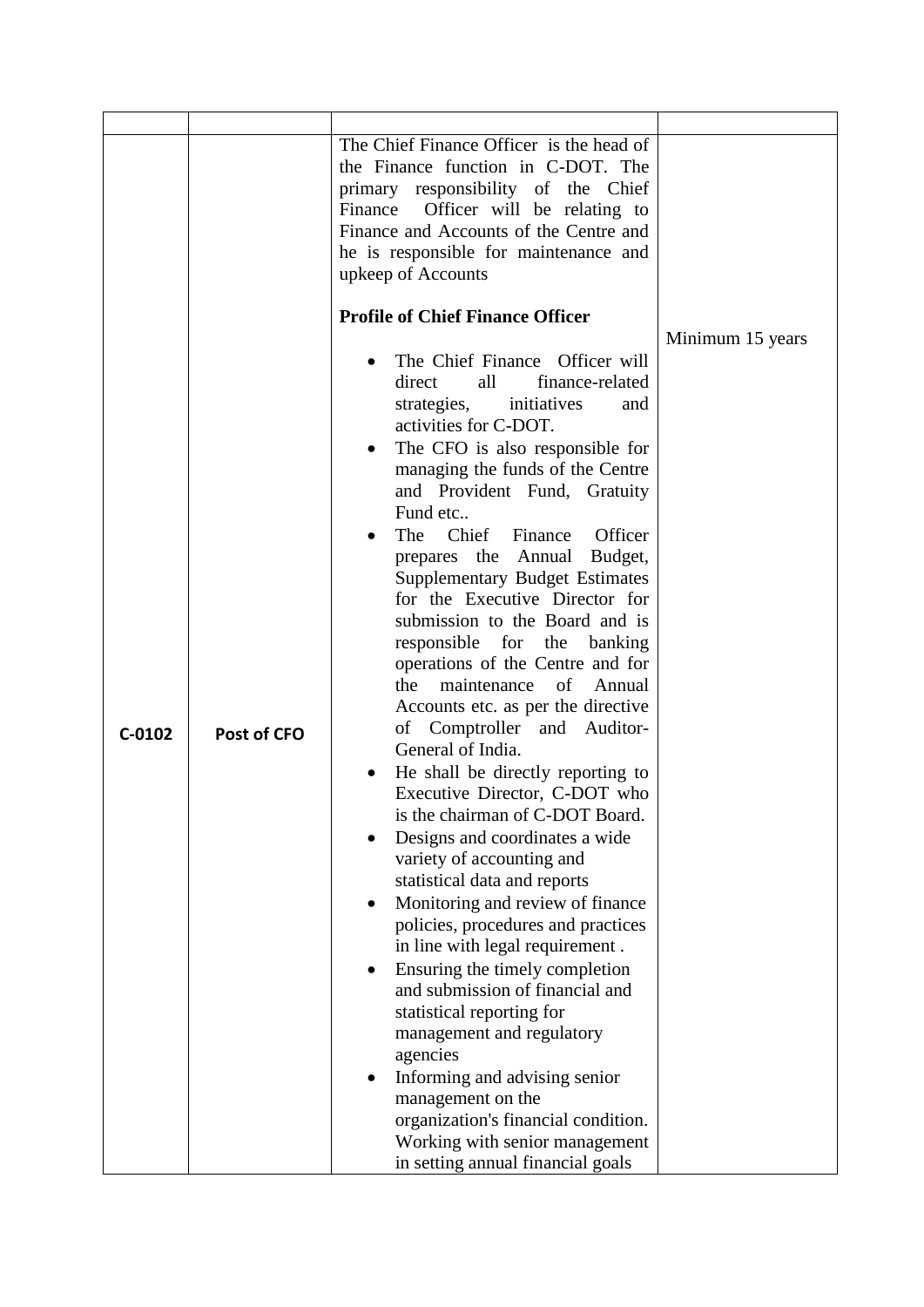|  | and targets for organization.                                                                                                                                                                                                                                                                                                          |  |
|--|----------------------------------------------------------------------------------------------------------------------------------------------------------------------------------------------------------------------------------------------------------------------------------------------------------------------------------------|--|
|  | Tracking, reporting and                                                                                                                                                                                                                                                                                                                |  |
|  | managing the overall financial                                                                                                                                                                                                                                                                                                         |  |
|  | performance.                                                                                                                                                                                                                                                                                                                           |  |
|  | Any other assignment as given by                                                                                                                                                                                                                                                                                                       |  |
|  | higher authorities from time to                                                                                                                                                                                                                                                                                                        |  |
|  | time                                                                                                                                                                                                                                                                                                                                   |  |
|  | <b>QUALIFICATIONS AND</b>                                                                                                                                                                                                                                                                                                              |  |
|  | <b>EXPERIENCE</b>                                                                                                                                                                                                                                                                                                                      |  |
|  | The incumbent should be a highly<br>competent Finance Professional,                                                                                                                                                                                                                                                                    |  |
|  | possessing exceptional                                                                                                                                                                                                                                                                                                                 |  |
|  | interpersonal and communication                                                                                                                                                                                                                                                                                                        |  |
|  | skills, for C-DOT's top                                                                                                                                                                                                                                                                                                                |  |
|  | management post of the Chief                                                                                                                                                                                                                                                                                                           |  |
|  | Finance Officer.                                                                                                                                                                                                                                                                                                                       |  |
|  | The applicant should have at least                                                                                                                                                                                                                                                                                                     |  |
|  | Two Year's, full time MBA in                                                                                                                                                                                                                                                                                                           |  |
|  | Finance or ICWA/CA from a                                                                                                                                                                                                                                                                                                              |  |
|  | reputed institute and at least 15                                                                                                                                                                                                                                                                                                      |  |
|  | years of post-qualification,                                                                                                                                                                                                                                                                                                           |  |
|  | professional experience in the<br>areas mentioned above.                                                                                                                                                                                                                                                                               |  |
|  |                                                                                                                                                                                                                                                                                                                                        |  |
|  | Applicants<br>employed<br>in<br>the<br>Central/<br><b>State</b><br>Government<br>Departments/<br>Undertakings/<br>Autonomous Bodies should be<br>presently drawing pay in Level<br>13 of 7CPC of ₹123100-215900<br>or analogous scale with 2 years of<br>experience. These officers can<br>apply on deputation or absorption<br>basis. |  |
|  | <b>AGE</b>                                                                                                                                                                                                                                                                                                                             |  |
|  | Not exceeding 50 Years as on                                                                                                                                                                                                                                                                                                           |  |
|  | $01.01.2022$ (for internal candidates not                                                                                                                                                                                                                                                                                              |  |
|  | exceeding 53 years)                                                                                                                                                                                                                                                                                                                    |  |
|  | <b>PAY SCALE PERQUISITES &amp;</b>                                                                                                                                                                                                                                                                                                     |  |
|  | <b>BENEFITS</b><br>The post carries salary at the Government of                                                                                                                                                                                                                                                                        |  |
|  | India, Level 13A of 7CPC of ₹131100-                                                                                                                                                                                                                                                                                                   |  |
|  | 216600. Besides this, the position carries                                                                                                                                                                                                                                                                                             |  |
|  | allowances like central DA, HRA and                                                                                                                                                                                                                                                                                                    |  |
|  | benefits like medical reimbursement, subsidy                                                                                                                                                                                                                                                                                           |  |
|  | for purchase of house/conveyance, official<br>transport, reimbursement of membership of                                                                                                                                                                                                                                                |  |
|  | professional bodies, Contributory Provident                                                                                                                                                                                                                                                                                            |  |
|  | Fund, LTC, telephone facility, Gratuity etc.                                                                                                                                                                                                                                                                                           |  |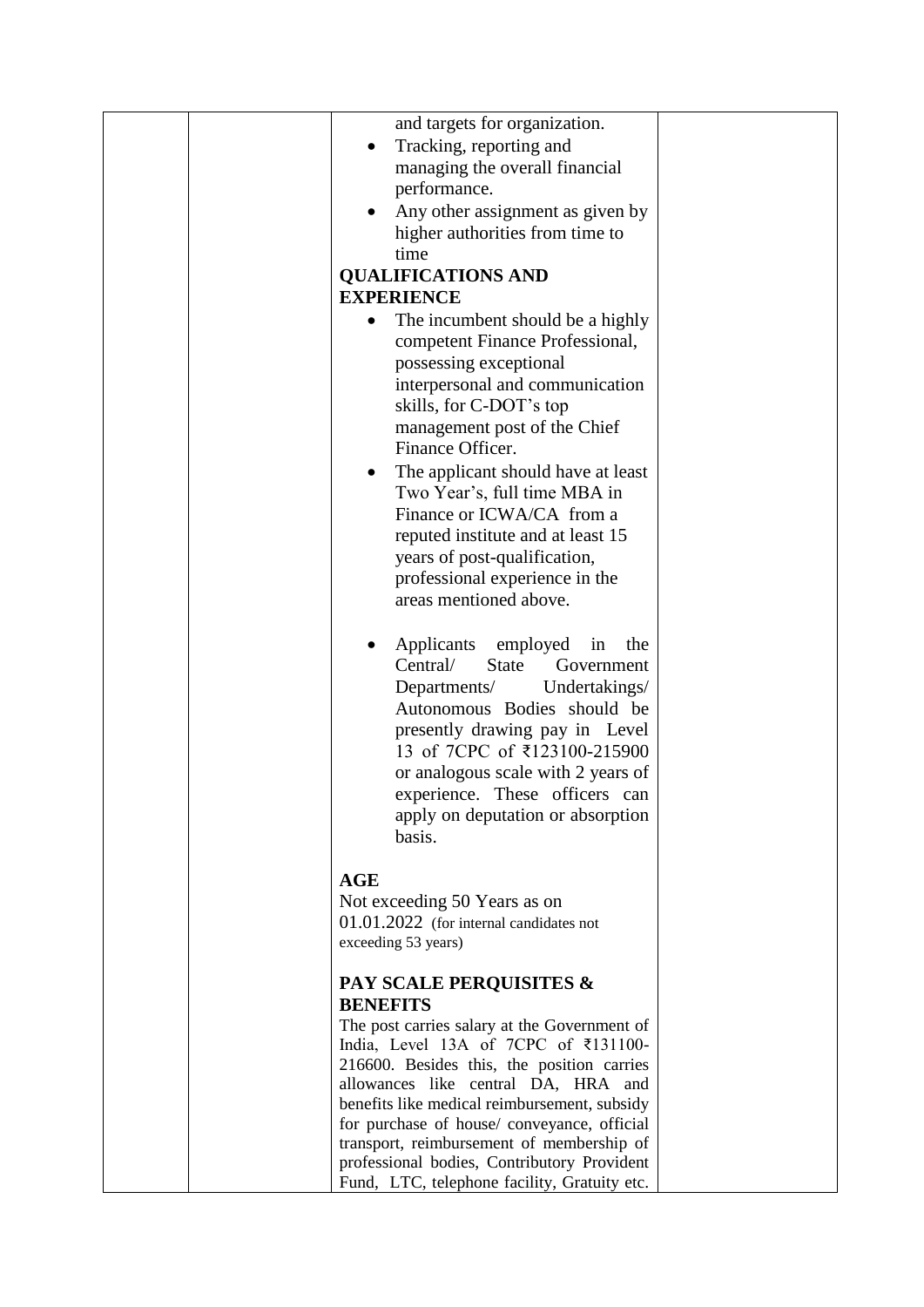|          |                                                                                  | as per C-DOT rules, as applicable from time<br>to time.                                                                                                                                                                                                                                                                                                                                                                                                                                                                                                                                                                                                                                                                                                                               |  |
|----------|----------------------------------------------------------------------------------|---------------------------------------------------------------------------------------------------------------------------------------------------------------------------------------------------------------------------------------------------------------------------------------------------------------------------------------------------------------------------------------------------------------------------------------------------------------------------------------------------------------------------------------------------------------------------------------------------------------------------------------------------------------------------------------------------------------------------------------------------------------------------------------|--|
|          |                                                                                  | Minimum 10 years                                                                                                                                                                                                                                                                                                                                                                                                                                                                                                                                                                                                                                                                                                                                                                      |  |
|          |                                                                                  | <b>Profile of Sr. Manager/Manager</b><br>(Corporate Communications)                                                                                                                                                                                                                                                                                                                                                                                                                                                                                                                                                                                                                                                                                                                   |  |
| $C-0103$ | Post of<br>Sr.Manager/<br><b>Manager</b><br>(Corporate<br><b>Communications)</b> | Create C-DOT literature<br>and<br>other forms of communication.<br>marketing<br>Create<br>and<br>٠<br>promotional materials, both print<br>and electronic.<br>Copyedit, proofread, and revise<br>communications.<br>Design and launch<br>email<br>marketing campaigns.<br>Recommend, implement<br>and<br>maintain<br>site<br>design<br>and<br>operation.<br>Work with<br>business units to<br>determine<br>event<br>budget<br>and<br>manage expenses to that budget.<br>Promote products and services<br>through<br>public<br>relations<br>initiatives, social media, Press<br>release etc.<br>Develop<br>marketing<br>$\bullet$<br>communications campaigns.<br>thought<br>Create<br>leadership<br>materials.<br>Create and deliver press releases,<br>media relations content, case |  |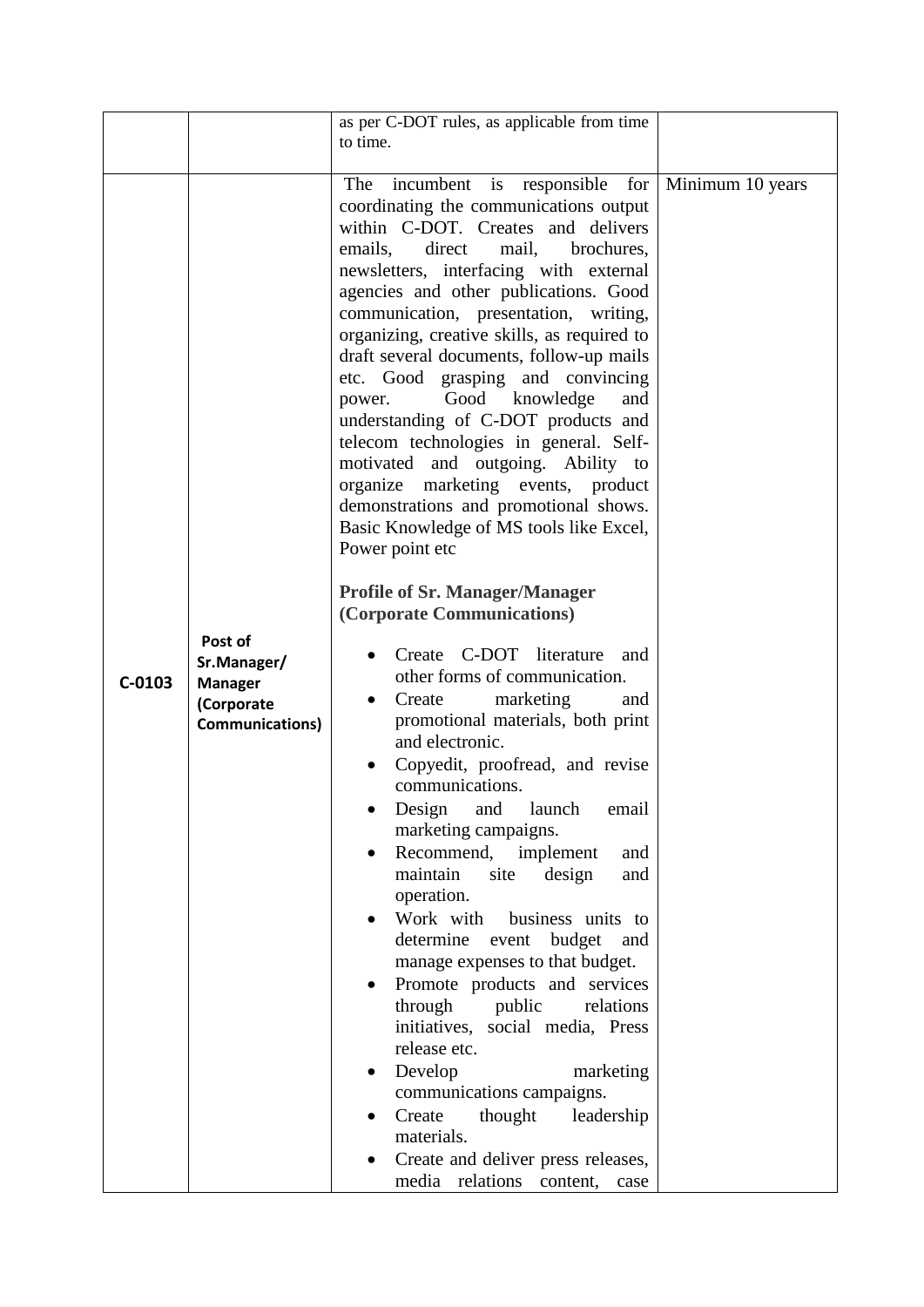| <b>QUALIFICATIONS AND</b><br><b>EXPERIENCE</b><br>The<br>should<br>applicant<br>be<br>a<br>Graduate in any discipline and<br>MBA in any discipline from a<br>reputed institution.<br>Experience<br>of minimum 10 years in a reputed<br>Advertising<br><b>Sales</b><br>Agency,<br>function, Print, Radio, Electronic<br>Media, Social Media.<br><b>AGE</b><br>Not exceeding 45 Years as on<br>$01.01.2022$ (for internal candidates not<br>exceeding 48 years) | bios,<br>corporate<br>newsletter<br>content, social media content, and<br>speaking proposals.<br>Identify, develop and execute<br>communications strategy for key<br>media contacts and customer<br>references.<br>Research media coverage and<br>industry trends.<br>Develop fresh story ideas.<br>$\bullet$<br>Conduct<br>extensive<br>media<br>$\bullet$<br>outreach manage social media<br>campaign<br>Prepare<br>briefing<br>materials,<br>Manage Pre-Sales activity with<br>Marketing Team.<br>Coordinate<br>scheduling<br>and<br>logistics.<br>Coordinate<br>conference,<br>trade<br>shows, and press interviews.<br>Manage information.<br>Prepare agendas and conduct<br>research.<br>To interact with product TLs/GLs<br>and also with customers in<br>regular<br>meeting/follow-<br>ups/negotiations. |  |
|---------------------------------------------------------------------------------------------------------------------------------------------------------------------------------------------------------------------------------------------------------------------------------------------------------------------------------------------------------------------------------------------------------------------------------------------------------------|------------------------------------------------------------------------------------------------------------------------------------------------------------------------------------------------------------------------------------------------------------------------------------------------------------------------------------------------------------------------------------------------------------------------------------------------------------------------------------------------------------------------------------------------------------------------------------------------------------------------------------------------------------------------------------------------------------------------------------------------------------------------------------------------------------------|--|
|                                                                                                                                                                                                                                                                                                                                                                                                                                                               |                                                                                                                                                                                                                                                                                                                                                                                                                                                                                                                                                                                                                                                                                                                                                                                                                  |  |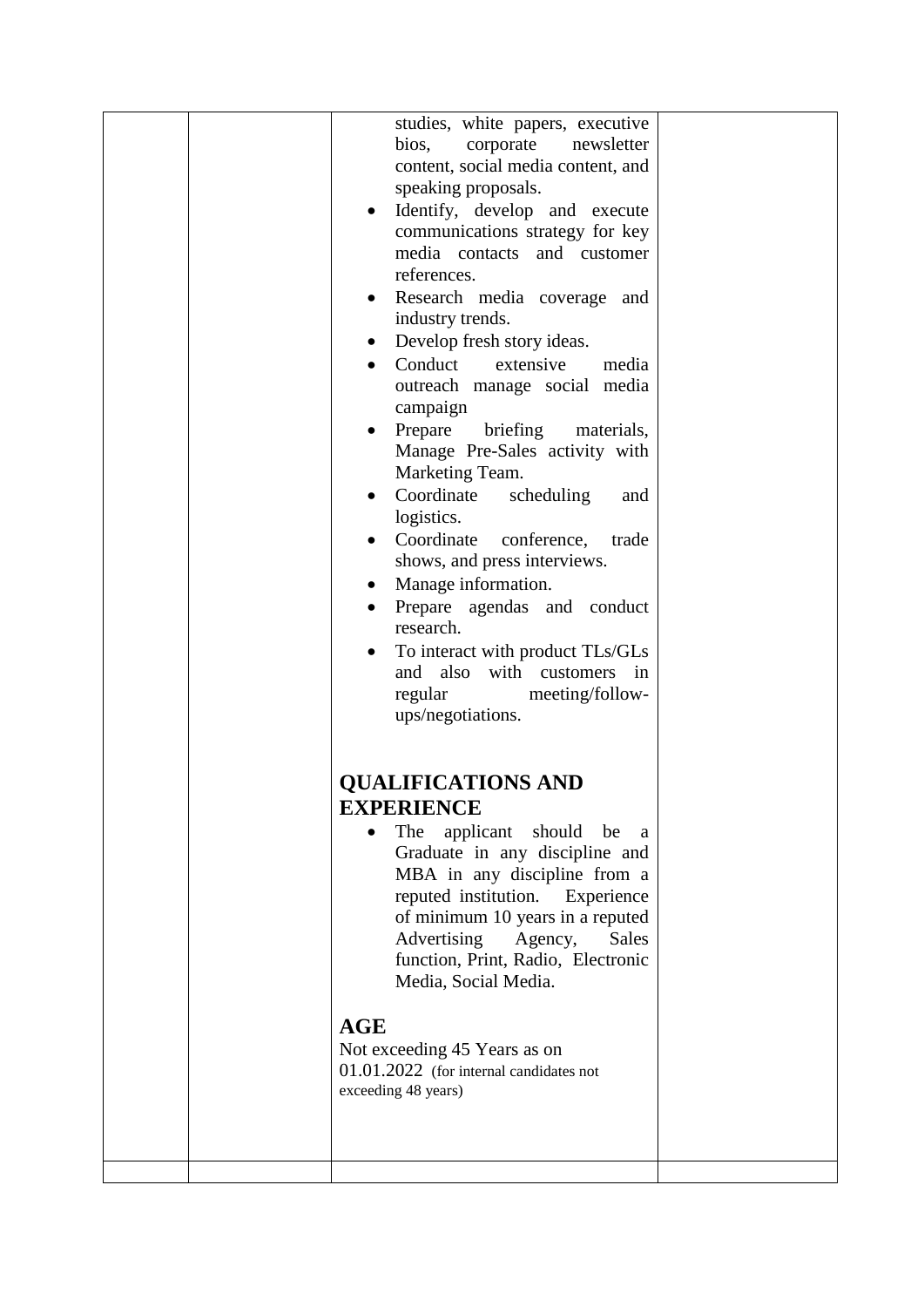| Work<br>Area<br>Code | <b>Work Area</b>                                                         | <b>SKILL SET</b>                                                                                                                                                                                                                                                                                                                                                                                                                                                                                                                                | Experience      |
|----------------------|--------------------------------------------------------------------------|-------------------------------------------------------------------------------------------------------------------------------------------------------------------------------------------------------------------------------------------------------------------------------------------------------------------------------------------------------------------------------------------------------------------------------------------------------------------------------------------------------------------------------------------------|-----------------|
|                      |                                                                          | The<br>Post of<br>Sr.<br>Manager/<br>Manager (Start Up Operations)<br>requires that the candidate should<br>have worked with<br>start<br>up<br>companies (preferable).<br>Should<br>have taken the start up's to the<br>next level. Should be capable of<br>setting up the business from<br>scratch.<br><b>Profile of Sr. Manager/Manager (Start</b> )<br><b>Up Operations</b> )<br>suitable startups<br>Identify<br>for                                                                                                                        | Minimum 2 years |
| $C-0104$             | Post of<br>Sr.Manager/<br><b>Manager (Start</b><br><b>Up Operations)</b> | with C-DOT'S R&D<br>aligning<br>work<br>Start incubation center in C-DOT<br>٠<br>Onboarding of startups<br>٠<br>Arrange funding for startups from<br>C-DOT/External sources<br>Design workflows for contest<br>$\bullet$<br>solution<br>launch,<br>submission<br>andautomated model scoring and<br>leader board<br>Handhold Startups to scale up<br>their idea, innovation<br>Prepare a strategic plan for start<br>up center and individual startups<br>market<br>Prepare<br>strategy<br>for<br>startups<br>Design and test business storyline |                 |
|                      |                                                                          | <b>QUALIFICATIONS AND</b><br><b>EXPERIENCE</b><br>Graduate<br>from<br>premier<br>institute<br>(IITs/IIMs/NIT) .Preferably MBA from<br>reputed institute. Should have worked<br>with start up eco system for a Minimum<br>of 2 years.                                                                                                                                                                                                                                                                                                            |                 |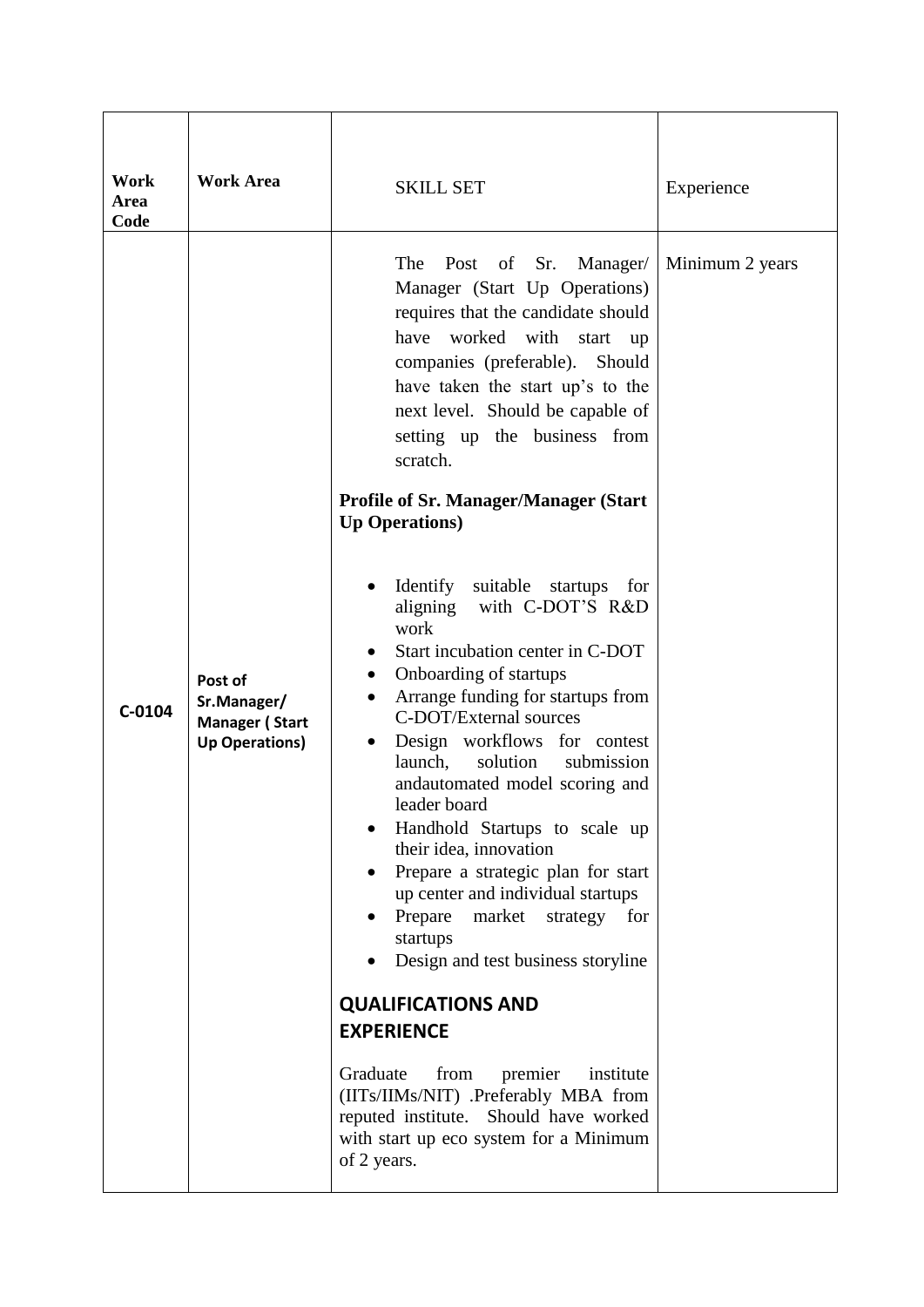|          |                                                                                    | Age<br>Not exceeding 45 Years as on<br>01.01.2022 (for internal candidates not<br>exceeding 48 years)                                                                                                                                                                                                                                                                                                                                                                                                                                                                                                                                                                                                                                                                                                                                                                                                                                                                                                                                                                                                                                                                                                                                                                                                                                                                                                                                                                                                                                                                                                                                                                                            |                  |
|----------|------------------------------------------------------------------------------------|--------------------------------------------------------------------------------------------------------------------------------------------------------------------------------------------------------------------------------------------------------------------------------------------------------------------------------------------------------------------------------------------------------------------------------------------------------------------------------------------------------------------------------------------------------------------------------------------------------------------------------------------------------------------------------------------------------------------------------------------------------------------------------------------------------------------------------------------------------------------------------------------------------------------------------------------------------------------------------------------------------------------------------------------------------------------------------------------------------------------------------------------------------------------------------------------------------------------------------------------------------------------------------------------------------------------------------------------------------------------------------------------------------------------------------------------------------------------------------------------------------------------------------------------------------------------------------------------------------------------------------------------------------------------------------------------------|------------------|
| $C-0105$ | Post of<br>Sr.Manager/<br><b>Manager (Human</b><br><b>Resource</b><br>Development) | post of Sr.<br>The<br>Manager/Manager<br>(Human<br>Resource<br>Development)<br>requires a candidate to be well versed<br>with<br>policies and practices.<br><b>HR</b><br>of<br>Knowledge<br>rules<br>relating<br>to<br>Performance Management System.<br>Knowledge of DOPT rules, Promotion<br>rules, government norms on reservation<br>policy.Good drafting, presentation, inter-<br>personal communication & managerial<br>skills.Good liaison<br>experience<br>with<br>campuses for recruitment, HR consulting<br>companies and manpower outsourcing<br>vendors, etc.Good working knowledge of<br>ERP practices.<br><b>Profile</b><br>of<br>Sr.<br><b>Manager/Manager</b><br>(Human Resource Development)<br>Research, preparation & proposing<br>$\bullet$<br>amendments in the existing policies<br>for organization improvement and its<br>employees.<br>Ensure<br>functioning<br>smooth<br>of<br>$\bullet$<br>Performance<br>existing<br>appraisal<br>system in-line with Organization's<br>goals & objectives through ERP.<br>Co-ordinate<br>regular<br>Grade<br>Promotions as per existing policy.<br>Coordinate<br>and<br>conduct<br>$\bullet$<br>Responsibility Promotions<br>as per<br>organization requirement.<br>Campus recruitment and induction of<br>$\bullet$<br>manpower.<br>Co-ordinate and induct contractual<br>$\bullet$<br>through<br>outsourcing<br>manpower<br>agencies.<br>Handling<br>Grievance/disciplinary<br>٠<br>related matters and redressal.<br>Regular, routine activities related to<br>$\bullet$<br>HR functions – employee satisfaction<br>survey, etc.<br>ERP implementation of HR functions<br>٠<br>& practices.<br>Co-ordination & implementation of | Minimum 10 years |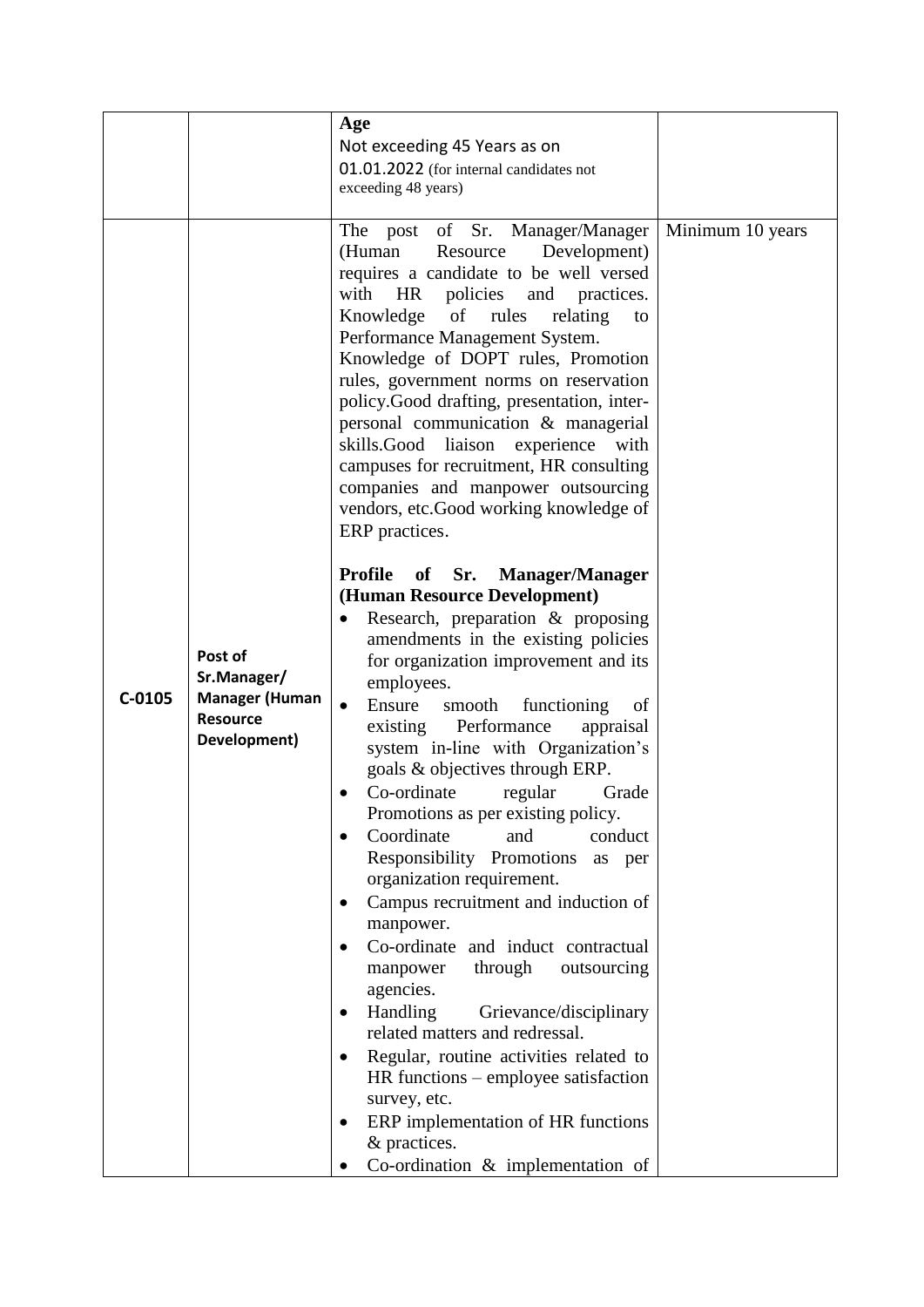| people CMMI/ RTIs & Audits.                                                                                                                                                                                               |  |
|---------------------------------------------------------------------------------------------------------------------------------------------------------------------------------------------------------------------------|--|
| <b>QUALIFICATIONS AND</b><br><b>EXPERIENCE</b>                                                                                                                                                                            |  |
| The<br>applicant should be<br>an<br>MBA(HR/OB) from a reputed<br>institution. Minimum experience of 10<br>years in HR.<br>Age<br>Not exceeding 45 Years as 01.01.2022<br>(for internal candidates not exceeding 48 years) |  |
|                                                                                                                                                                                                                           |  |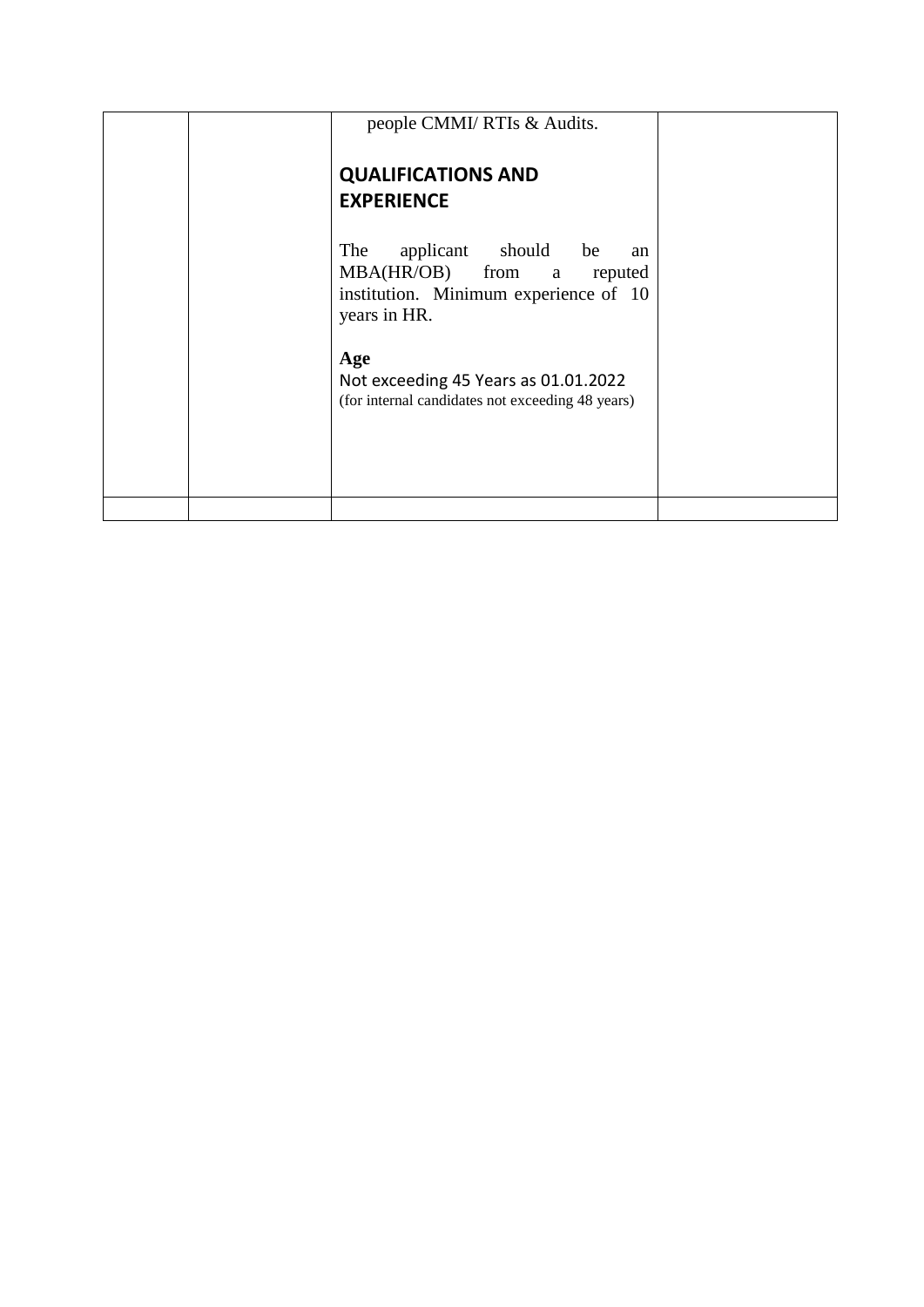## **PROJECT – Radio Access Network (Project Code-T-01) & 5G RAN (Project Code-T-02) Positions (approx.)-50**

| <b>WORK</b><br><b>AREACODE</b> | <b>WORK AREA</b>                                            | <b>SKILL SET</b>                                                                                                                                                                                                                                                                                                                                                                                                                                                                                                                                                                                                                                                                                                                                                                                                                                                                                                                                                                                                             | <b>Experience/Qualifications</b>                                                                                                           |
|--------------------------------|-------------------------------------------------------------|------------------------------------------------------------------------------------------------------------------------------------------------------------------------------------------------------------------------------------------------------------------------------------------------------------------------------------------------------------------------------------------------------------------------------------------------------------------------------------------------------------------------------------------------------------------------------------------------------------------------------------------------------------------------------------------------------------------------------------------------------------------------------------------------------------------------------------------------------------------------------------------------------------------------------------------------------------------------------------------------------------------------------|--------------------------------------------------------------------------------------------------------------------------------------------|
| $T-01$                         | Leadership<br><b>Position</b><br>Covering<br>aspects of RAN | Knowledge of Wireless<br>$\bullet$<br>Technologies, Computer<br>Networking, Data<br>Networking, Signal<br>Processing<br>Wireless network system<br>$\bullet$<br>architecture and<br>subsystem design<br>2G/3G/4G/5G Protocol<br>$\bullet$<br>understanding<br>Requirements<br>$\bullet$<br>development/managemen<br>t Process,<br><b>System Engineering</b><br>٠<br>Aspects,<br>Testing and debugging<br>$\bullet$<br>tools, Signal<br>generator/analyzers,<br>Logic Analyzers<br>Configuration<br>$\bullet$<br>Management, Scripting,<br><b>Build and Development</b><br>environment<br>Able to work on Product<br>$\bullet$<br>integration and testing<br>like functional testing,<br>load testing, Stability<br>testing, Regression<br>testing etc<br>Comfortable with<br>$\bullet$<br>organization processes<br>Interface with other<br>$\bullet$<br>teams and other<br>organizations<br><b>Support for Field Trials</b><br>$\bullet$<br>and Testing<br>Lab building,<br>$\bullet$<br>maintenance<br>$C/C++$ programming | <b>Essential-</b> Minimum 5 years<br>experience for<br>B.Tech(CS/EC)/B.E (CS/EC)/<br>M.Tech(CS/EC)/M.E.(CS/EC)<br>/PhD (in relevant areas) |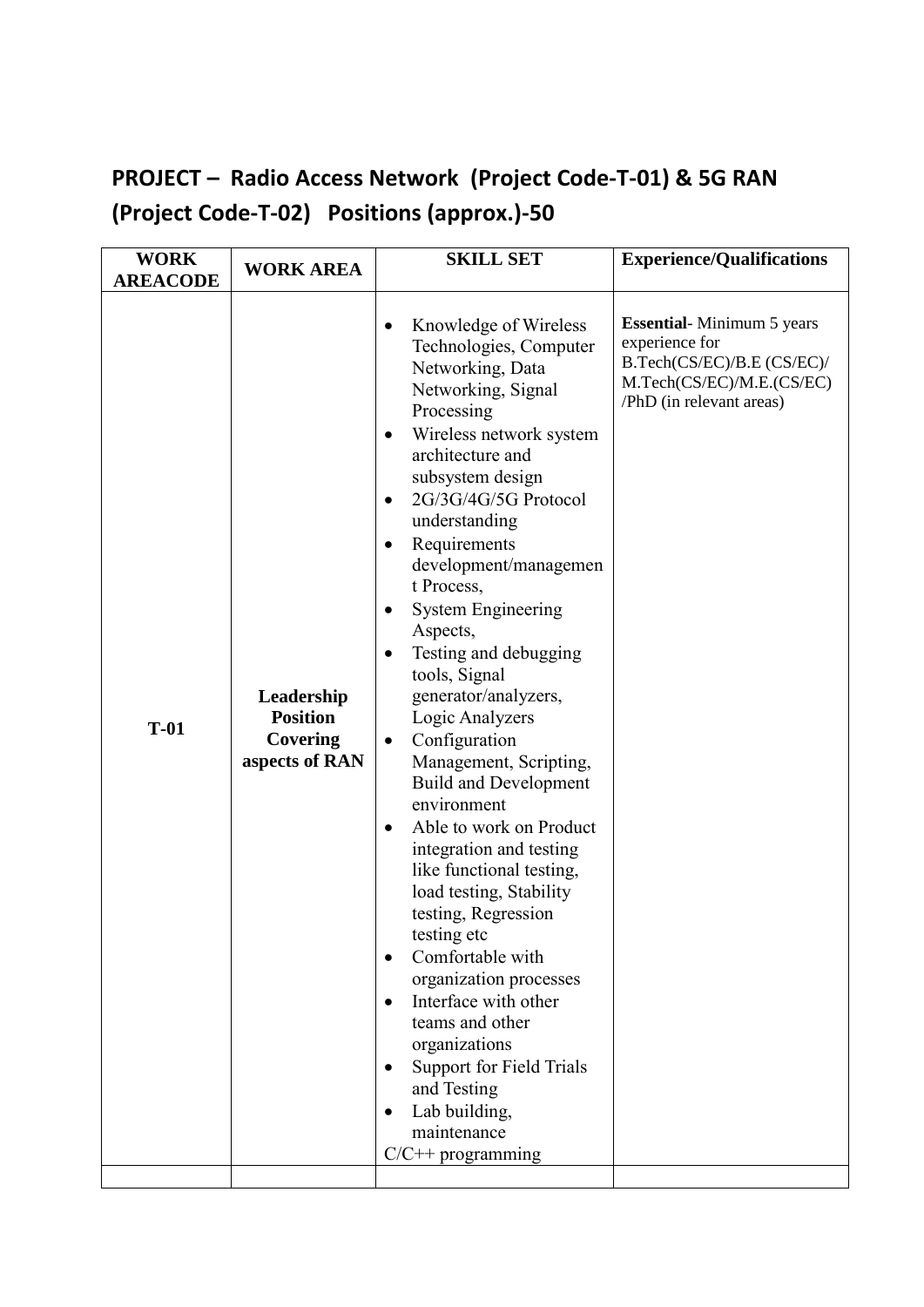| T-0101 | <b>Baseband HW</b>                                | Computer Architecture,<br>Digital Logic,<br>Processor/FPGA/SoC<br>interfacing<br>Expertise in hardware<br>٠<br>design (Circuit Design<br>and Analysis, PCB,<br>Devices, Signal and<br>power integrity, interface<br>with CAD/VDG/EPG)<br>Testing and debugging<br>$\bullet$<br>tools, Signal<br>generator/analyzers,<br>Logic Analyzers<br>Knowledge of industry<br>٠<br>standards,<br>standardization<br>Good understanding of<br>٠<br>3GPP wireless standards                                                                    |                                                                                                                                       |
|--------|---------------------------------------------------|------------------------------------------------------------------------------------------------------------------------------------------------------------------------------------------------------------------------------------------------------------------------------------------------------------------------------------------------------------------------------------------------------------------------------------------------------------------------------------------------------------------------------------|---------------------------------------------------------------------------------------------------------------------------------------|
| T-0102 | <b>RRH</b> Analog &<br><b>RF Hardware</b>         | Computer Architecture,<br>Digital Logic,<br>Processor/FPGA/SoC<br>interfacing<br>Expertise in hardware<br>٠<br>design (Circuit Design)<br>and Analysis, PCB,<br>Devices, Signal and<br>power integrity, interface<br>with CAD/VDG/EPG)<br>Ability to learn and use<br>RF analysis and design<br>tools<br>Testing and debugging<br>$\bullet$<br>tools, Signal<br>generator/analyzers,<br>Logic Analyzers<br>Knowledge of industry<br>standards,<br>standardization<br>Good understanding of<br>$\bullet$<br>3GPP wireless standards | Minimum 2 years in Research<br>and Development<br>B.Tech(CS/EC)/B.E (CS/EC)/<br>M.Tech(CS/EC)/M.E.(CS/EC)<br>/PhD (in relevant areas) |
| T-0103 | <b>RRH</b> Signal<br>Processing in<br><b>FPGA</b> | Computer Architecture,<br>Digital Logic,<br>Processor/FPGA/SoC<br>interfacing                                                                                                                                                                                                                                                                                                                                                                                                                                                      |                                                                                                                                       |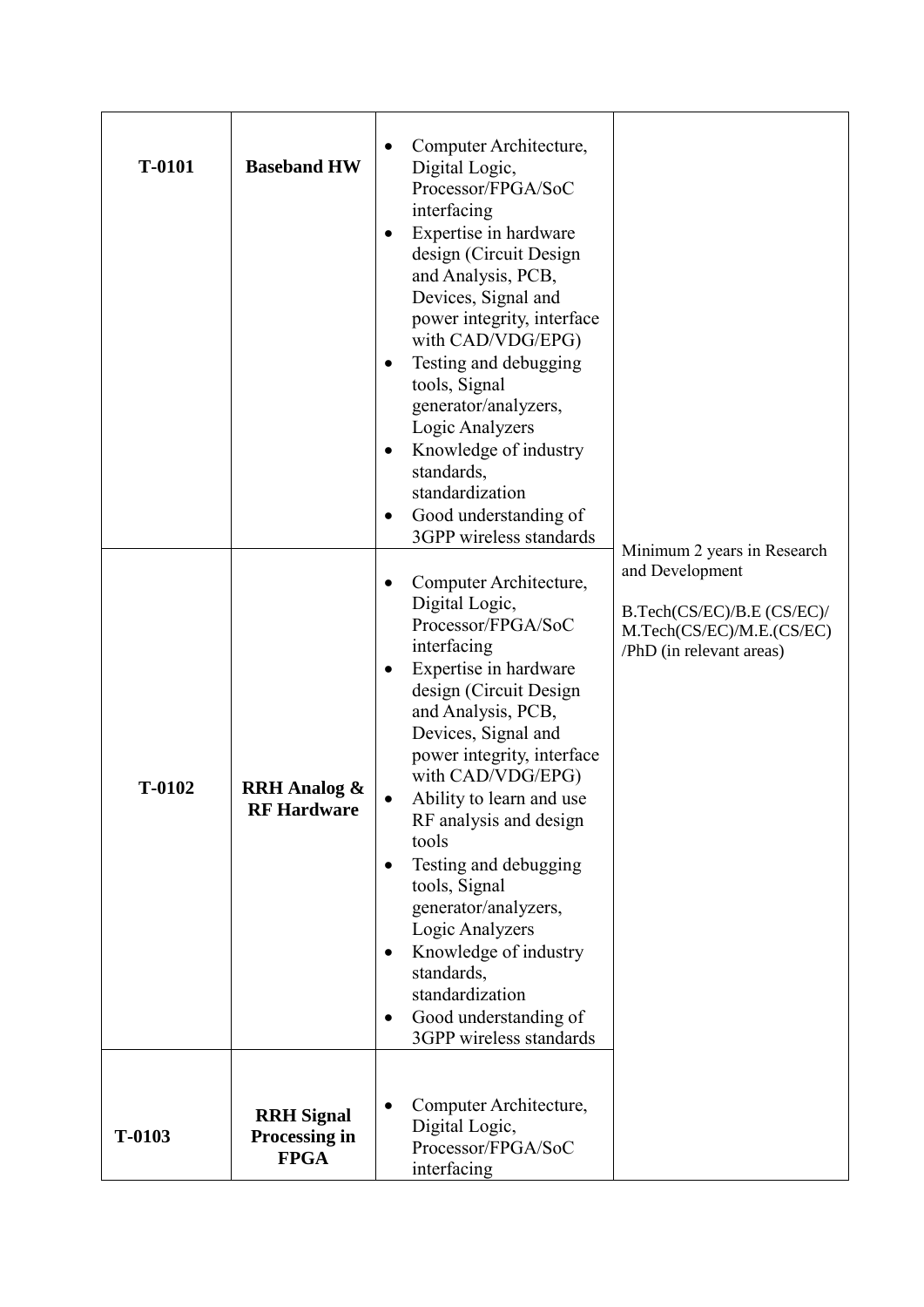|        |                                                  | ٠<br>$\bullet$<br>$\bullet$<br>$\bullet$<br>$\bullet$<br>$\bullet$<br>$\bullet$<br>$\bullet$ | Knowledge in hardware<br>design (Circuit Design)<br>and Analysis, PCB,<br>Devices, Signal and<br>power integrity, interface<br>with CAD/VDG/EPG)<br>Expertise in FPGA<br>Development – Tools for<br>FPGA development,<br>Timing analysis,<br>Languages<br>(VHDL/Verilog),<br>Simulation, Modeling,<br>Programming<br>Matlab and Simulink and<br>equivalent tools<br>Ability to learn and use<br>RF analysis and design<br>tools<br>Testing and debugging<br>tools, Signal<br>generator/analyzers,<br>Logic Analyzers<br>SDR concepts,<br>Waveforms, Digital<br>Filters, Interfacing with<br>IP from other vendors.<br>Knowledge of industry<br>standards,<br>standardization<br>Good understanding of<br>3GPP wireless standards |                                                                                                                                       |
|--------|--------------------------------------------------|----------------------------------------------------------------------------------------------|----------------------------------------------------------------------------------------------------------------------------------------------------------------------------------------------------------------------------------------------------------------------------------------------------------------------------------------------------------------------------------------------------------------------------------------------------------------------------------------------------------------------------------------------------------------------------------------------------------------------------------------------------------------------------------------------------------------------------------|---------------------------------------------------------------------------------------------------------------------------------------|
| T-0104 | <b>OS</b> and Board<br><b>Support</b><br>Package | $\bullet$<br>$\bullet$<br>$\bullet$<br>$\bullet$                                             | <b>System Engineering</b><br>Aspects,<br>Testing and debugging<br>tools, Signal<br>generator/analyzers,<br>Logic Analyzers<br>Configuration<br>Management, Scripting,<br><b>Build and Development</b><br>environment<br>Able to work with<br>Product integration and<br>testing like functional<br>testing, load testing,<br>Stability testing,<br>Regression testing etc                                                                                                                                                                                                                                                                                                                                                        | Minimum 2 years in Research<br>and Development<br>B.Tech(CS/EC)/B.E (CS/EC)/<br>M.Tech(CS/EC)/M.E.(CS/EC)<br>/PhD (in relevant areas) |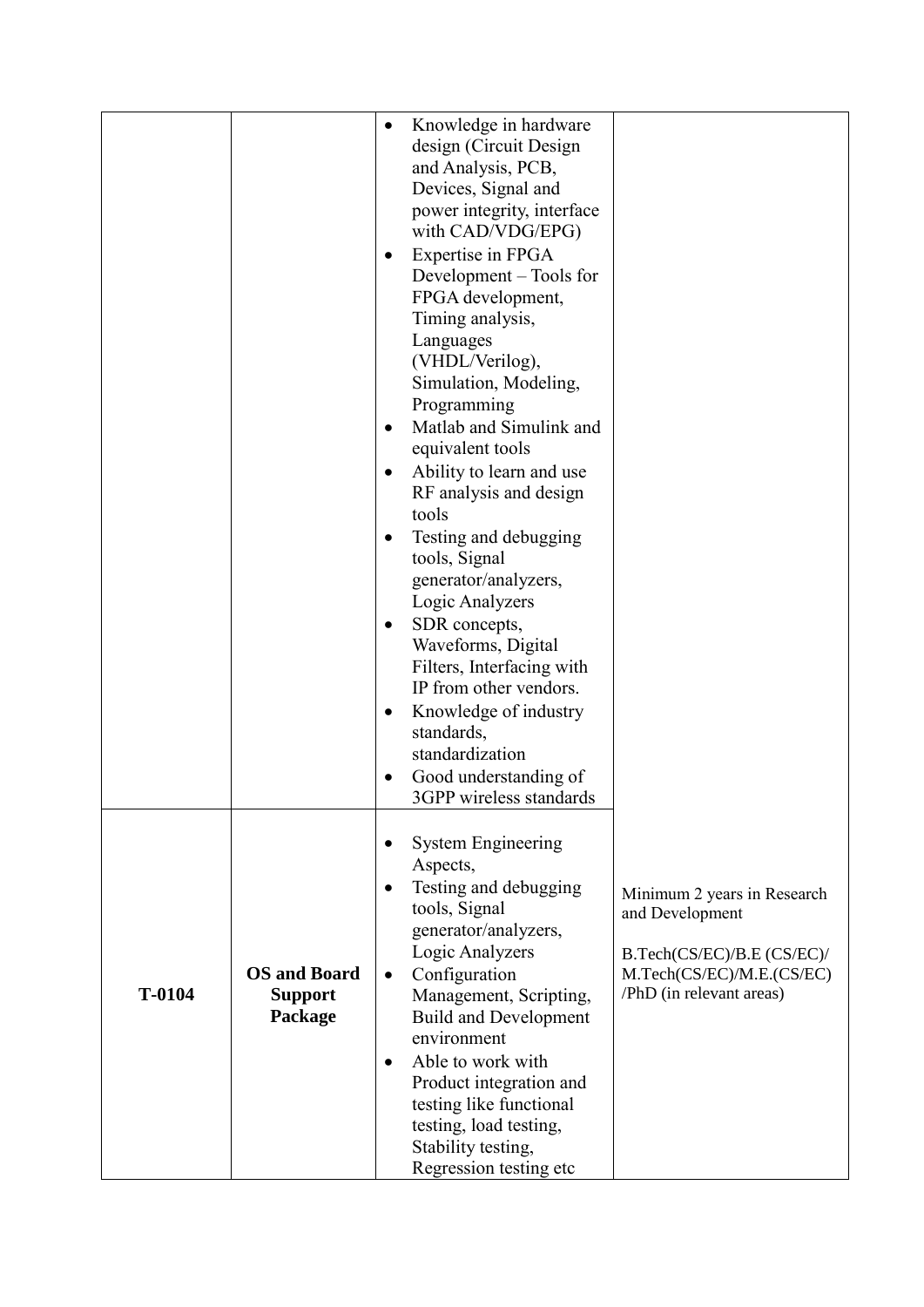|        |                                                        | Processors, Devices,<br>$\bullet$<br>SoCs, FPGA, on-board<br>devices and interface<br>devices.<br>Operating Systems,<br>$\bullet$<br>distributions, packaging,<br>devices, kernels, device<br>drivers, data plane<br>development, uboot,<br>compilation, linking,<br>loading<br>$C/C++$ programming<br>$\bullet$<br>skills along with<br>scripting.<br>Power-on self test.                                                                                                                                                                                                                                                                                                                                                                                                                                                                                                                                                                                               |
|--------|--------------------------------------------------------|--------------------------------------------------------------------------------------------------------------------------------------------------------------------------------------------------------------------------------------------------------------------------------------------------------------------------------------------------------------------------------------------------------------------------------------------------------------------------------------------------------------------------------------------------------------------------------------------------------------------------------------------------------------------------------------------------------------------------------------------------------------------------------------------------------------------------------------------------------------------------------------------------------------------------------------------------------------------------|
| T-0105 | <b>Physical</b><br>Layer/Layer-1<br><b>Development</b> | Knowledge of LTE /<br>$\bullet$<br>UMTS / WCDMA /<br>HSDPA/5G or WLAN<br>standards in the physical<br>layer and future<br>developments within<br>3GPP, OFDM, MIMO<br>Testing and debugging<br>$\bullet$<br>Minimum 2 years in Research<br>tools<br>and Development<br>Experience with handling<br>$\bullet$<br>of specific test equipment<br>B.Tech(CS/EC)/B.E (CS/EC)/<br>(signal generator, signal<br>M.Tech(CS/EC)/M.E.(CS/EC)<br>analyser, logic analyser<br>/PhD (in relevant areas)<br>and pattern generator) is<br>beneficial<br>Expertise in FPGA<br>Development – Tools for<br>FPGA development,<br>Timing analysis,<br>Languages<br>(VHDL/Verilog),<br>Simulation, Modeling,<br>Programming<br>Matlab and Simulink and<br>$\bullet$<br>equivalent tools<br><b>DSP</b> Programming<br>$\bullet$<br>skillset preferred<br>$C/C++$ programming<br>$\bullet$<br>skills along with<br>scripting.<br>Unix Network<br>$\bullet$<br>Programming<br>Data Structures and |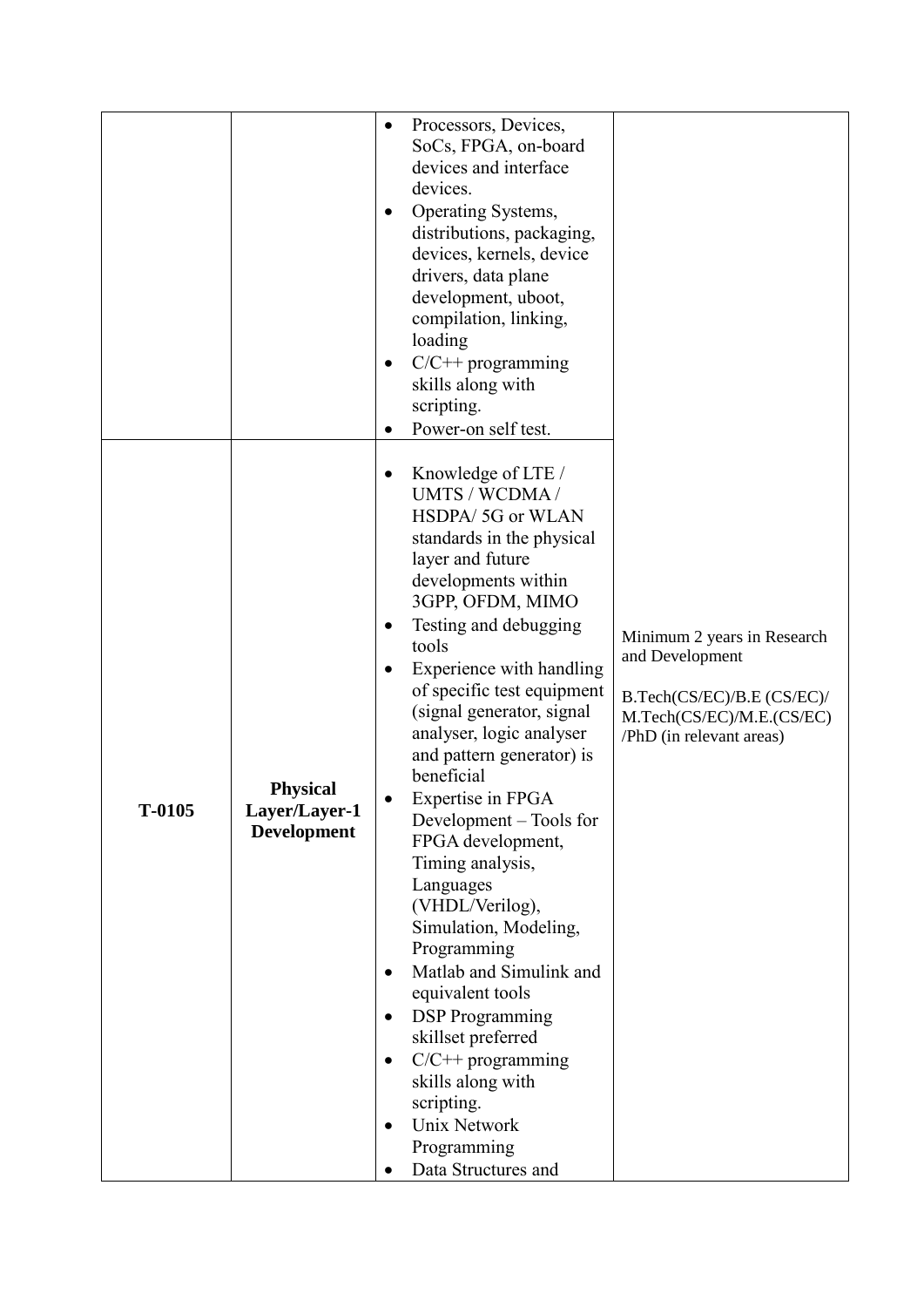|        |                                            | Algorithms<br>Good understanding of<br>$\bullet$                                                                                                                                                                                                                                                                                                                                                                                                                                                                                                                                                                                                                              |                                                                                                                                       |
|--------|--------------------------------------------|-------------------------------------------------------------------------------------------------------------------------------------------------------------------------------------------------------------------------------------------------------------------------------------------------------------------------------------------------------------------------------------------------------------------------------------------------------------------------------------------------------------------------------------------------------------------------------------------------------------------------------------------------------------------------------|---------------------------------------------------------------------------------------------------------------------------------------|
| T-0106 | <b>LTE</b> Layer-<br>2/Layer-<br>3/RRM     | 3GPP wireless standards<br>Testing and debugging<br>tools<br>Configuration<br>$\bullet$<br>Management, Scripting,<br><b>Build and Development</b><br>environment<br>Able to work with<br>$\bullet$<br>Product integration and<br>testing like functional<br>testing, load testing,<br>Stability testing,<br>Regression testing etc<br>$C/C++$ programming<br>$\bullet$<br>skills along with<br>scripting.<br><b>Unix Network</b><br>$\bullet$<br>Programming<br>Data Structures and<br>$\bullet$<br>Algorithms<br>Design Patterns<br>$\bullet$<br>Familiarity with Protocol<br>$\bullet$<br><b>Stack Development</b><br>Good understanding of<br>٠<br>3GPP wireless standards | Minimum 2 years in Research<br>and Development<br>B.Tech(CS/EC)/B.E (CS/EC)/<br>M.Tech(CS/EC)/M.E.(CS/EC)<br>/PhD (in relevant areas) |
| T-0107 | <b>System</b><br>Management<br>(OAM/FCAPS) | Testing and debugging<br>tools<br>Configuration<br>$\bullet$<br>Management, Scripting,<br><b>Build and Development</b><br>environment<br>Able to work with<br>$\bullet$<br>Product integration and<br>testing like functional<br>testing, load testing,<br>Stability testing,<br>Regression testing etc<br>$C/C++$ programming<br>$\bullet$<br>skills along with<br>scripting.<br>Unix Network<br>$\bullet$<br>Programming<br>Data Structures and<br>٠<br>Algorithms                                                                                                                                                                                                          |                                                                                                                                       |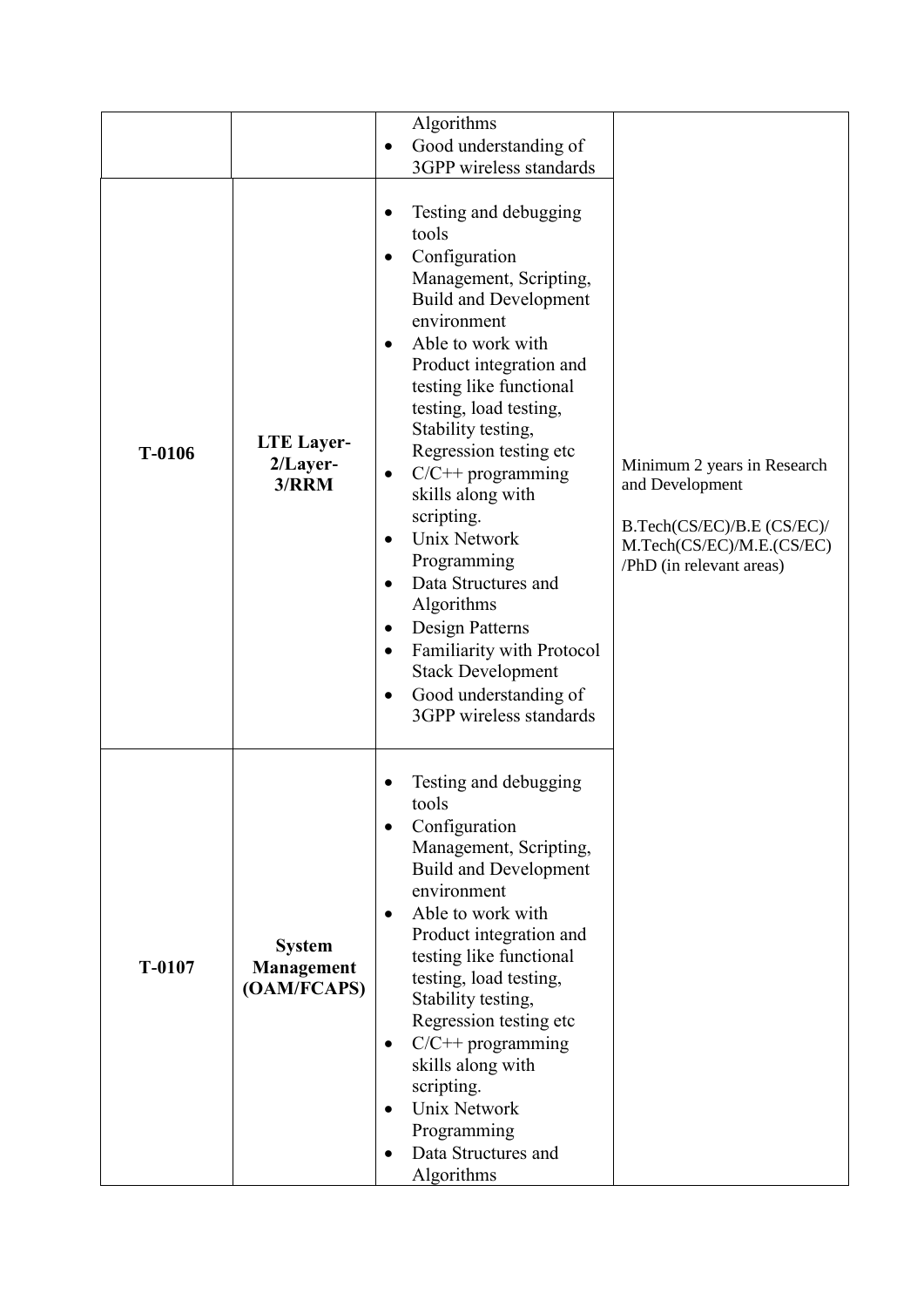|        |                                                            | Design Patterns<br>$\bullet$<br>Familiarity with Protocol<br>$\bullet$<br><b>Stack Development</b><br><b>Embedded Database</b><br>$\bullet$<br>based systems (mySQL,<br>PostgreSQL)<br>System level<br>٠<br>understanding of network<br>element.<br>Good understanding of<br>٠<br>3GPP wireless standards                                                                                                                                                                                                                                                                               |                                                                                                                                       |
|--------|------------------------------------------------------------|-----------------------------------------------------------------------------------------------------------------------------------------------------------------------------------------------------------------------------------------------------------------------------------------------------------------------------------------------------------------------------------------------------------------------------------------------------------------------------------------------------------------------------------------------------------------------------------------|---------------------------------------------------------------------------------------------------------------------------------------|
| T-0108 | <b>Self Organising</b><br><b>Network</b>                   | Testing and debugging<br>tools<br>Configuration<br>$\bullet$<br>Management, Scripting,<br><b>Build and Development</b><br>environment<br>Able to work with<br>Product integration and<br>testing like functional<br>testing, load testing,<br>Stability testing,<br>Regression testing etc<br>$C/C++$ programming<br>$\bullet$<br>skills along with<br>scripting.<br>Unix Network<br>Programming<br>Data Structures and<br>Algorithms<br>Design Patterns<br>Familiarity with Protocol<br>$\bullet$<br><b>Stack Development</b><br>Good understanding of<br>٠<br>3GPP wireless standards | Minimum 2 years in Research<br>and Development<br>B.Tech(CS/EC)/B.E (CS/EC)/<br>M.Tech(CS/EC)/M.E.(CS/EC)<br>/PhD (in relevant areas) |
| T-0109 | <b>Element</b><br><b>Management</b><br><b>System (EMS)</b> | Testing and debugging<br>tools<br>Configuration<br>$\bullet$<br>Management, Scripting,<br><b>Build and Development</b><br>environment<br>Able to work with<br>$\bullet$<br>Product integration and<br>testing like functional<br>testing, load testing,<br>Stability testing,<br>Regression testing etc                                                                                                                                                                                                                                                                                 |                                                                                                                                       |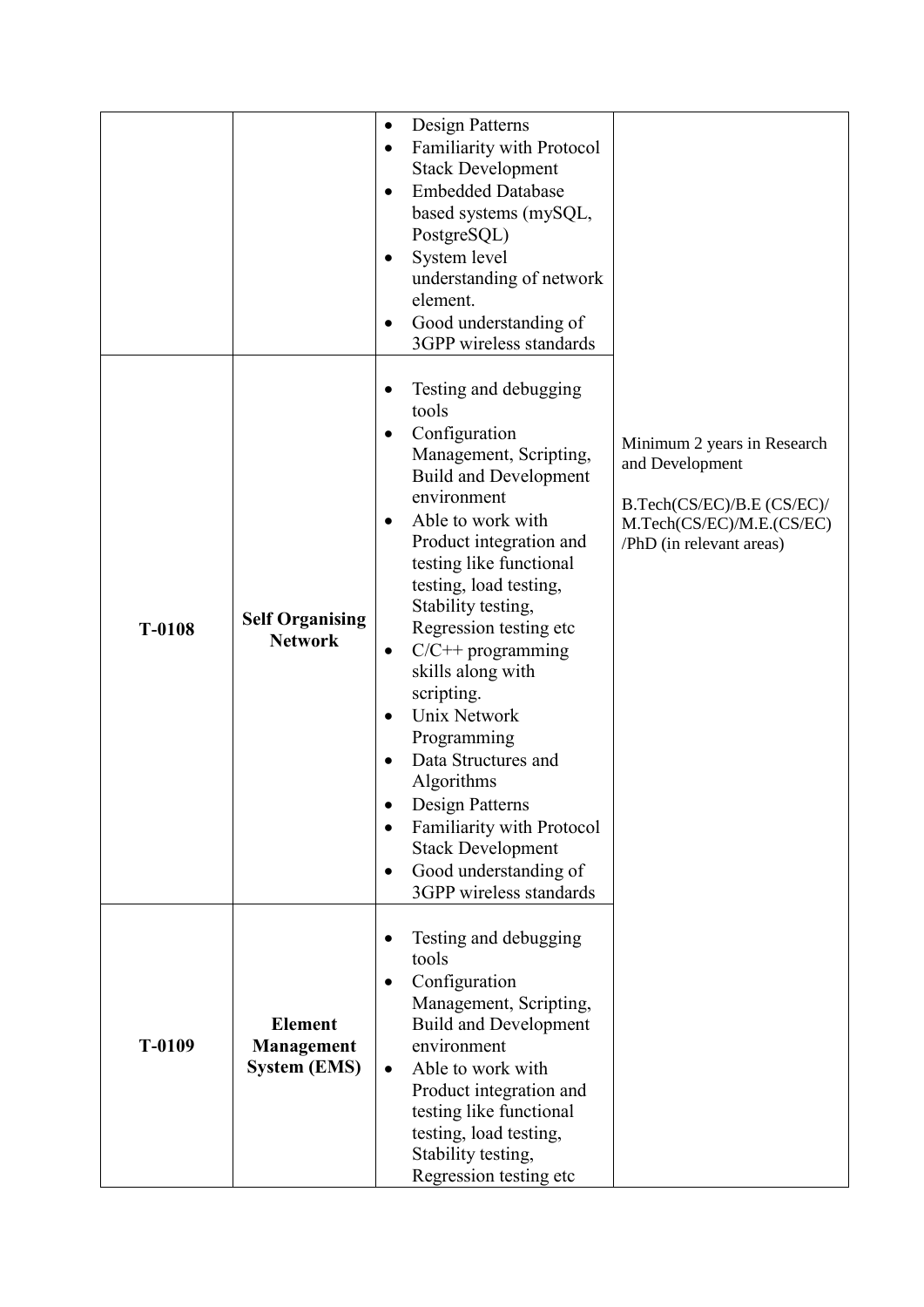|          |                                                                       | $C/C++$ programming<br>$\bullet$<br>skills along with<br>scripting.<br>Unix Network<br>$\bullet$<br>Programming<br>Data Structures and<br>$\bullet$<br>Algorithms<br><b>JAVA</b> Language<br>Web Developement<br>$\bullet$<br>(JSP, JavaScript, AJAX,<br>HTML, Application<br>Server, Web Server<br>Database (Knowledge of<br>$\bullet$<br>Oracle or MySql<br>orPostgres)<br><b>ORM Framework</b><br>Framework (Sping Boot,<br>Structs, BOOTSTRAP)                                                                                                           |                                                                                                                                           |
|----------|-----------------------------------------------------------------------|--------------------------------------------------------------------------------------------------------------------------------------------------------------------------------------------------------------------------------------------------------------------------------------------------------------------------------------------------------------------------------------------------------------------------------------------------------------------------------------------------------------------------------------------------------------|-------------------------------------------------------------------------------------------------------------------------------------------|
| $T-0110$ | <b>Cabinet Power</b><br>and Accessories                               | Computer Architecture,<br>Digital Logic,<br>Processor/FPGA/SoC<br>interfacing<br>Expertise in hardware<br>$\bullet$<br>design (Circuit Design)<br>and Analysis, PCB,<br>Devices, Signal and<br>power integrity, interface<br>with CAD/VDG/EPG)<br>Testing and debugging<br>٠<br>tools, Signal<br>generator/analyzers,<br>Logic Analyzers<br>Knowledge of industry<br>$\bullet$<br>standards,<br>standardization<br>Systems engineering,<br>thermal engineering,<br>batteries, power aspects.<br>Antennas<br>Good understanding of<br>3GPP wireless standards | Minimum 2 years in Research<br>and Development<br>B.Tech(CS/EC)/B.E (CS/EC)/<br>M.Tech(CS/EC)/M.E.(CS/EC)<br>/PhD (in relevant areas)     |
| $T-02$   | Leadership<br><b>Position</b><br><b>Covering aspects</b><br>of 5G-RAN | Experience<br>in<br>Wireless<br>product<br>development,<br>system/sub-system<br>design<br>architecting.<br>and<br>Product<br>Integration especially in the<br>domain of 4G/5G RAN.<br>Good understanding of                                                                                                                                                                                                                                                                                                                                                  | <b>Essential-Minimum 5 years</b><br>experience for<br>B.Tech(CS/EC)/B.E (CS/EC)/<br>M.Tech(CS/EC)/M.E.(CS/EC)<br>/PhD (in relevant areas) |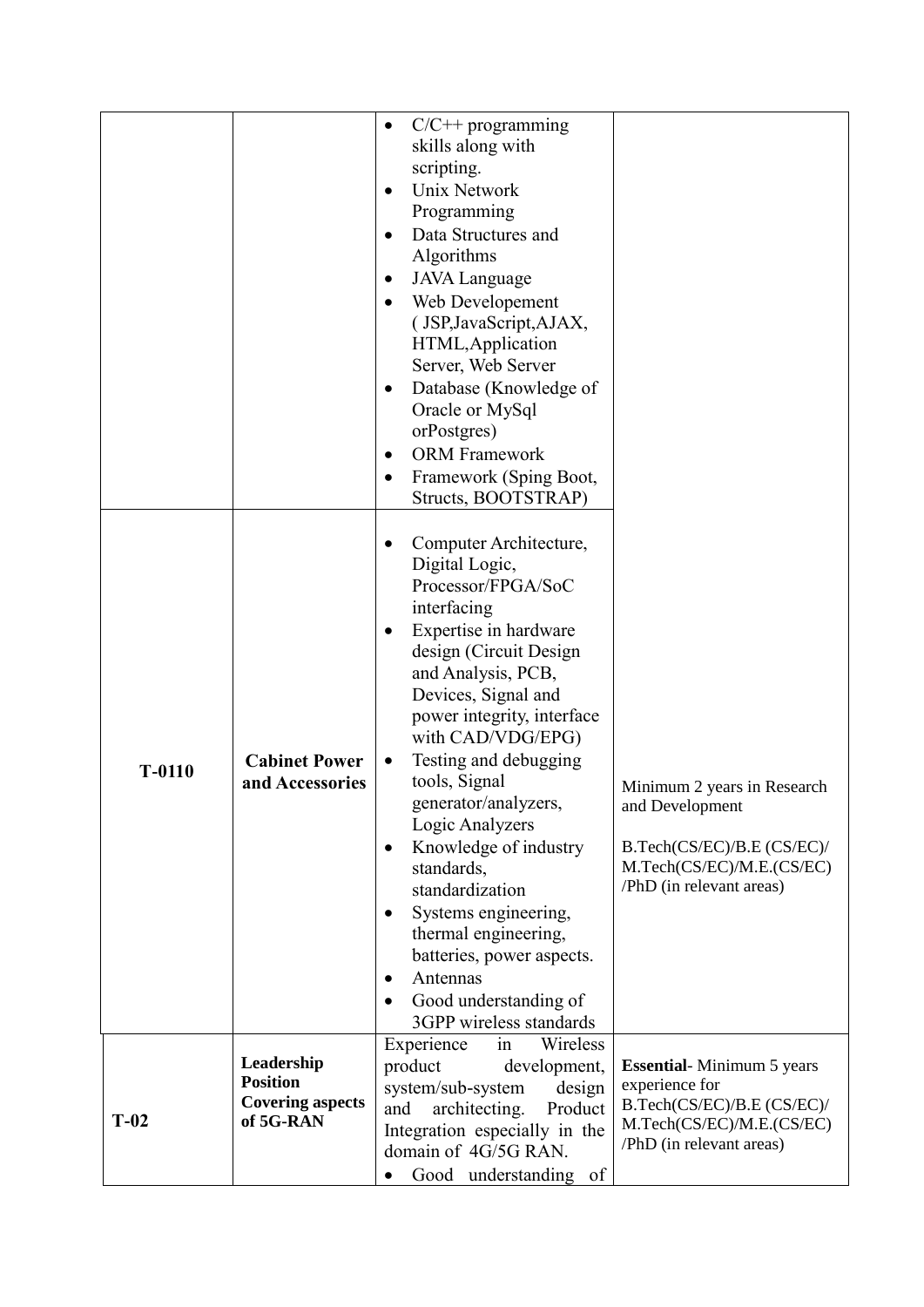|          |                                                              | 3GPP<br>standards<br>for<br>$4G/5G$ ,<br><b>RAN</b><br>Open<br>architecture,<br><b>O-RAN</b><br>alliance<br>specifications<br>and protocols.<br>Working knowledge of<br>$\bullet$<br>physical layer and higher<br>of<br>layers<br>eNodeB/gNodeB<br>including open<br><b>RAN</b><br>interfaces.<br>Experience in Wireless<br>$\bullet$<br>conformance testing and<br>evaluation<br>for<br>eNodeB/gNodeB<br>using<br>industry standard<br>test<br>equipment.<br>Working Knowledge of<br>$\bullet$<br>design<br>tools<br>like<br>Matlab/ADS/FPGA tool<br>and knowledge of generic<br>server hardware, Linux<br>OS, Accelerator<br>and<br>Network Interface cards.<br>Working knowledge in<br>$\bullet$<br>System<br>Engineering,<br>Radio link calculations<br>and<br><b>RAN</b><br>synchronization<br>procedures.<br>Possess leadership skills<br>of<br>to<br>manage<br>team<br>engineers and interface<br>with other teams. |
|----------|--------------------------------------------------------------|----------------------------------------------------------------------------------------------------------------------------------------------------------------------------------------------------------------------------------------------------------------------------------------------------------------------------------------------------------------------------------------------------------------------------------------------------------------------------------------------------------------------------------------------------------------------------------------------------------------------------------------------------------------------------------------------------------------------------------------------------------------------------------------------------------------------------------------------------------------------------------------------------------------------------|
|          |                                                              | Familiarity with project<br>planning, monitoring and<br>configuration<br>management.                                                                                                                                                                                                                                                                                                                                                                                                                                                                                                                                                                                                                                                                                                                                                                                                                                       |
| $T-0201$ | $(5G-RAN)$<br><b>Software</b><br>Development<br>and Testing) | Proficient in the C/<br>$\bullet$<br>$C++$ language, Data<br>Minimum 2 years in Research<br>Structures,<br>and Development<br>Algorithms,<br>Linux,<br>multi-threaded<br>B.Tech(CS/EC)/B.E (CS/EC)/<br>system and scripting<br>M.Tech(CS/EC)/M.E.(CS/EC)<br>Good understanding<br>/PhD (in relevant areas)<br>of 3GPP, O-RAN and<br>SCF specifications of<br>4G / 5G and RAN<br>architecture,                                                                                                                                                                                                                                                                                                                                                                                                                                                                                                                              |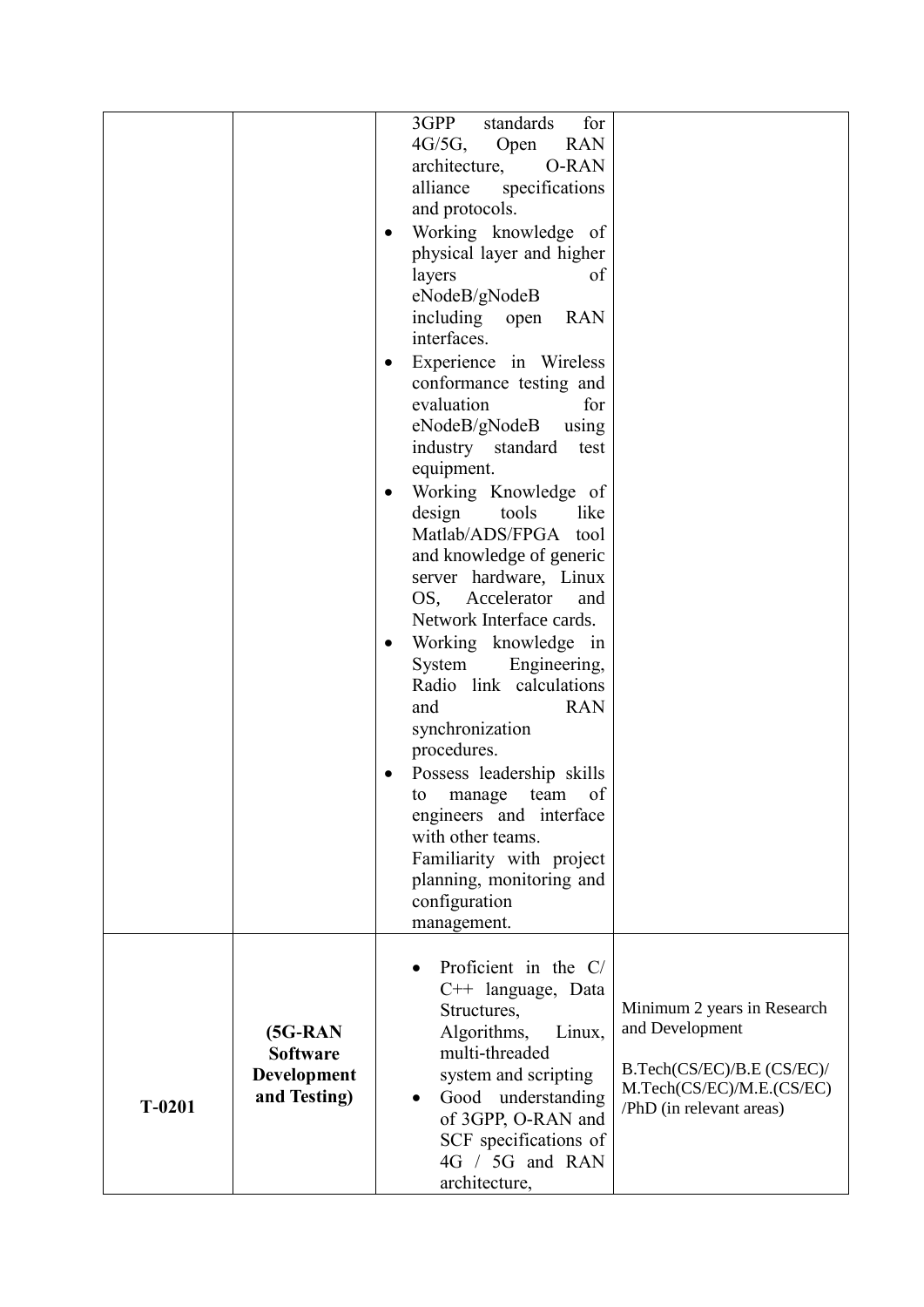|  | protocols,<br>and               |
|--|---------------------------------|
|  | procedures                      |
|  | Experience<br>in                |
|  | software                        |
|  | development, system             |
|  | design<br>and                   |
|  | architecting<br>of              |
|  | protocol stacks<br>and          |
|  | interfaces.                     |
|  | In-depth knowledge              |
|  | of RAN<br>software              |
|  | development<br>for              |
|  | mobile<br>networks,             |
|  | especially<br>on 3GPP           |
|  | <b>LTE</b><br>NR.<br>and        |
|  | Working experience              |
|  | 4G/5G<br>of<br>Layer-           |
|  | software<br>$2/Layer-3$         |
|  | design<br>and                   |
|  | development.                    |
|  | Experience<br>1n                |
|  | development of RAN              |
|  | Intelligent Controller          |
|  | (RIC)<br><b>RIC</b><br>and      |
|  | interfaces.                     |
|  | Hands-on experience<br>Software |
|  | 1n<br>integration<br>and        |
|  | debugging<br>issues.            |
|  | Experience<br>1n                |
|  | debugging tools like            |
|  | Wireshark, gdb etc              |
|  | Experience in Open              |
|  | DevOps<br>stack,                |
|  | $CI/CD$ ,<br>Cloud,             |
|  | Kubernetes,<br>Pods,            |
|  | Dockers will be an              |
|  | add on.                         |
|  | Experience<br>with              |
|  | working on 5G test              |
|  | tools such<br>as UE             |
|  | Simulators,<br>Core             |
|  | <b>Network Simulators</b>       |
|  | Experience<br>with              |
|  | working in<br>cloud             |
|  | native environment,             |
|  | experience with test            |
|  | and automation tools.           |
|  | be<br>Shall<br>able<br>to       |
|  | develop,<br>enhance             |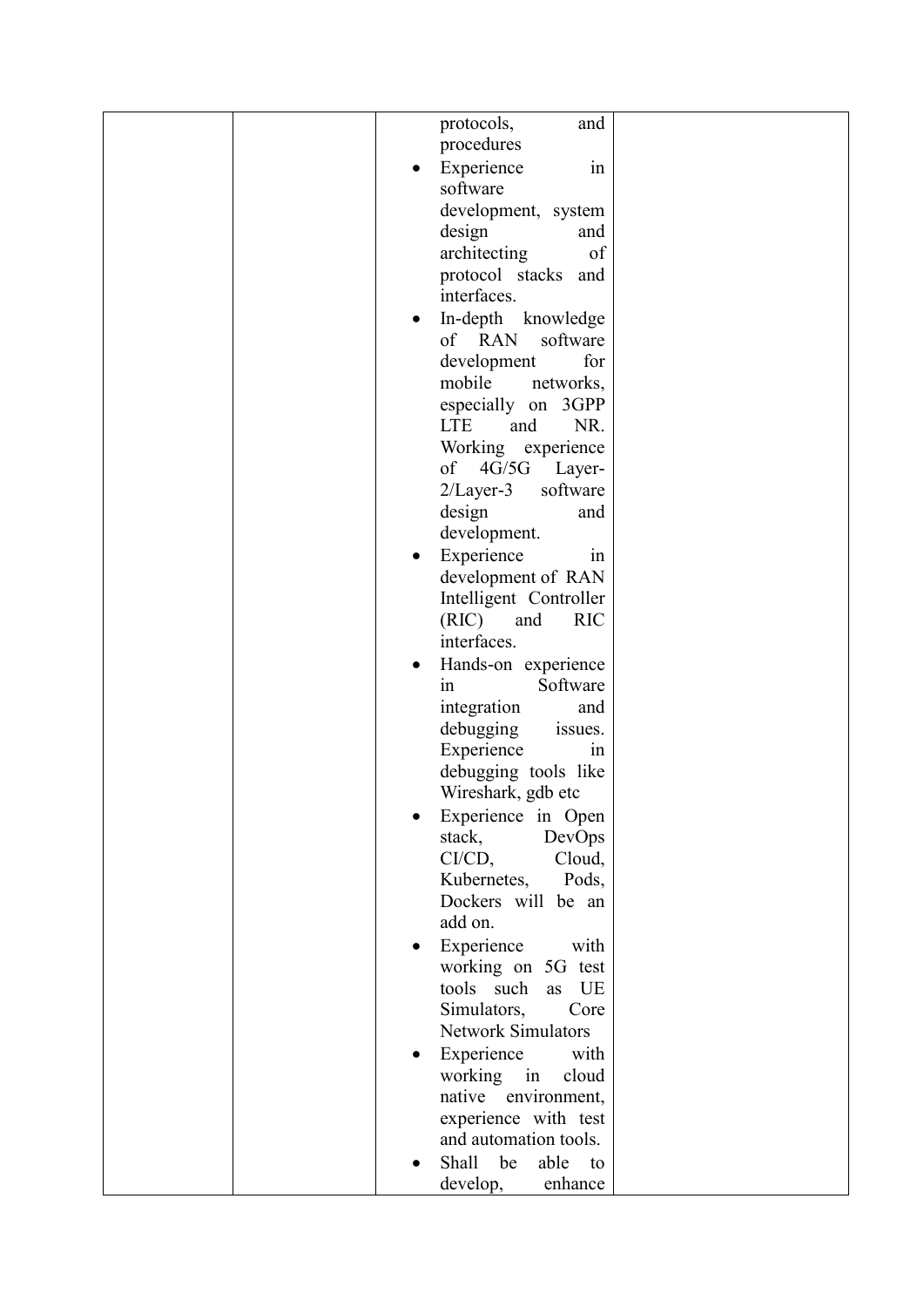|          |                                                            | software<br>protocols,<br>interfaces<br>and<br>management software<br>modules.<br>Good understanding<br>$\bullet$<br>of IP networking<br>Analyze system logs,<br>test tool logs and use<br>this information for<br>debugging issues and<br>identifying<br>accurate<br>root causes for the<br>problems seen on the<br>system under test or<br>in the network.                         |                                                                                                                                       |
|----------|------------------------------------------------------------|--------------------------------------------------------------------------------------------------------------------------------------------------------------------------------------------------------------------------------------------------------------------------------------------------------------------------------------------------------------------------------------|---------------------------------------------------------------------------------------------------------------------------------------|
| $T-0202$ | (5G-RAN RF<br>Unit<br>development<br>and Testing)          | Good understanding<br>of 3GPP<br>standards<br>O-RAN<br>and<br>specifications of 4G /<br>5G<br><b>RAN</b><br>and<br>architecture,<br>protocols<br>and<br>procedures.<br>Working Knowledge<br>of design tools like<br>ADS/AWR essential.<br>Experience<br>1n<br>Wireless<br>conformance<br>testing<br>industry<br>using<br>standard<br>test<br>equipment will have<br>added advantage. | Minimum 2 years in Research<br>and Development<br>B.Tech(CS/EC)/B.E (CS/EC)/<br>M.Tech(CS/EC)/M.E.(CS/EC)<br>/PhD (in relevant areas) |
| $T-0203$ | $(5G-RAN)$<br><b>Baseband-DU</b><br><b>Physical Layer)</b> | Good understanding<br>of 3GPP<br>standards<br><b>O-RAN</b><br>and<br>specifications of 4G /<br>and<br>5G<br><b>RAN</b><br>architecture,<br>protocols<br>and<br>procedures.<br>Experience in 4G/5G<br>physical<br>layer<br>development<br>and<br>testing<br>Working knowledge<br>of FAPI and<br>nFAPI                                                                                 |                                                                                                                                       |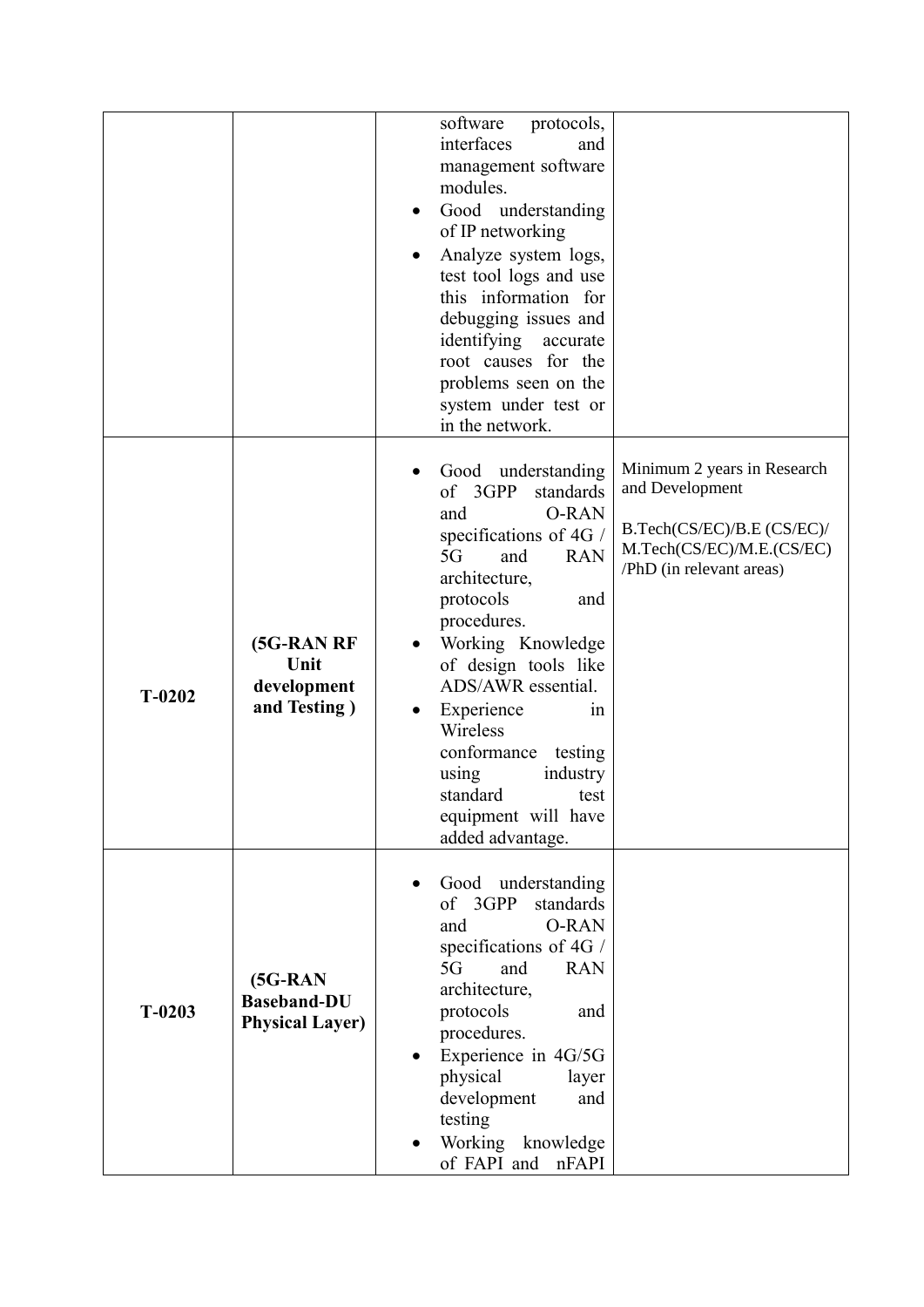|          |                                        | for<br>L1<br>$\&$<br>L2<br>interface,<br>and<br>working<br>knowledge<br>of Openhaul<br>$7-2x$<br>interface.<br>Proficient in C and<br>$C++$ Knowledge and<br><b>MATLAB</b><br>Experience in 4G/5G<br>eNB/gNB<br>testing<br>with<br>UE<br>simulators, VSG<br>and<br><b>VSA</b>                                                                                                                                                                                                                                                                                                                                                                                                                                                                                                                                                                                      |
|----------|----------------------------------------|--------------------------------------------------------------------------------------------------------------------------------------------------------------------------------------------------------------------------------------------------------------------------------------------------------------------------------------------------------------------------------------------------------------------------------------------------------------------------------------------------------------------------------------------------------------------------------------------------------------------------------------------------------------------------------------------------------------------------------------------------------------------------------------------------------------------------------------------------------------------|
| $T-0204$ | $(5G-RAN)$<br><b>Baseband-DU</b><br>HW | Minimum 2 years in Research<br>Good understanding<br>and Development<br>of 3GPP<br>standards<br><b>O-RAN</b><br>and<br>B.Tech(CS/EC)/B.E (CS/EC)/<br>specifications of 4G /<br>M.Tech(CS/EC)/M.E.(CS/EC)<br>5G<br>and<br><b>RAN</b><br>/PhD (in relevant areas)<br>architecture,<br>protocols<br>and<br>procedures.<br>Experience in 4G/5G<br>eNB/gNB<br>testing<br>with UE simulators,<br>VSG and VSA.<br>Experience<br>in<br>programming<br>in<br>VHDL/Verilog<br>for<br>FPGA based designs<br>and FPGA SOCs.<br>Working Knowledge<br>high<br>speed<br>in<br>interfaces like PCIe<br>eCPRI<br>$\&$<br>and<br>Knowledge<br>of<br>TCP/UDP.<br>Hands on experience<br>for porting<br>and<br>running<br>L1<br>on<br>generic<br>server.<br>Experience in Linux<br>OS,<br>Real<br>time<br>kernels, DPDK and<br>multi<br>core<br>programming<br>in<br>generic<br>server |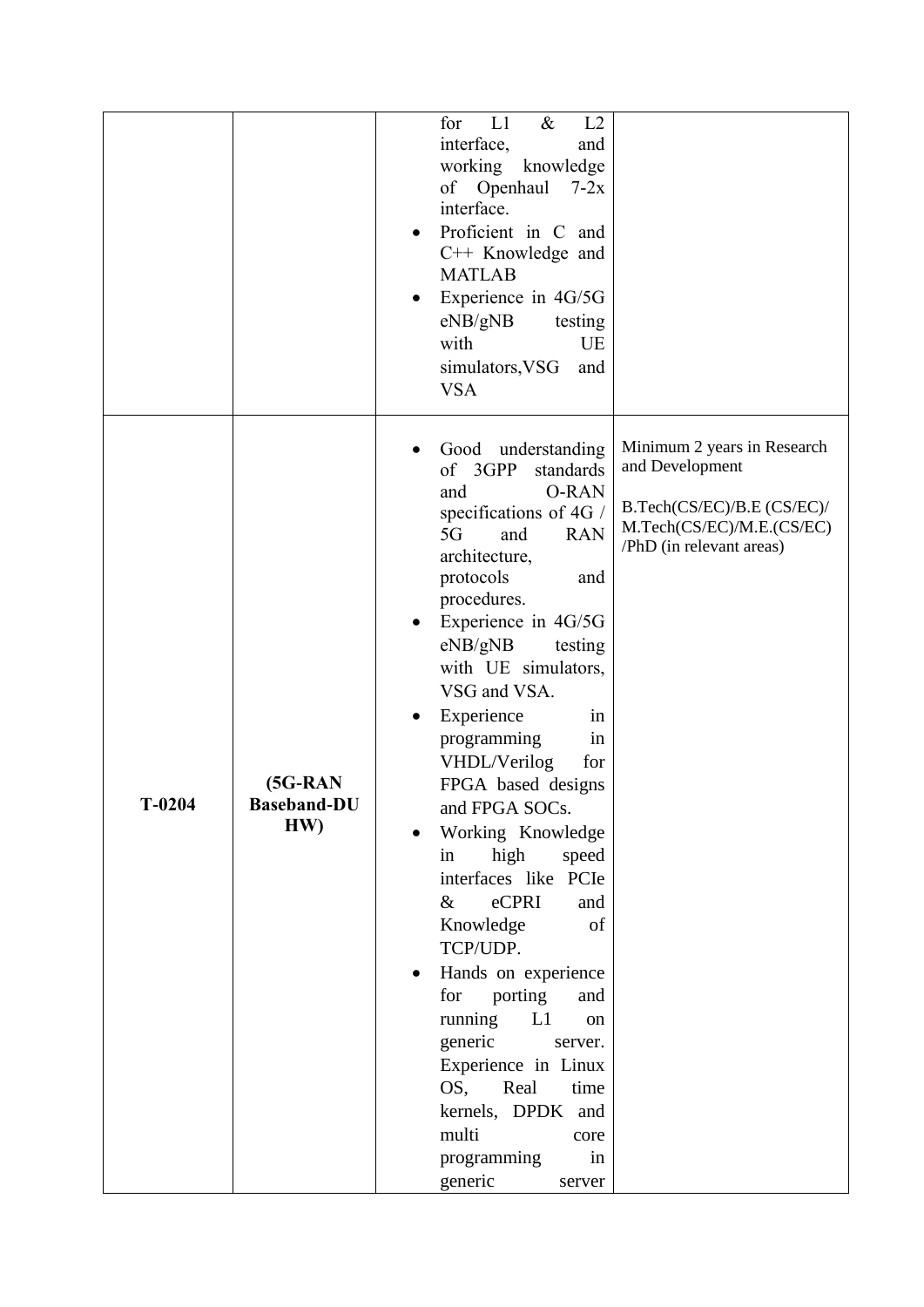|          |                                                                                                          | hardware.                                                                                                                                                                                                                                                                                                                                                                                                                                                                                                                                                                                                                                                                                                                                                                                                                       |                                                                                                                                       |
|----------|----------------------------------------------------------------------------------------------------------|---------------------------------------------------------------------------------------------------------------------------------------------------------------------------------------------------------------------------------------------------------------------------------------------------------------------------------------------------------------------------------------------------------------------------------------------------------------------------------------------------------------------------------------------------------------------------------------------------------------------------------------------------------------------------------------------------------------------------------------------------------------------------------------------------------------------------------|---------------------------------------------------------------------------------------------------------------------------------------|
|          |                                                                                                          | Working Experience<br>in PCIe accelerator<br>cards and Network<br>interface cards(NIC).<br>Experience<br>1n<br>implementing<br><b>IEEE</b><br>1588 PTP on server                                                                                                                                                                                                                                                                                                                                                                                                                                                                                                                                                                                                                                                                |                                                                                                                                       |
| $T-0205$ | $(5G-RAN)$<br>Openhaul<br>interface and<br><b>Lower Physical</b><br>layer<br>development<br>and Testing) | Good understanding<br>of 3GPP<br>standards<br><b>O-RAN</b><br>and<br>specifications of 4G /<br>5G<br>and<br><b>RAN</b><br>architecture,<br>protocols<br>and<br>procedures.<br>Knowledge<br>of<br>$O-$<br><b>RAN</b><br>front-haul<br>interface specification<br>$(ORAN-WG4)$<br>Experience in 4G/5G<br>physical<br>layer<br>development<br>and<br>testing<br>Working Knowledge<br>of simulation tools<br><b>MATLAB</b><br>such<br>as<br>Digital<br>signal<br>and<br>Processing.<br>Working experience<br>of OFDMA, MIMO,<br>Beamforming,<br>FFT/IFFT,<br>Channel<br>Estimation,<br>channel<br>equalizer<br>and<br>Carrier Aggregation<br>implementation<br>Knowledge<br>of<br>NETCONF,<br>SSH,<br>TCP/IP, eCPRI, PTP<br>and SyncE protocols<br>Working experience<br><b>FPGA</b><br>of<br>based<br>design<br>and<br>development | Minimum 2 years in Research<br>and Development<br>B.Tech(CS/EC)/B.E (CS/EC)/<br>M.Tech(CS/EC)/M.E.(CS/EC)<br>/PhD (in relevant areas) |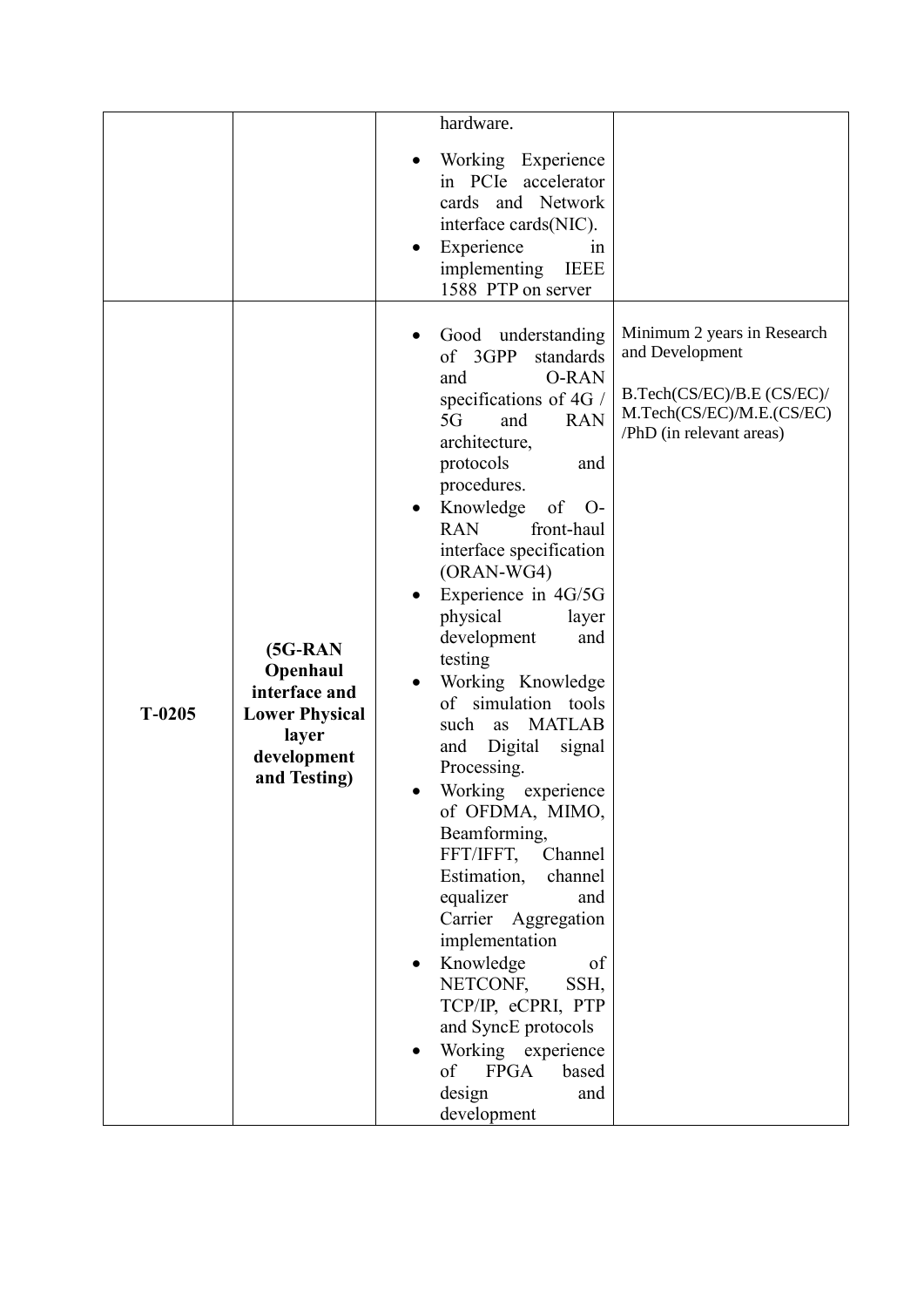### **PROJECT – ITU COMMON ALERTING PROTOCOL (Project Code-T-03)**

#### **Positions (approx.) - 20**

| <b>WORK</b>                | <b>WORK AREA</b>                                                                                          | <b>SKILL SET</b>                                                                                                                                                                                                                                                                                                                                                                                                                                                                                                                                                                                                                                                                                                                                                                                                                                                                                                                                                                                                                                                                                                        | <b>Experience/</b>                                                                                                                                       |
|----------------------------|-----------------------------------------------------------------------------------------------------------|-------------------------------------------------------------------------------------------------------------------------------------------------------------------------------------------------------------------------------------------------------------------------------------------------------------------------------------------------------------------------------------------------------------------------------------------------------------------------------------------------------------------------------------------------------------------------------------------------------------------------------------------------------------------------------------------------------------------------------------------------------------------------------------------------------------------------------------------------------------------------------------------------------------------------------------------------------------------------------------------------------------------------------------------------------------------------------------------------------------------------|----------------------------------------------------------------------------------------------------------------------------------------------------------|
| <b>AREA</b><br><b>CODE</b> |                                                                                                           |                                                                                                                                                                                                                                                                                                                                                                                                                                                                                                                                                                                                                                                                                                                                                                                                                                                                                                                                                                                                                                                                                                                         | <b>Qualifications</b>                                                                                                                                    |
| $T-03$                     | <b>Leadership Position</b><br><b>Covering aspects of</b><br><b>ITU-Common</b><br><b>Alerting Protocol</b> | Experience in building scalable,<br>$\bullet$<br>distributed, complex enterprise<br>software systems that have been<br>successfully<br>delivered<br>to<br>customers.<br>Experience in contributing to<br>architecture<br>and<br>the<br>design<br>(architecture, design patterns,<br>reliability and scaling) of new<br>and current systems<br>Experience in driving large<br>from<br>projects<br>concept<br>to<br>prototype to production.<br>Experience<br>working<br>with<br>databases, data processing, and<br>perceptive tools.<br>Good understanding of common<br>security<br>threats<br>and<br>vulnerabilities and expertise to<br>resolve<br>and<br>design<br>secure<br>software systems.<br>Knowledge<br>of<br><b>Big</b><br>data<br>Applications such as<br>Kafka,<br>MongoDB,<br>Hadoop<br>etc.<br>is<br>preferred.<br>Machine<br>Exposure<br>to<br>Learning/Deep<br>Learning<br>projects and Knowledge of<br>commonly used ML packages<br>libraries<br>and<br>with<br><b>MLOps</b><br>concepts<br>Experience<br>administration<br>in<br>and<br>troubleshooting<br>for<br>DevOps/Deployment,<br>Orchestration | <b>Essential-</b><br>Minimum 5 years<br>experience for<br>B.Tech(CS/EC)/<br>B.E (CS/EC)/<br>M.Tech(CS/EC)/<br>M.E.(CS/EC)<br>/PhD (in relevant<br>areas) |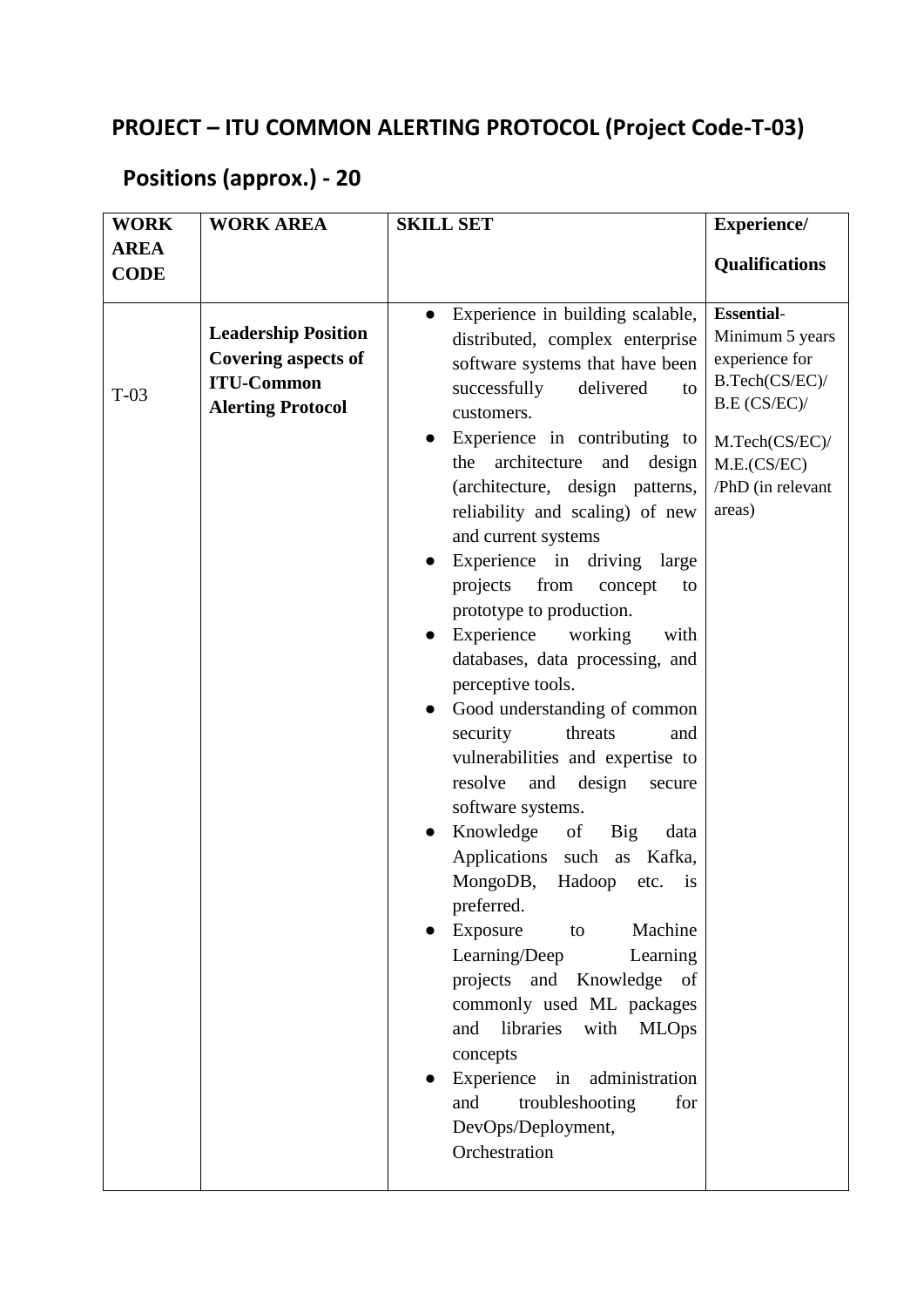|        |                          | Experience<br>software<br>in<br>$\bullet$    | Minimum 2 years   |
|--------|--------------------------|----------------------------------------------|-------------------|
|        | <b>Software Solution</b> | design, development<br>including             | in Research and   |
|        | <b>Architecting and</b>  | available<br>delivering<br>highly            | Development       |
| T-0301 | <b>Development</b>       | services,<br>excellent<br>problem            |                   |
|        |                          | solving and system design skills             | B.Tech(CS/EC)/    |
|        |                          | Experienced in design, problem               | B.E (CS/EC)/      |
|        |                          | solving, experience with MVC                 |                   |
|        |                          | and coding skills with a strong              | M.Tech(CS/EC)/    |
|        |                          | bias for quality and object-                 | M.E.(CS/EC)       |
|        |                          | oriented languages like- JAVA                | /PhD (in relevant |
|        |                          | and <i>Python</i>                            | areas)            |
|        |                          | Should have<br>experience<br>in<br>$\bullet$ |                   |
|        |                          | contributing to the architecture             |                   |
|        |                          | and design (architecture, design             |                   |
|        |                          | patterns, reliability and scaling)           |                   |
|        |                          | of new and current systems                   |                   |
|        |                          | Work through all phases of the               |                   |
|        |                          | lifecycle,<br>project<br>including           |                   |
|        |                          | reviewing<br>requirements,                   |                   |
|        |                          | designing QA<br>and<br>support               |                   |
|        |                          | services for the new technology              |                   |
|        |                          | platform, building new<br>test               |                   |
|        |                          | tools, developing test code                  |                   |
|        |                          | Experienced in Agile or Scrum                |                   |
|        |                          | software<br>development                      |                   |
|        |                          | methodologies,<br>microservices              |                   |
|        |                          | influencing<br>software<br>and               |                   |
|        |                          | best<br>engineering<br>practices             |                   |
|        |                          | within the team                              |                   |
|        |                          | Driving the design and delivery              |                   |
|        |                          | of selected product features                 |                   |
|        |                          | including collaborating<br>with              |                   |
|        |                          | stakeholders<br>architecture,<br>on          |                   |
|        |                          | design/user experience, product              |                   |
|        |                          | structure and pricing strategy,              |                   |
|        |                          | and supportability                           |                   |
|        |                          | Proficiency<br>in<br>HTML,                   |                   |
|        |                          | Javascript (frameworks<br>like-              |                   |
|        |                          | Angular,<br>React,<br>$Vue$ ,<br><b>CSS</b>  |                   |
|        |                          | (libraries)<br>like-<br>Bootstrap,           |                   |
|        |                          | Foundation, Materialize)                     |                   |
|        |                          | Good knowledge of distributed                |                   |
|        |                          | technologies<br>mobile<br>for                |                   |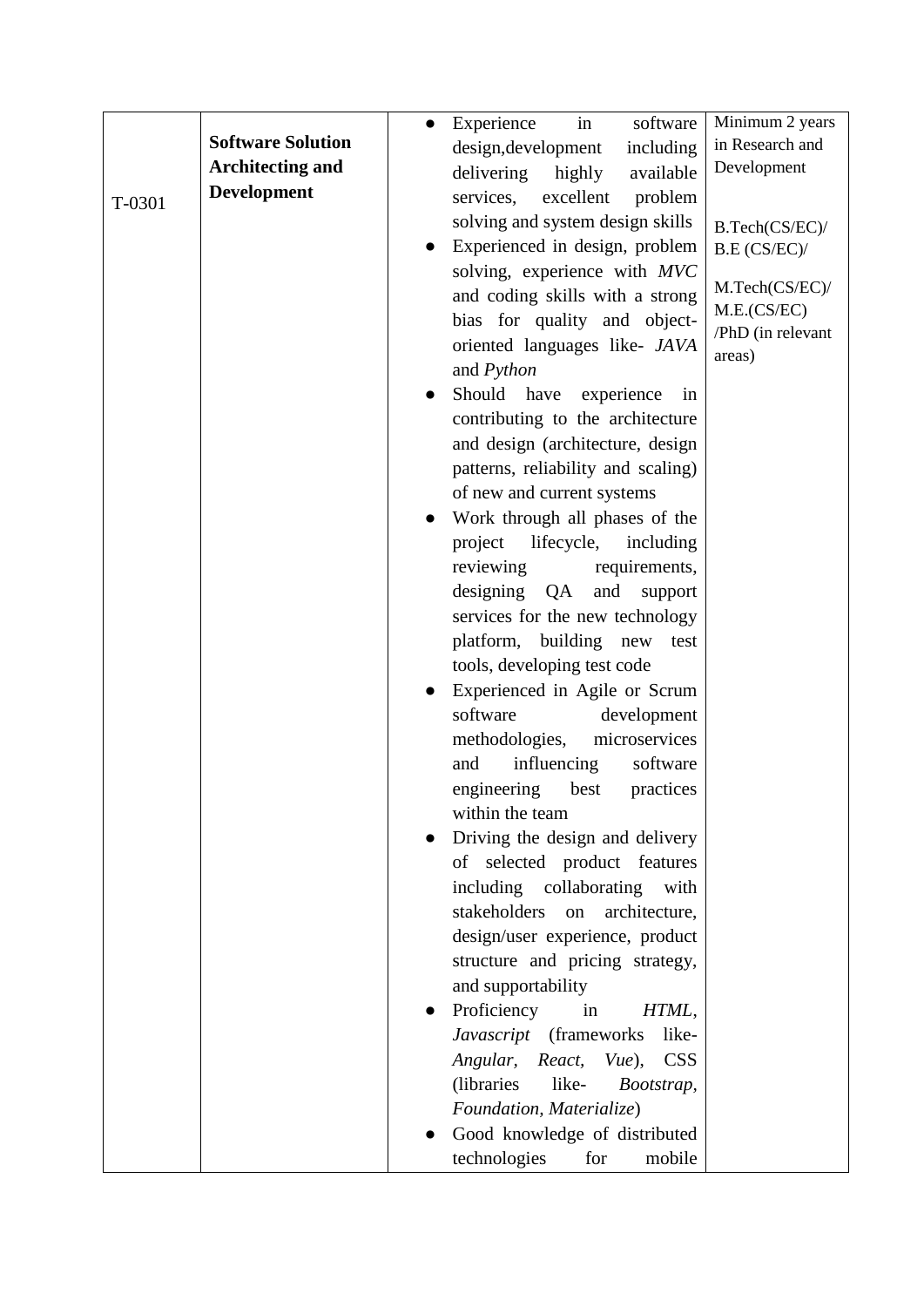|        |                                                                  | applications with<br>real-time<br>systems of high throughput, low<br>latency, and highly scalable<br>Deep knowledge of distributed<br>SOA architecture and design<br>patterns<br>Engaging with customers<br>to<br>understand their requirements,<br>develop<br>pain<br>points,<br>and<br>features and solutions to address<br>their needs<br>Coding<br>experience<br>with<br>automated testing frameworks,<br>tools, and services                                                                                                                                                                                                                                                                                                                                                                                             |                                                                                                                                                     |
|--------|------------------------------------------------------------------|-------------------------------------------------------------------------------------------------------------------------------------------------------------------------------------------------------------------------------------------------------------------------------------------------------------------------------------------------------------------------------------------------------------------------------------------------------------------------------------------------------------------------------------------------------------------------------------------------------------------------------------------------------------------------------------------------------------------------------------------------------------------------------------------------------------------------------|-----------------------------------------------------------------------------------------------------------------------------------------------------|
| T-0302 | <b>Cloud Technologies</b><br>and Micro service<br>Implementation | administration<br>Experience in<br>$\bullet$<br>and<br>troubleshooting<br>for<br>DevOps/Deployment,<br>Orchestration Management, and<br><b>Configuration Management</b><br>Experience<br>managing<br>full<br>application stacks from the OS<br>up through custom applications<br>Deploying<br>application<br>into<br>cloud using CICD(Continuous<br>Integration<br>and<br>Continuous<br>Deployment)<br>process<br>using<br>docker, jenkins and kubernetes<br>Writing automation scripts to<br>automate cloud deployment<br>Professional<br>experience<br>in<br>architecting/deploying/operating<br>applications on cloud<br>Experience<br>in<br>migration<br>of<br>conventional applications to the<br>cloud<br>Advanced<br>experience<br>with<br>Administration<br>with<br>System<br>Linux<br>(Ubuntu,<br>CentOS,<br>RedHat) | Minimum 2 years<br>in Research and<br>Development<br>B.Tech(CS/EC)/<br>B.E (CS/EC)/<br>M.Tech(CS/EC)<br>/M.E.(CS/EC)<br>/PhD (in relevant<br>areas) |
| T-0303 | <b>Software Security</b><br>and Network                          | Experience in web application<br>security,<br>application<br>secure                                                                                                                                                                                                                                                                                                                                                                                                                                                                                                                                                                                                                                                                                                                                                           | Minimum 2 years<br>in Research and                                                                                                                  |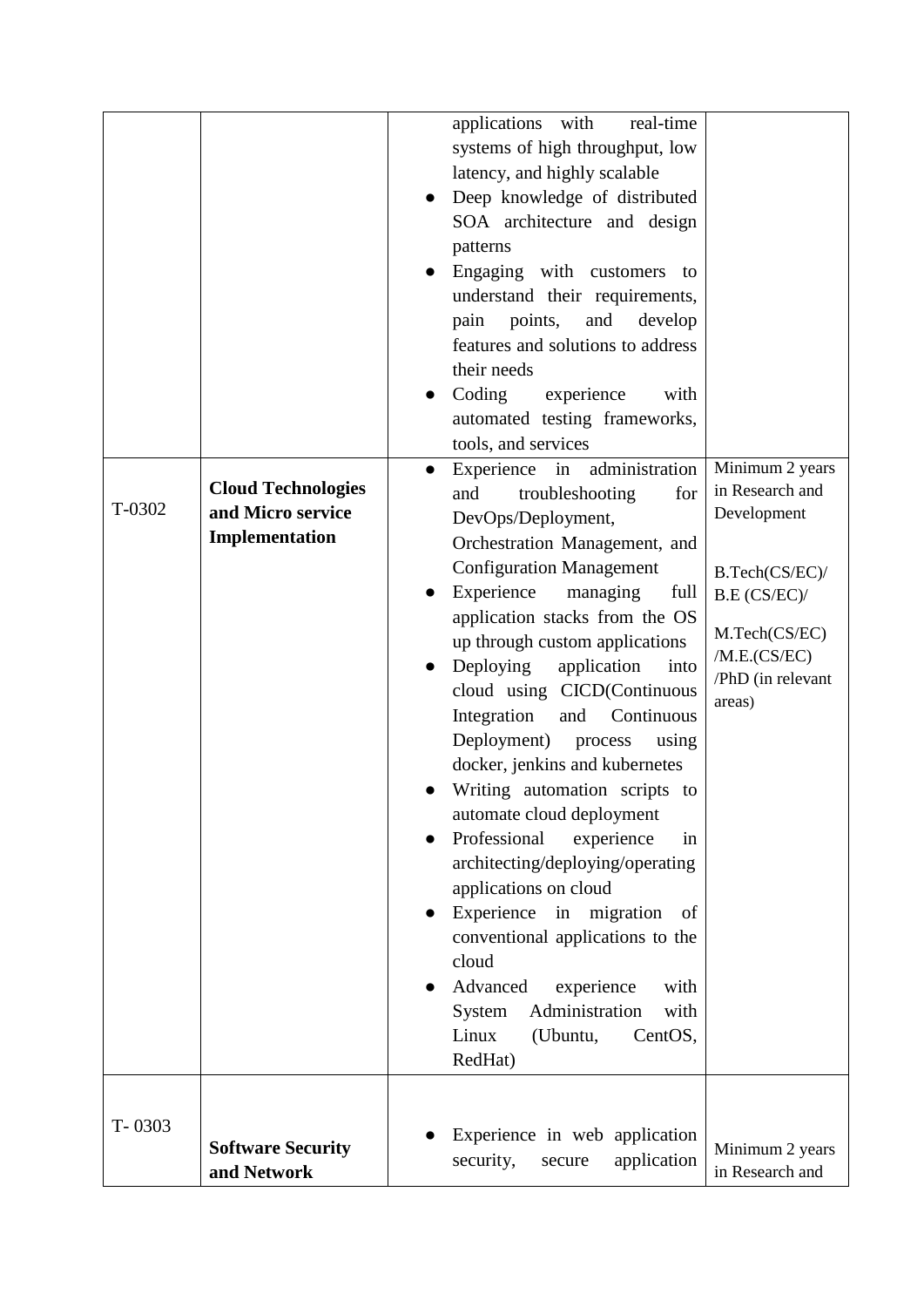| <b>Security</b> | design and architecture, threat              | Development       |
|-----------------|----------------------------------------------|-------------------|
|                 | modeling, secure coding, and                 |                   |
|                 | cryptography                                 | B.Tech(CS/EC)/    |
|                 | Deep technical understanding of              | B.E (CS/EC)/      |
|                 | OWASP Top 10 and CWE Top                     |                   |
|                 | 25 vulnerabilities                           | M.Tech(CS/EC)/    |
|                 | Evaluating the impact of current             | M.E.(CS/EC)       |
|                 | security trends, and advisories              | /PhD (in relevant |
|                 | and continuously updating the                | areas)            |
|                 | knowledge and skill set with                 |                   |
|                 | rapidly<br>changing<br>threat                |                   |
|                 | landscape                                    |                   |
|                 | Good understanding of common                 |                   |
|                 | security<br>threats<br>and                   |                   |
|                 | vulnerabilities                              |                   |
|                 | Ability to work with developers              |                   |
|                 | to resolve the security issues               |                   |
|                 | Experience in code reviews,                  |                   |
|                 | vulnerability detection, and root            |                   |
|                 | cause analysis                               |                   |
|                 | Experience in exploiting bugs                |                   |
|                 | bypassing<br>security<br>and                 |                   |
|                 | mitigations<br>in<br>Operating               |                   |
|                 | <b>Systems</b>                               |                   |
|                 | Knowledge<br>for<br>of<br>$_{\rm IP}$<br>use |                   |
|                 | protocol packets<br>debugging                |                   |
|                 | tools as Wireshark, tcpdump,                 |                   |
|                 | ping, traceroute, nmap, hping                |                   |
|                 | etc.                                         |                   |
|                 | <b>IDS/IPS</b><br>Knowledge<br>of            |                   |
|                 | (Intrusion<br>Detection                      |                   |
|                 | System/Intrusion<br>Prevention               |                   |
|                 | System)<br>monitoring<br>and                 |                   |
|                 | experience using at least one                |                   |
|                 | major SIEM system                            |                   |
|                 | combination<br>Need<br>a<br>of               |                   |
|                 | troubleshooting, technical and               |                   |
|                 | communication skills                         |                   |
|                 | Should have strong sense of                  |                   |
|                 | ownership, urgency and drive                 |                   |
|                 | Certifications in the security               |                   |
|                 | domain like CEH                              |                   |
|                 | are preferred                                |                   |
|                 |                                              |                   |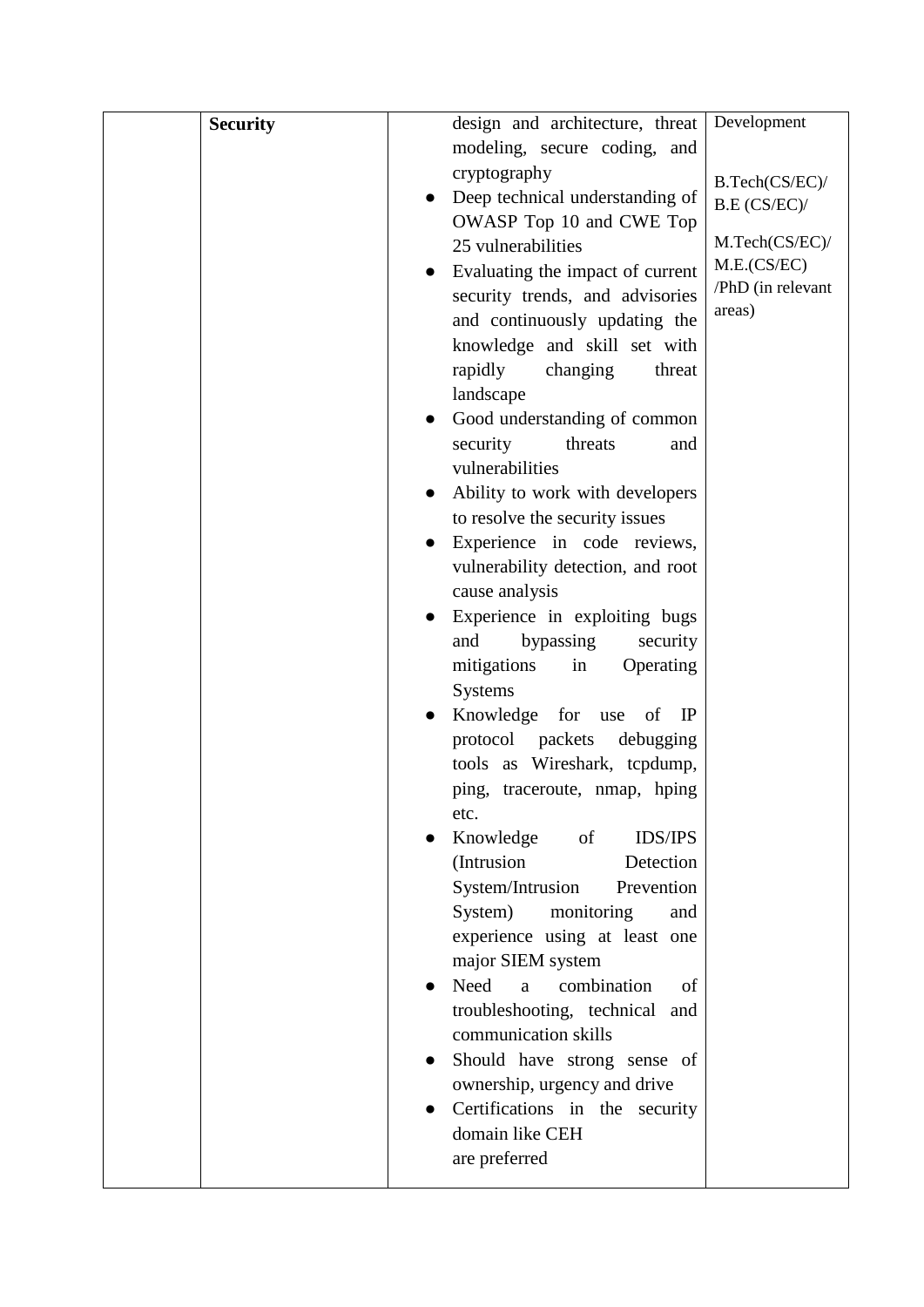|        |                            | Demonstrated proficiency<br>in<br>$\bullet$ | Minimum 2 years   |
|--------|----------------------------|---------------------------------------------|-------------------|
|        | <b>Deep Learning and</b>   | data extraction, analysis<br>and            | in Research and   |
| T-0304 | <b>Natural Language</b>    | scripting tools                             | Development       |
|        | <b>Processing</b>          | Experienced<br>knowledge<br>in<br>$\bullet$ |                   |
|        |                            | Python<br>with<br>training<br>and           | B.Tech(CS/EC)/    |
|        |                            | deploying<br>machine learning               | B.E (CS/EC)/      |
|        |                            | models, using open source tools             |                   |
|        |                            | and libraries, such as: SciKit,             | M.Tech(CS/EC)/    |
|        |                            | TensorFlow, Pytorch etc.                    | M.E.(CS/EC)       |
|        |                            | Knowledge and Experience in<br>$\bullet$    | /PhD (in relevant |
|        |                            | developing linguistic annotation            | areas)            |
|        |                            | projects like Text to Speech and            |                   |
|        |                            |                                             |                   |
|        |                            | language conversion suitable for            |                   |
|        |                            | Indian Vernacular languages                 |                   |
|        |                            | Should have ability to analyze              |                   |
|        |                            | large datasets with text and                |                   |
|        |                            | image<br>data, perform<br>data              |                   |
|        |                            | visualizations,<br>develop                  |                   |
|        |                            | hypotheses, and make insightful             |                   |
|        |                            | recommendations                             |                   |
|        |                            | Machine<br>Exposure<br>to                   |                   |
|        |                            | Learning/Deep<br>Learning                   |                   |
|        |                            | projects and Knowledge of                   |                   |
|        |                            | commonly used ML packages                   |                   |
|        |                            | libraries<br>with<br><b>MLOps</b><br>and    |                   |
|        |                            | concepts                                    |                   |
|        |                            | Knowledge<br>of<br><b>Big</b><br>data       |                   |
|        |                            | Applications<br>such as Kafka,              |                   |
|        |                            | MongoDB,<br>Hadoop<br>etc.<br>1S            |                   |
|        |                            | preferred.                                  |                   |
|        |                            | Should<br>have<br>good                      |                   |
|        |                            | communication<br>and                        |                   |
|        |                            | interpersonal skills                        |                   |
|        |                            | Experience in developing GIS<br>$\bullet$   | Minimum 2 years   |
|        |                            | mapping applications and using              | in Research and   |
|        | <b>Geospatial Solution</b> | geoprocessing tools                         | Development       |
| T-0305 | <b>Development and</b>     | Experience using and working                |                   |
|        | <b>Image Processing</b>    | with imagery, mapping,<br>and               | B.Tech(CS/EC)     |
|        |                            | geospatial data and GIS location            | /B.E (CS/EC)/     |
|        |                            | based software applications like            | M.Tech(CS/EC)/    |
|        |                            | tracking, route identification etc.         | M.E.(CS/EC)       |
|        |                            | Advanced level knowledge of                 | /PhD (in relevant |
|        |                            | <b>GIS</b><br>Geoserver<br>and<br>Data      |                   |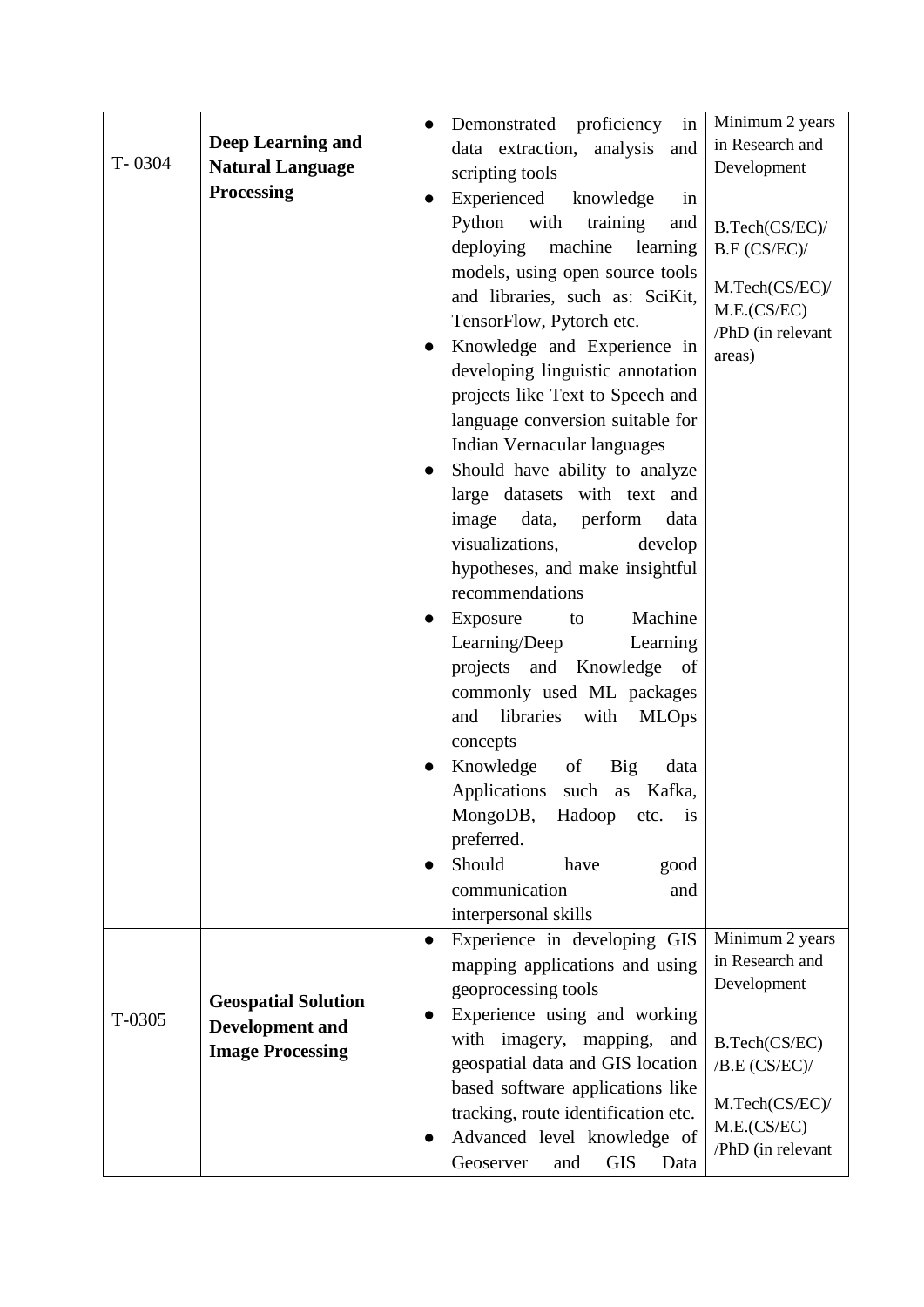|  | Management Tools like QGIS,               | areas) |
|--|-------------------------------------------|--------|
|  | MapInfo, ESRI ArcGIS and                  |        |
|  | expertise in Openlayers5                  |        |
|  | • Experience on implementing              |        |
|  | various Map and directional               |        |
|  | APIs with expertise in open               |        |
|  | source GIS map server and GIS             |        |
|  | software development                      |        |
|  | Expert level knowledge<br>of<br>$\bullet$ |        |
|  | Geodatabases and experience in            |        |
|  | design, and development of                |        |
|  | geospatial data models and geo-           |        |
|  | intelligent algorithms                    |        |
|  | Should<br>have<br>good<br>$\bullet$       |        |
|  | communication<br>and                      |        |
|  | interpersonal skills                      |        |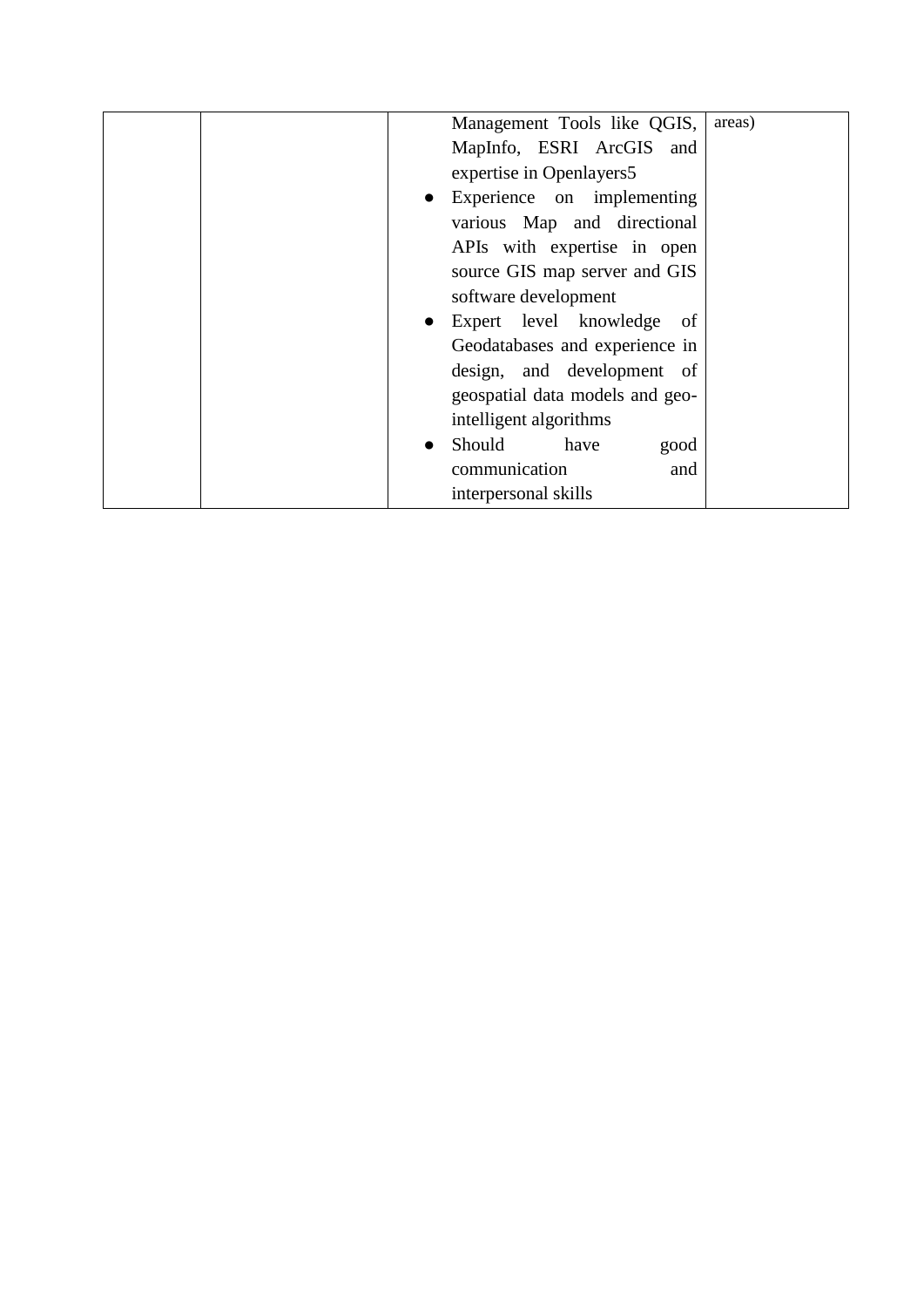### **PROJECT- Network Security (Project Code-04)**

### **Positions (approx.) - 10**

| <b>WORK</b> | <b>Work Area</b>                                                                  | <b>SKILL SET</b>                                                                                                                                                                                                                                                                                                                                                                                                                                                                                                                                                                                                                                                                                                                                                                     | <b>Experience/</b>                                                                                                                    |
|-------------|-----------------------------------------------------------------------------------|--------------------------------------------------------------------------------------------------------------------------------------------------------------------------------------------------------------------------------------------------------------------------------------------------------------------------------------------------------------------------------------------------------------------------------------------------------------------------------------------------------------------------------------------------------------------------------------------------------------------------------------------------------------------------------------------------------------------------------------------------------------------------------------|---------------------------------------------------------------------------------------------------------------------------------------|
| <b>AREA</b> |                                                                                   |                                                                                                                                                                                                                                                                                                                                                                                                                                                                                                                                                                                                                                                                                                                                                                                      | <b>Qualifications</b>                                                                                                                 |
| <b>CODE</b> |                                                                                   | • Preferably person should have                                                                                                                                                                                                                                                                                                                                                                                                                                                                                                                                                                                                                                                                                                                                                      | <b>Essential-Minimum 5 years</b>                                                                                                      |
| T-0401      | Leadership<br><b>Position in</b><br><b>Field</b><br>deployment,<br>0&M<br>support | cybersecurity-related certification<br>(e.g. Ethical hacking, Network<br>forensic, Computer forensic etc.)<br>course<br>• Knowledge of shell scripting,<br>Python scripting, Linux (CentOS/<br>Ubuntu), Windows OS<br>• Knowledge of TCP/IP Protocol,<br>Routing Protocol as BGP, IPFIX<br>protocol, DNS, DHCP, HTTP,<br>HTTPs, SIP etc.<br>• Knowledge for use of IP<br>protocol packets debugging tools<br>as Wireshark, tcpdump, ping,<br>traceroute, nmap, hping etc.<br>• Preferably knowledge of ICT<br>device configuration like Router,<br>Switches, PC, Servers etc.<br>• Write effective documentation<br>using MS Office & Open Office<br>tools for Doc, XLS and PPT etc.<br>Knowledge of Big data<br>Applications as Kafka, Spark,<br>ELK stack, MongoDB, Hadoop<br>etc. | experience for<br>B.Tech(CS/EC)/B.E (CS/EC)/<br>M.Tech(CS/EC)/M.E.(CS/EC)<br>/PhD (in relevant areas)                                 |
| T-0402      | <b>FPGA</b><br>Programming                                                        | · Experience in FPGA software<br>technology, from low-level<br>hardware description languages<br>like Verilog to high-level<br>programming options like C,<br>$C_{++}$ , and open computing<br>language (OpenCL)<br>• Knowledge of Xilinx FPGA<br>cards, and tools like Vitis and<br>Vivado for application<br>development on FPGA<br>• Good knowledge of Linux<br>operating systems                                                                                                                                                                                                                                                                                                                                                                                                 | Minimum 2 years in Research<br>and Development<br>B.Tech(CS/EC)/B.E (CS/EC)/<br>M.Tech(CS/EC)/M.E.(CS/EC)<br>/PhD (in relevant areas) |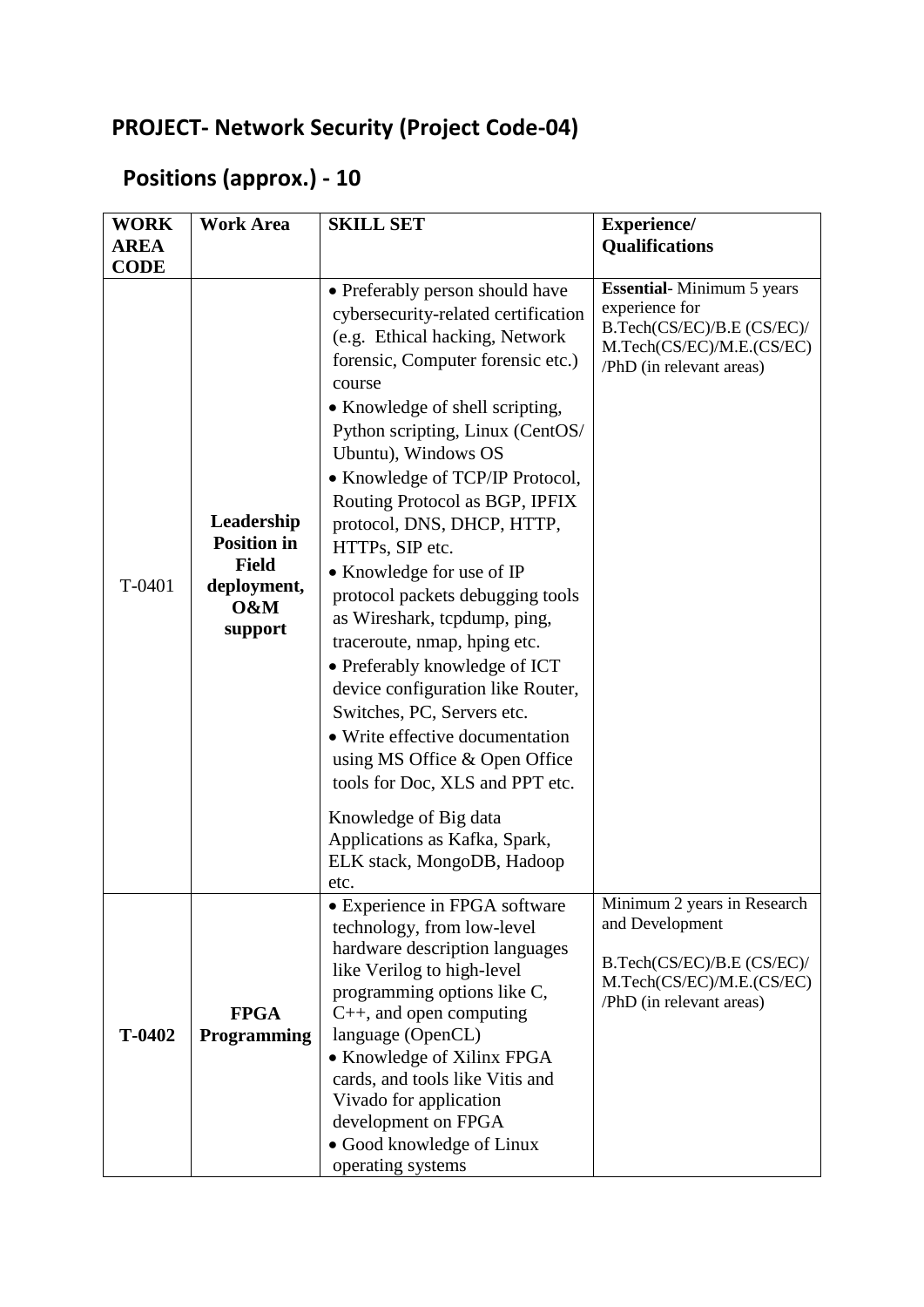|  | • Coding knowledge of C, $C_{++}$ , |  |
|--|-------------------------------------|--|
|  | shell scripting, Python scripting   |  |
|  | • Knowledge of TCP/IP Protocol,     |  |
|  | Routing Protocol as BGP, IPFIX      |  |
|  | protocol, DNS, DHCP, HTTP,          |  |
|  | HTTPs, SIP etc.                     |  |
|  | • Knowledge of IP packet            |  |
|  | debugging tools such as             |  |
|  | Wireshark, tcpdump, ping,           |  |
|  | traceroute, nmap, hping etc.        |  |
|  | • Good knowledge of packet          |  |
|  | capture, packet striping, packet    |  |
|  | de-duplication, compression &       |  |
|  | decompression, encryption $&$       |  |
|  | decryption etc. to be               |  |
|  | implemented in FPGA                 |  |
|  | Selected candidates will be         |  |
|  | responsible to work on FPGA         |  |
|  | hardware and development tools      |  |
|  | to accelerate various functions of  |  |
|  | an application and to offload the   |  |
|  | <b>CPU</b>                          |  |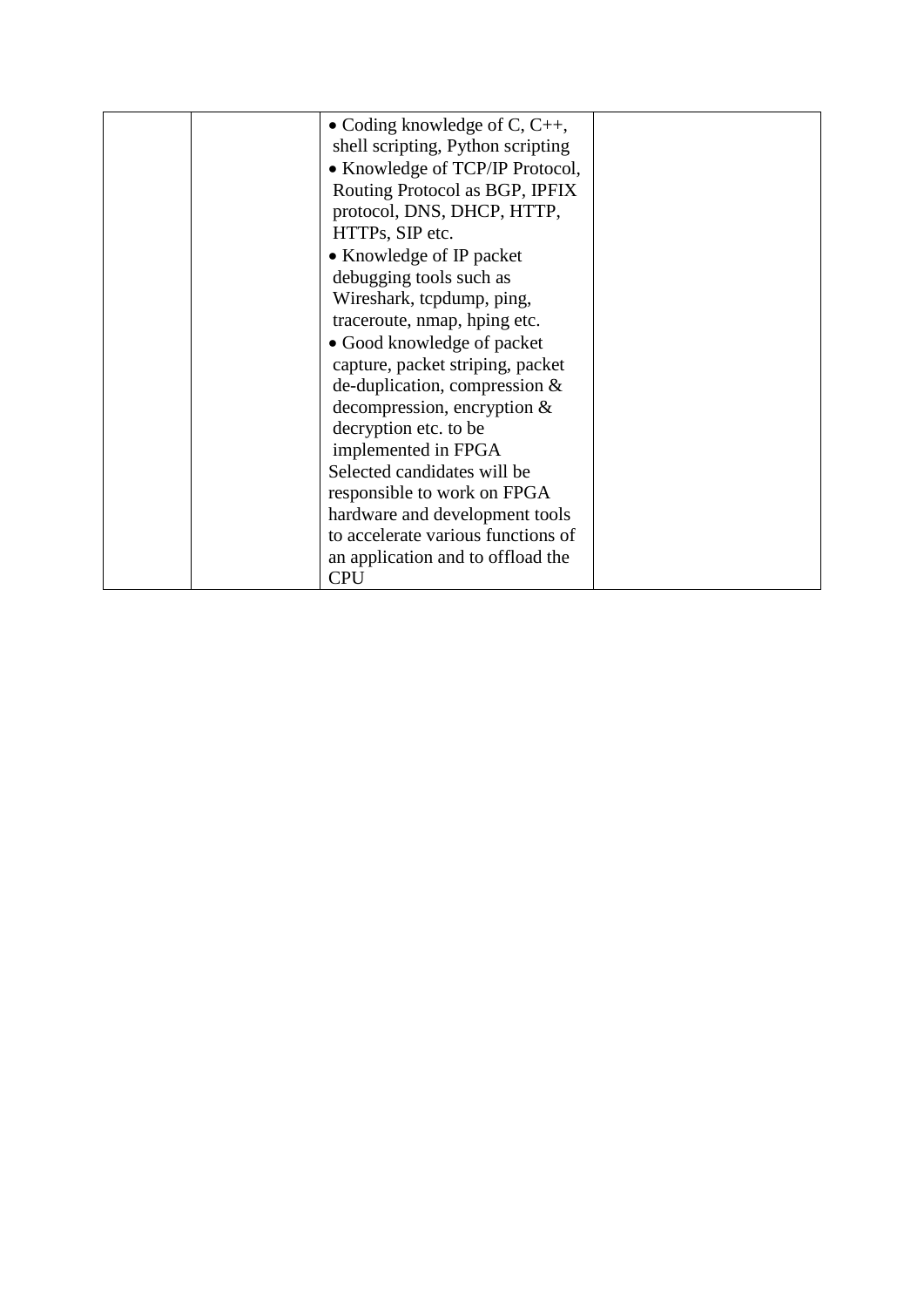### **PROJECT- 4G/5G CORE (Project Code-T05)**

### **Positions (approx.)- 50**

| <b>WORK</b><br><b>AREA</b><br><b>CODE</b> | <b>Work Area</b>                                                                                                                           | <b>SKILL SET</b>                                                                                                                                                                                                                                                                                                                                                                                                                                                            | <b>Experience/</b><br><b>Qualifications</b>                                                                                               |
|-------------------------------------------|--------------------------------------------------------------------------------------------------------------------------------------------|-----------------------------------------------------------------------------------------------------------------------------------------------------------------------------------------------------------------------------------------------------------------------------------------------------------------------------------------------------------------------------------------------------------------------------------------------------------------------------|-------------------------------------------------------------------------------------------------------------------------------------------|
| $T-0.5$                                   | Leadership<br><b>Positions</b><br>(Domain<br><b>Experts</b> )<br><b>Covering aspects</b><br>of 4G/5G Core<br>and<br><b>AI/ML/Analytics</b> | Shall have experience in<br>$\bullet$<br>development of 4G/5G<br>network functions and<br>CI/CD,<br>Shall have experience in<br>$\bullet$<br>algorithms, data sets<br>and neural networks and<br>concurrent/parallel<br>programming<br>Shall have experience<br>Design and<br>development of<br>communication<br>networks analytics<br>Shall have experience in<br>architecting products,<br>leading products<br>development and<br>delivery and in<br>managing large teams | <b>Essential-Minimum 5 years</b><br>experience for<br>B.Tech(CS/EC)/B.E (CS/EC)/<br>M.Tech(CS/EC)/M.E.(CS/EC)<br>/PhD (in relevant areas) |
| 0501                                      | 4G/5G<br><b>Technology</b><br><b>Development</b>                                                                                           | Shall have experience<br>$\bullet$<br>on Mobile Technologies<br>(4G/5G)<br>Shall have experience<br>of protocol software<br>development<br>Shall have experience<br>of large database-<br>oriented application<br>development<br>Shall have good<br>$\bullet$<br>expertise in<br>development of Internet<br>Protocol based<br>applications<br>Shall have good<br>$\bullet$<br>knowledge of<br>networking concepts                                                           | Minimum 2 years in Research<br>and Development<br>B.Tech(CS/EC)/B.E (CS/EC)/<br>M.Tech(CS/EC)/M.E.(CS/EC)<br>/PhD (in relevant areas)     |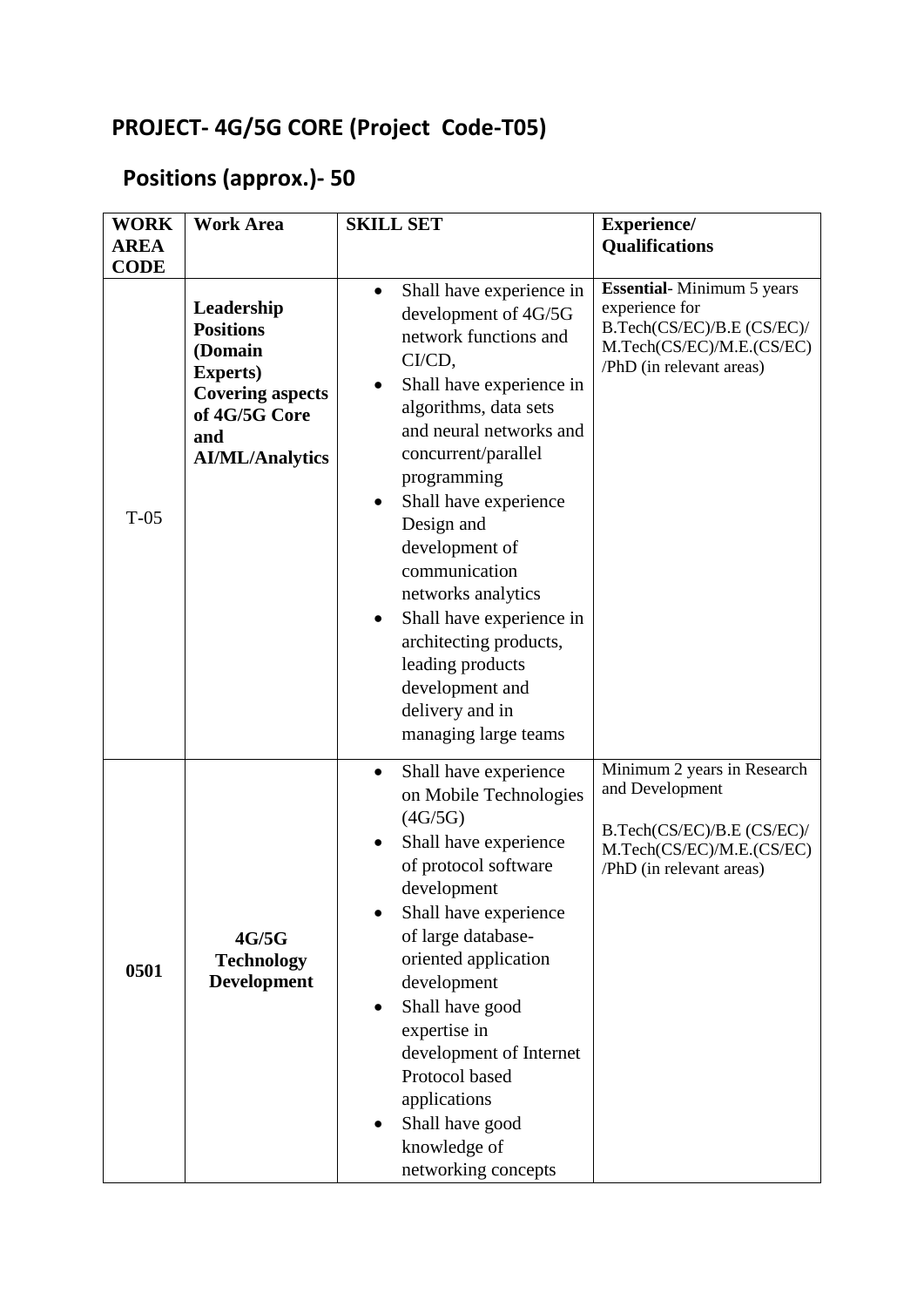|  | Should have experience<br>$\bullet$ |  |
|--|-------------------------------------|--|
|  | in developing software              |  |
|  | utilizing various coding            |  |
|  | languages including                 |  |
|  | $C/C++$ , golang, rust,             |  |
|  | java, web technologies              |  |
|  | etc.                                |  |
|  | Should have experience              |  |
|  | in analyzing code for               |  |
|  | weaknesses and errors,              |  |
|  | and on how to improve               |  |
|  | them.                               |  |
|  | Should have experience<br>٠         |  |
|  | in Data Analytics                   |  |
|  | Software                            |  |
|  | Should have experience              |  |
|  | in developing                       |  |
|  | customized code for                 |  |
|  | multiple projects                   |  |
|  | simultaneously                      |  |
|  | Should have experience<br>٠         |  |
|  | in developing secure                |  |
|  | software systems based              |  |
|  | upon industry                       |  |
|  | specifications                      |  |
|  | Should have experience              |  |
|  | in software design using            |  |
|  | large data sets                     |  |
|  | Should have experience              |  |
|  | in using cybersecurity              |  |
|  | Should have experience              |  |
|  | in using open source                |  |
|  | technology                          |  |
|  | Should have experience<br>٠         |  |
|  | of Management                       |  |
|  | Interface development               |  |
|  | Should have experience              |  |
|  | working on large-scale              |  |
|  | software projects                   |  |
|  | Should have good                    |  |
|  | knowledge of CI/CD                  |  |
|  | Should have worked                  |  |
|  | cloud based software                |  |
|  | development                         |  |
|  | Should possess                      |  |
|  | eagerness to explore                |  |
|  |                                     |  |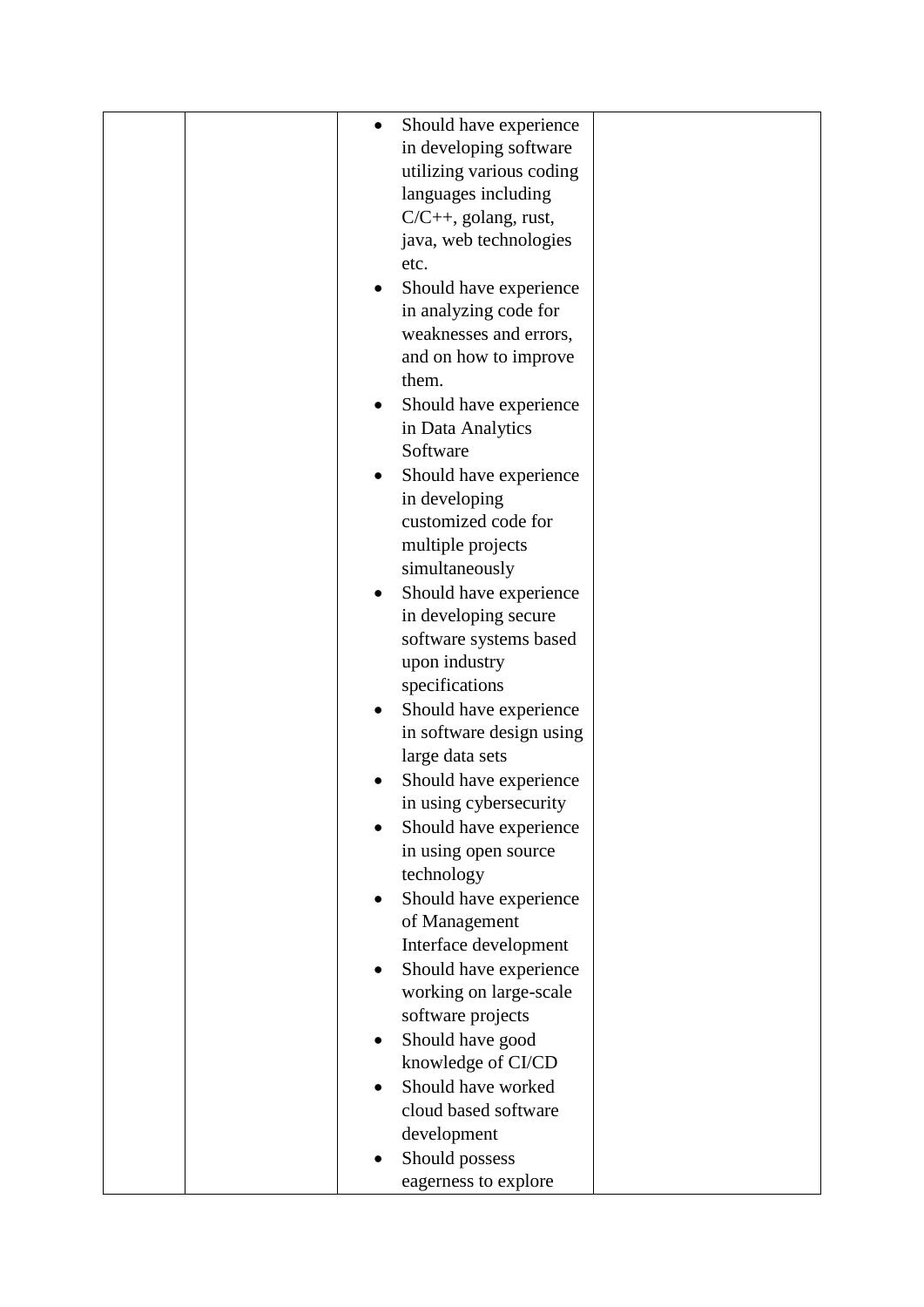|                                | and learn new<br>technologies<br>Should possess<br>٠<br>outstanding teamwork<br>spirit, collaboration and<br>communication skills<br>Preference would be<br>given for candidates<br>having knowledge of<br>4G/5G protocols<br>Preference would be<br>given to candidates<br>having containers /<br>virtual machine-based<br>application<br>development<br>experience.                                                                                                                                                                                                                                                                                                                    |                                                                                                                                       |
|--------------------------------|------------------------------------------------------------------------------------------------------------------------------------------------------------------------------------------------------------------------------------------------------------------------------------------------------------------------------------------------------------------------------------------------------------------------------------------------------------------------------------------------------------------------------------------------------------------------------------------------------------------------------------------------------------------------------------------|---------------------------------------------------------------------------------------------------------------------------------------|
| 0502<br><b>AI/ML/Analytics</b> | Shall have expertise in<br>$\bullet$<br>Mathematical Software,<br>Linear Programming,<br>Linear Algebra and<br>Optimization, AI, ML<br>and Analytics<br>Shall have experience in<br>developing<br>mathematical software,<br>parallel programming,<br>multi-processing and<br>high-performance<br>computing<br>Should have experience<br>of large database-<br>oriented application<br>development<br>Should have experience<br>$\bullet$<br>in developing software<br>utilizing various coding<br>languages including<br>$C/C++$ , golang, rust,<br>java, web technologies<br>etc.<br>Should have experience<br>in analyzing code for<br>weaknesses and errors,<br>and on how to improve | Minimum 2 years in Research<br>and Development<br>B.Tech(CS/EC)/B.E (CS/EC)/<br>M.Tech(CS/EC)/M.E.(CS/EC)<br>/PhD (in relevant areas) |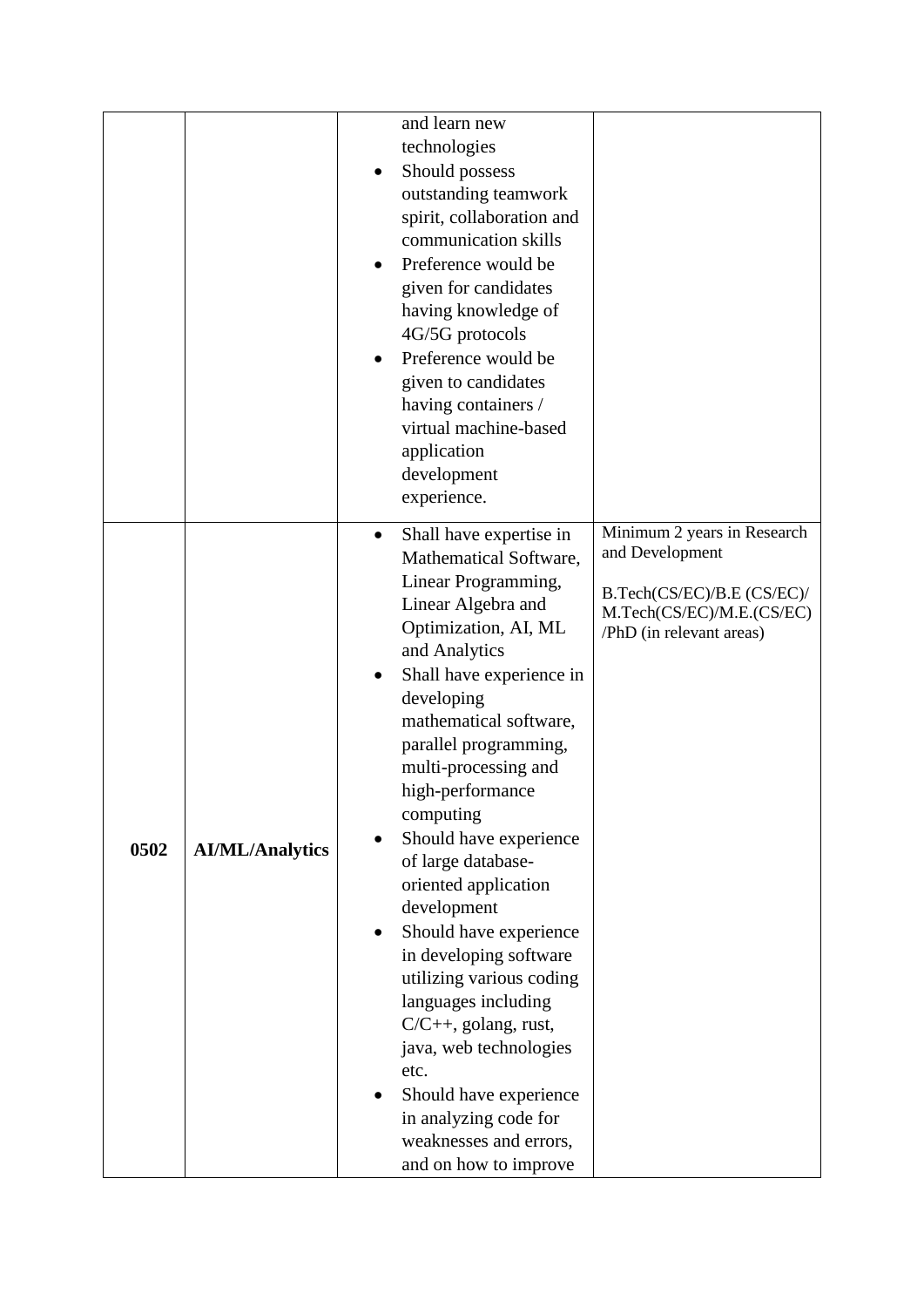| them.<br>Should have experience<br>in Data Analytics<br>Software<br>Should have experience<br>in developing<br>customized code for<br>multiple projects<br>simultaneously<br>Should have experience<br>in software design using<br>large data sets<br>Should have experience<br>$\bullet$<br>in using open source<br>technology<br>Should have experience<br>$\bullet$<br>working on large-scale<br>software projects<br>Should have good<br>$\bullet$<br>knowledge of CI/CD<br>Should possess<br>$\bullet$<br>eagerness to explore<br>and learn new<br>technologies<br>Should possess<br>outstanding teamwork |  |
|----------------------------------------------------------------------------------------------------------------------------------------------------------------------------------------------------------------------------------------------------------------------------------------------------------------------------------------------------------------------------------------------------------------------------------------------------------------------------------------------------------------------------------------------------------------------------------------------------------------|--|
| spirit, collaboration and<br>communication skills                                                                                                                                                                                                                                                                                                                                                                                                                                                                                                                                                              |  |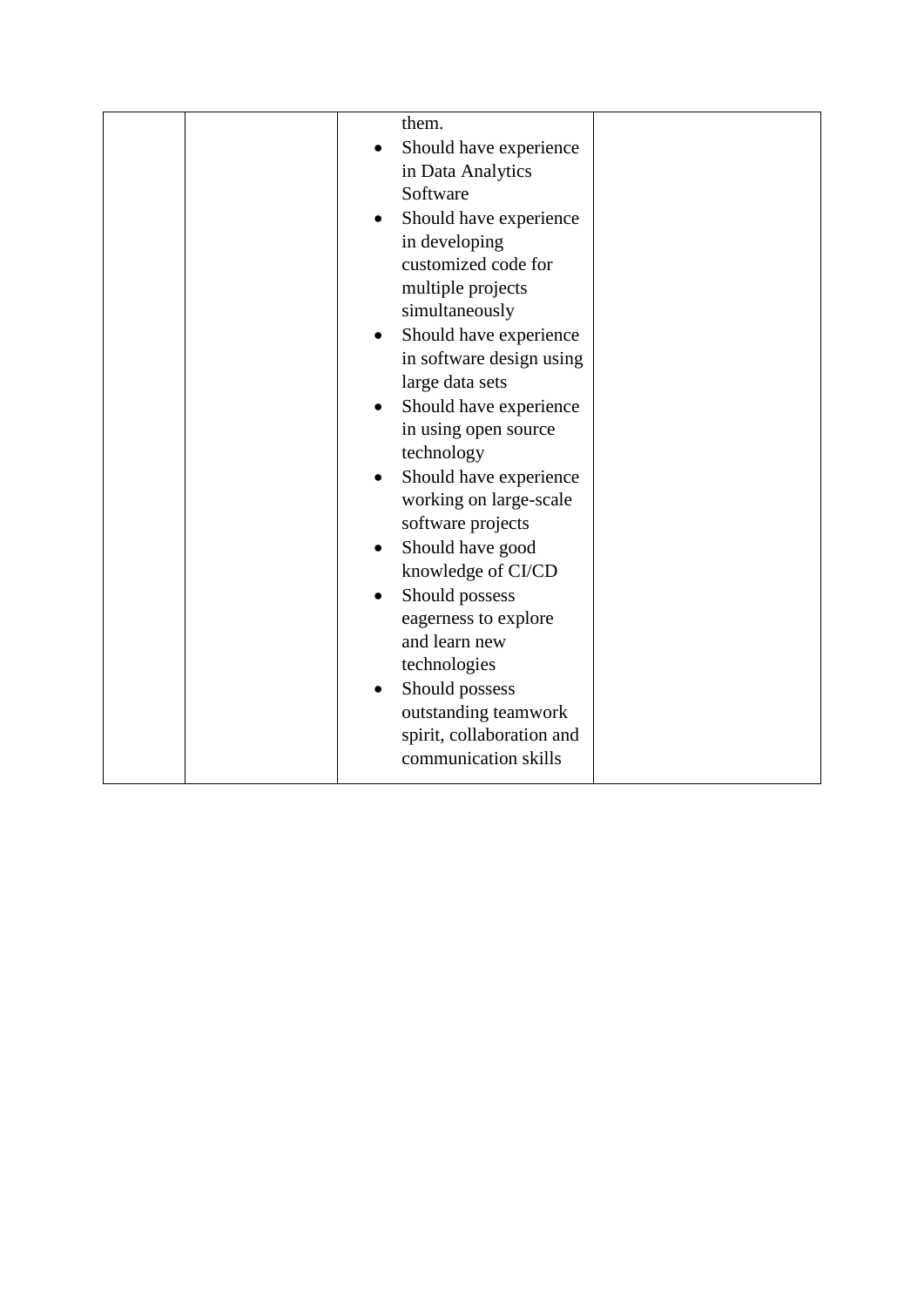### **PROJECT- QUANTUM COMMUNICATION (Project Code-06)**

# **Positions (approx.)- 05**

| <b>WORK</b><br><b>AREA</b><br><b>CODE</b> | <b>Work Area</b>                                                         | <b>SKILL SET</b>                                                                                                                                                                                                                                                                                                                                                                                                                                                          | Experience/<br><b>Qualifications</b>                                                                                                      |
|-------------------------------------------|--------------------------------------------------------------------------|---------------------------------------------------------------------------------------------------------------------------------------------------------------------------------------------------------------------------------------------------------------------------------------------------------------------------------------------------------------------------------------------------------------------------------------------------------------------------|-------------------------------------------------------------------------------------------------------------------------------------------|
| 0601                                      | Leadership<br>Position<br>Covering<br>aspects of<br>Quantum<br>Mechanics | Theoretical<br>Strong<br>Background<br>in<br>Quantum<br>Communications<br>Expertise in analysing QKD<br>٠<br>Protocols (& security proofs)<br>for the same) and support<br>teams implementing the same<br>Practical QKD implementation<br>experience desirable<br>Good understanding of various<br>types of attack strategies on<br>QKD<br>different<br>protocol<br>implementations<br>Should have<br>thorough<br>knowledge of<br>Quantum<br>Mechanics in general and all | <b>Essential-Minimum 5 years</b><br>experience for<br>B.Tech(CS/EC)/B.E (CS/EC)/<br>M.Tech(CS/EC)/M.E.(CS/EC)<br>/PhD (in relevant areas) |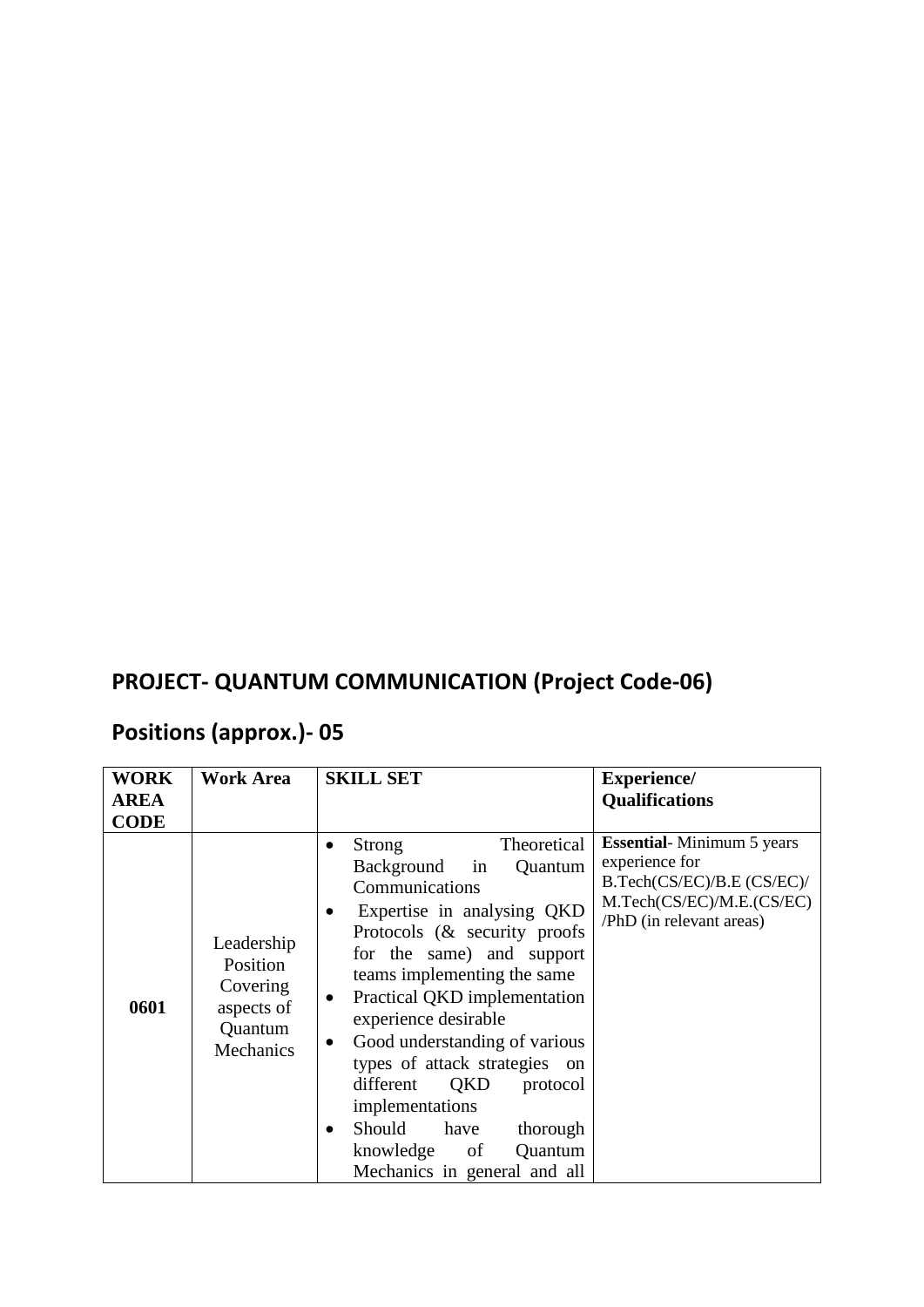| 0602 | <b>FPGA</b><br>Programming | aspects related to Quantum<br>Communications in particular<br><b>Strong</b><br>documentation<br>and<br>presentation skills; must be<br>proficient in relevant software<br>tools used in the same<br>Experience in FPGA design,<br>from<br>low-level<br>hardware<br>description languages<br>like<br>Verilog/VHDL to high-level<br>programming options like C,<br>$C_{++}$ , and open computing<br>language (OpenCL)<br>· Knowledge of Xilinx FPGA<br>cards, and tools like Vivado<br>for application development<br>Core<br>FPGA,<br>IP<br><sub>on</sub><br>development and integration<br>Experience of working on<br>Optical<br>Communication<br>products desirable<br>Strong digital design concepts<br>as well as knowledge of Linux<br>operating system<br>Coding knowledge of C, C++,<br>shell<br>scripting,<br>Python<br>scripting | Minimum 2 years in Research<br>and Development<br>B.Tech(CS/EC)/B.E (CS/EC)/<br>M.Tech(CS/EC)/M.E.(CS/EC)<br>/PhD (in relevant areas) |
|------|----------------------------|-------------------------------------------------------------------------------------------------------------------------------------------------------------------------------------------------------------------------------------------------------------------------------------------------------------------------------------------------------------------------------------------------------------------------------------------------------------------------------------------------------------------------------------------------------------------------------------------------------------------------------------------------------------------------------------------------------------------------------------------------------------------------------------------------------------------------------------------|---------------------------------------------------------------------------------------------------------------------------------------|
|      |                            | Knowledge of Ethernet &<br>other telecom protocols, error<br>correction,<br>privacy<br>amplification, synchronization<br>etc.<br>Experience in handling lab<br>instruments for debugging e.g.<br>Mixed Signal Oscilloscope,<br>signal generators etc.<br>· Experience in FPGA Timing<br>closure<br>· Experience working<br>with<br><b>SoC</b><br>based<br>systems<br>and knowledge of protocols<br>such as SPI, UART, I2C,<br>USB.<br>Strong documentation<br>and<br>presentation skills; must be<br>proficient in relevant software<br>tools used in the same                                                                                                                                                                                                                                                                            |                                                                                                                                       |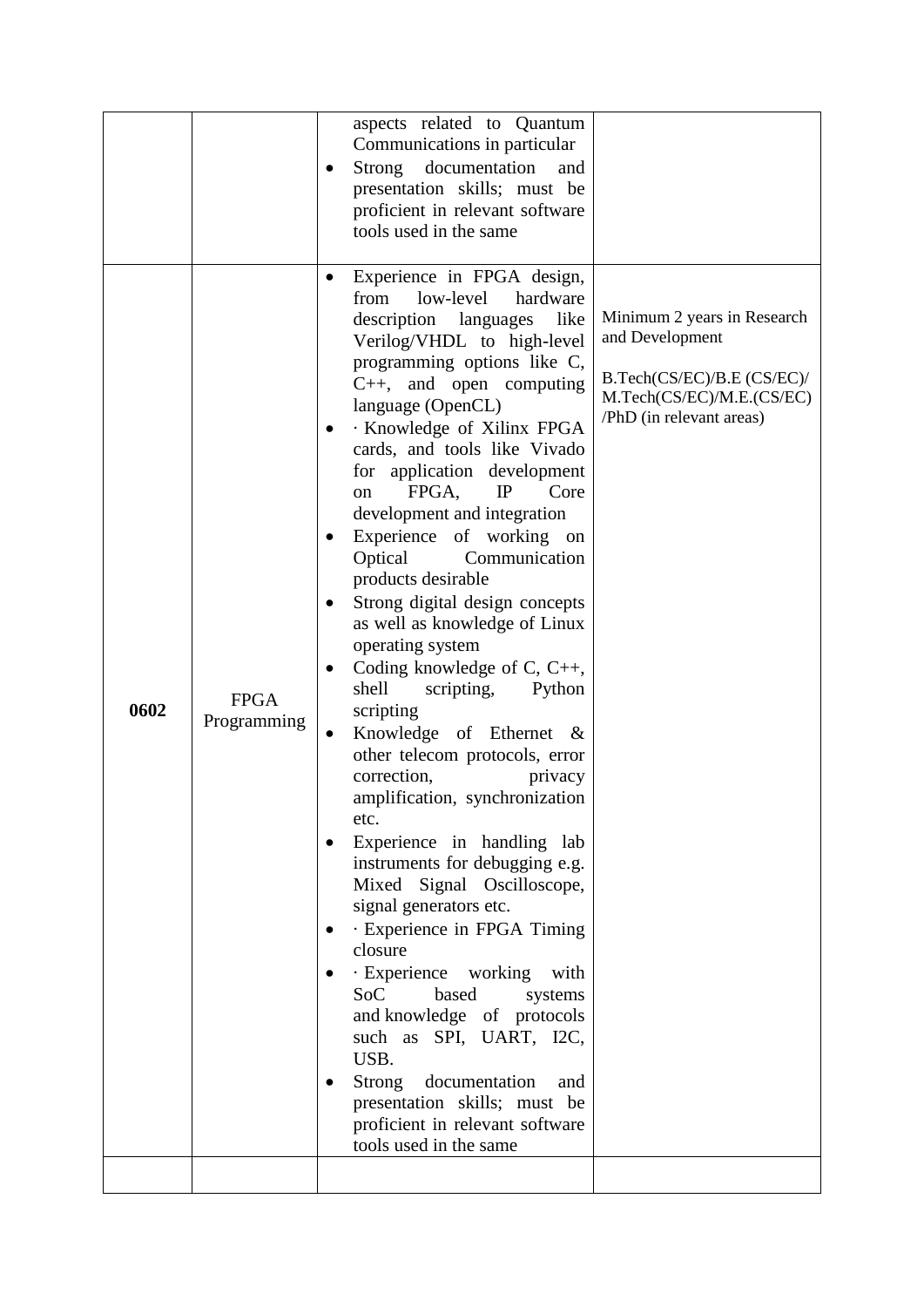| 0603 | Optical                     | Strong optical communication                                                                                                                                                                                                                                                                                                                                                                                                                                                                               | Minimum 2 years in Research                                                         |
|------|-----------------------------|------------------------------------------------------------------------------------------------------------------------------------------------------------------------------------------------------------------------------------------------------------------------------------------------------------------------------------------------------------------------------------------------------------------------------------------------------------------------------------------------------------|-------------------------------------------------------------------------------------|
|      | Communication               | fundamentals                                                                                                                                                                                                                                                                                                                                                                                                                                                                                               | and Development                                                                     |
|      | $\bullet$<br>$\bullet$<br>٠ | designing<br>Experience of<br>optical<br>communication<br>products<br>Good theoretical and practical<br>knowledge of optical devices<br>Optical<br>used<br>in<br>Communication and Quantum<br>Communications<br>Good Board design skills and<br>proficiency in tools used for<br>the same<br>Strong analog design concepts<br>and proficiency in tools used<br>for the same<br>documentation<br>Strong<br>and<br>presentation skills; must be<br>proficient in relevant software<br>tools used in the same | B.Tech(CS/EC)/B.E (CS/EC)/<br>M.Tech(CS/EC)/M.E.(CS/EC)<br>/PhD (in relevant areas) |

#### **PROJECT- Post-Quantum Cryptography (ProjectCode-07) Positions (approx.) - 05**

| <b>WORK</b> | <b>Work Area</b>     | <b>SKILL SET</b>                                                                                                                                                                                                                                                                                                                                                                                                                                                                                                                                                              | <b>Experience/</b>                                                                                                                    |
|-------------|----------------------|-------------------------------------------------------------------------------------------------------------------------------------------------------------------------------------------------------------------------------------------------------------------------------------------------------------------------------------------------------------------------------------------------------------------------------------------------------------------------------------------------------------------------------------------------------------------------------|---------------------------------------------------------------------------------------------------------------------------------------|
| <b>AREA</b> |                      |                                                                                                                                                                                                                                                                                                                                                                                                                                                                                                                                                                               | <b>Qualifications</b>                                                                                                                 |
| <b>CODE</b> |                      |                                                                                                                                                                                                                                                                                                                                                                                                                                                                                                                                                                               |                                                                                                                                       |
| 0701        | Embedded<br>Software | Programming<br>Embedded<br>$\bullet$<br>different<br>embedded<br>with<br>MPU and MCUs, C and<br>ARM<br>assembly<br><b>GNU</b><br>programming,<br>toochain, Bootloader<br>and<br>Secure Boot development,<br>bringup, Buildroot,<br>Board<br>RTOS and FreeRTOS based<br>development<br>Experience in Baremetal<br>software development, Linux<br>kernel and Device Driver<br>programming, Open Source<br>Software development,<br>TCP/IP stack development<br>Experience working<br>with<br>$\bullet$<br><b>SOC</b><br>FPGA<br>based<br><b>or</b><br>Python<br>systems, Yocto, | Minimum 2 years in Research<br>and Development<br>B.Tech(CS/EC)/B.E (CS/EC)/<br>M.Tech(CS/EC)/M.E.(CS/EC)<br>/PhD (in relevant areas) |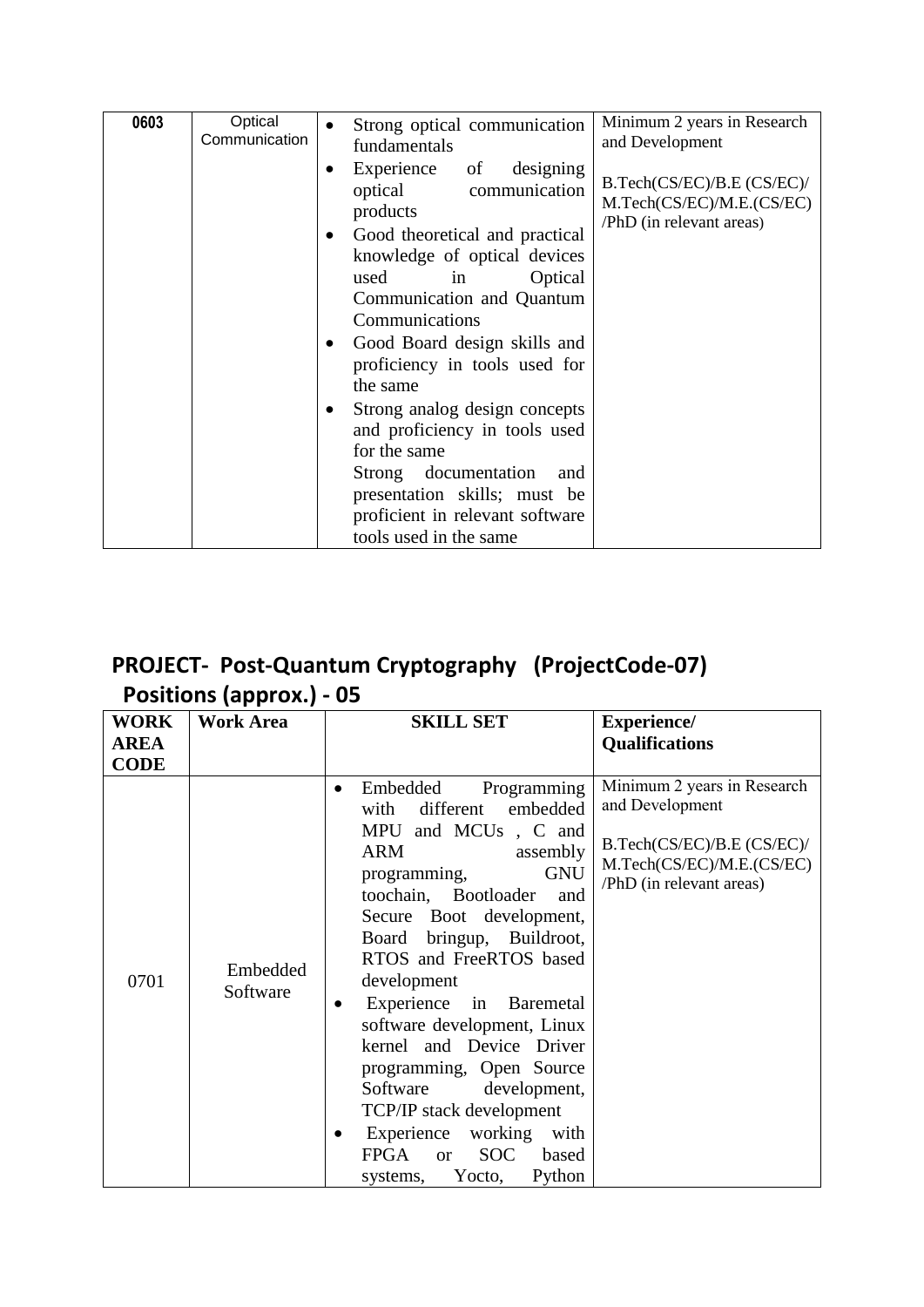| 0702 | FPGA Design<br>$\&$<br>Implementation                                         | scripting, GUI development<br>using Qt/QML<br>Experience working with lab<br>٠<br>tools<br>Debuggers etc.), Linux and<br><b>RTOS</b><br>based<br>programming experience<br>Good<br>programming skills, FPGA<br>design<br>experience<br>Exp. with FPGA synthesis<br>٠<br>tool- Xilinx Vivado, Altera<br>Quartus II or similar, IP Core<br>development and integration<br>Experience<br>Signal Oscilloscope usage<br>Experience in FPGA Timing<br>$\bullet$<br>closure<br>Experience in TCL/Tk and<br>Python<br>programming skills<br>Experience in Linux kernel<br>٠<br>and<br>Device<br>Programming, Experience in<br><b>Baremetal</b><br>and<br>based system development<br>Experience working<br>SoC based systems<br>Lab<br>experience<br>boards<br>debugging.Protocol<br>knowledge of peripherals:<br>SPI, UART, I2C, USB. | (Oscilloscope,<br>system<br>Verilog/VHDL<br>development<br>Mixed<br>with<br>scripting, Good C<br>Driver<br>FreeRTOS<br>with<br>probing<br>and | Minimum 2 years in Research<br>and Development<br>B.Tech(CS/EC)/B.E (CS/EC)/<br>M.Tech(CS/EC)/M.E.(CS/EC)<br>/PhD (in relevant areas) |
|------|-------------------------------------------------------------------------------|--------------------------------------------------------------------------------------------------------------------------------------------------------------------------------------------------------------------------------------------------------------------------------------------------------------------------------------------------------------------------------------------------------------------------------------------------------------------------------------------------------------------------------------------------------------------------------------------------------------------------------------------------------------------------------------------------------------------------------------------------------------------------------------------------------------------------------|-----------------------------------------------------------------------------------------------------------------------------------------------|---------------------------------------------------------------------------------------------------------------------------------------|
|      |                                                                               | Experience<br>in                                                                                                                                                                                                                                                                                                                                                                                                                                                                                                                                                                                                                                                                                                                                                                                                               | Design,                                                                                                                                       |                                                                                                                                       |
| 0703 | Post-<br>Quantum<br>Cryptography<br>Algorithms<br>Implementation<br>& Testing | Implementation & Testing of<br>Post-Quantum Cryptography<br>Algorithms,<br>(PQC)<br>Channel Analysis & Testing<br>Experience in working in<br>Security Projects.                                                                                                                                                                                                                                                                                                                                                                                                                                                                                                                                                                                                                                                               | Side-                                                                                                                                         | Minimum 2 years in Research<br>and Development<br>B.Tech(CS/EC)/B.E (CS/EC)/<br>M.Tech(CS/EC)/M.E.(CS/EC)<br>/PhD (in relevant areas) |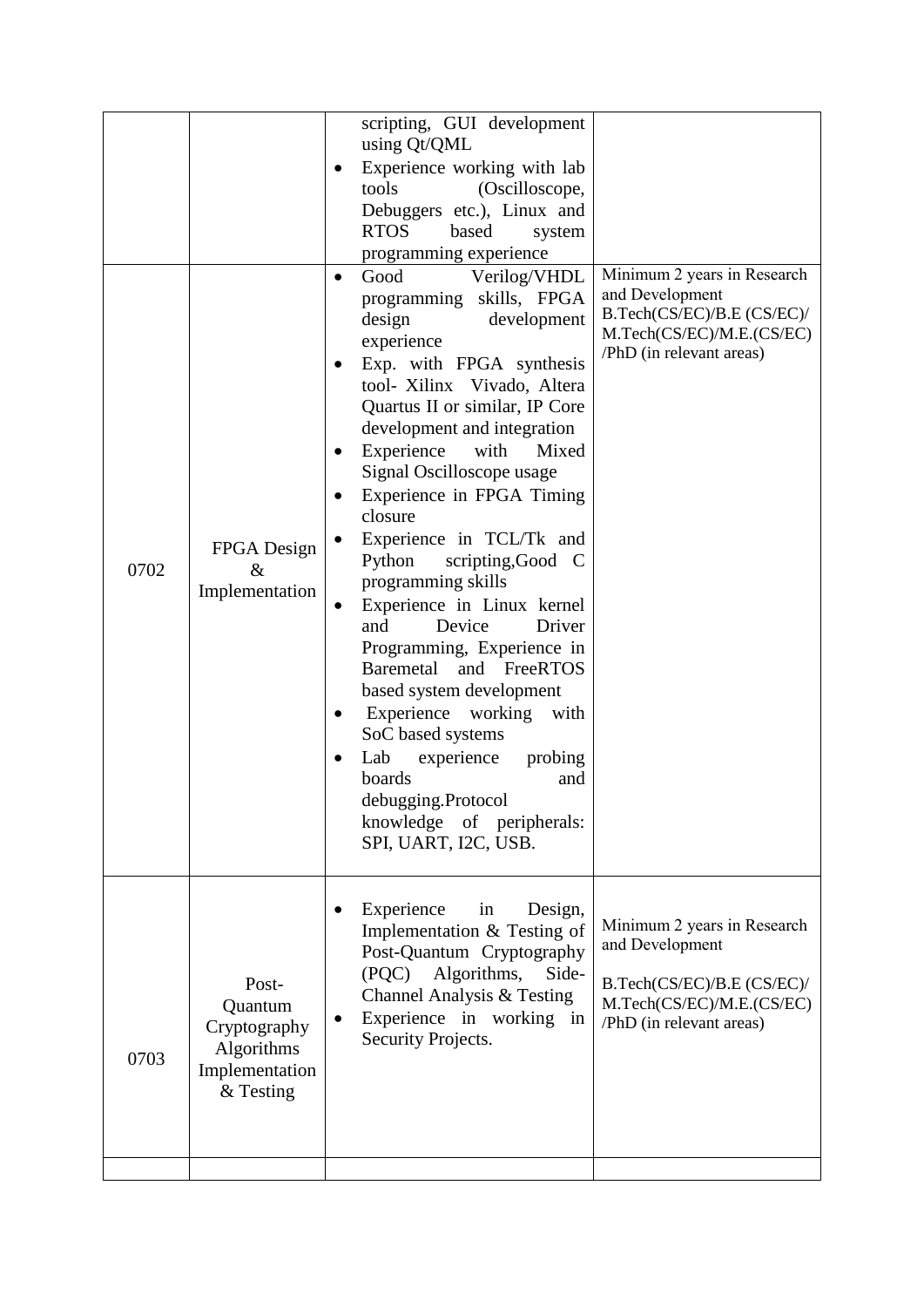| 0704 | Post-Quantum<br>Cryptography<br><b>Algorithms</b><br>Theoretical<br>Analysis $\&$<br>Cryptanalysis | $\bullet$ | Strong<br>background in Cryptography.<br>Experience of Theoretical<br>Analysis on Lattice and Code<br><b>POC</b><br>based<br>analysis of security strengths<br>Study of security attacks,<br>cryptanalysis,<br>analysis etc. | Theoretical<br>algorithms,<br>Side-channel | Minimum 2 years in Research<br>and Development<br>B.Tech(CS/EC)/B.E (CS/EC)/<br>M.Tech(CS/EC)/M.E.(CS/EC)<br>/PhD (in relevant areas) |
|------|----------------------------------------------------------------------------------------------------|-----------|------------------------------------------------------------------------------------------------------------------------------------------------------------------------------------------------------------------------------|--------------------------------------------|---------------------------------------------------------------------------------------------------------------------------------------|
|------|----------------------------------------------------------------------------------------------------|-----------|------------------------------------------------------------------------------------------------------------------------------------------------------------------------------------------------------------------------------|--------------------------------------------|---------------------------------------------------------------------------------------------------------------------------------------|

#### **PROJECT- Validation and Field Support (ProjectCode-08) Positions (approx.) - 15**

| <b>WORK</b>                | <b>Work Area</b>     | <b>SKILL SET</b>                                                                                                                                                                                                                                                                                                                                                                                                    | <b>Experience/</b>                                                                                                                                                                      |
|----------------------------|----------------------|---------------------------------------------------------------------------------------------------------------------------------------------------------------------------------------------------------------------------------------------------------------------------------------------------------------------------------------------------------------------------------------------------------------------|-----------------------------------------------------------------------------------------------------------------------------------------------------------------------------------------|
| <b>AREA</b><br><b>CODE</b> |                      |                                                                                                                                                                                                                                                                                                                                                                                                                     | <b>Qualifications</b>                                                                                                                                                                   |
| 0801                       | Networking<br>Domain | of<br>Working<br>knowledge<br>TCP/IP<br>protocol<br>Suite,<br>networking devices<br>like<br>Router, Switch $(L2 \& L3)$ ,<br>VoIP, Firewall, Access<br>٠<br>Points etc.<br>Network Configuration and<br>٠<br>testing.<br>Understanding of IP/MPLS<br>$\bullet$<br>and Ethernet technologies,<br>Switching<br>Routing<br>and<br>protocols<br>(STP, RSTP, MSTP, OSPF,<br>BGP, RIP, EIGRP etc.), SIP<br>protocols etc. | Minimum 2 years in Research<br>and Development / Field<br>Support/Validation in relevant<br>area<br>B.Tech(CS/EC)/B.E (CS/EC)/<br>M.Tech(CS/EC)/M.E.(CS/EC)<br>/PhD (in relevant areas) |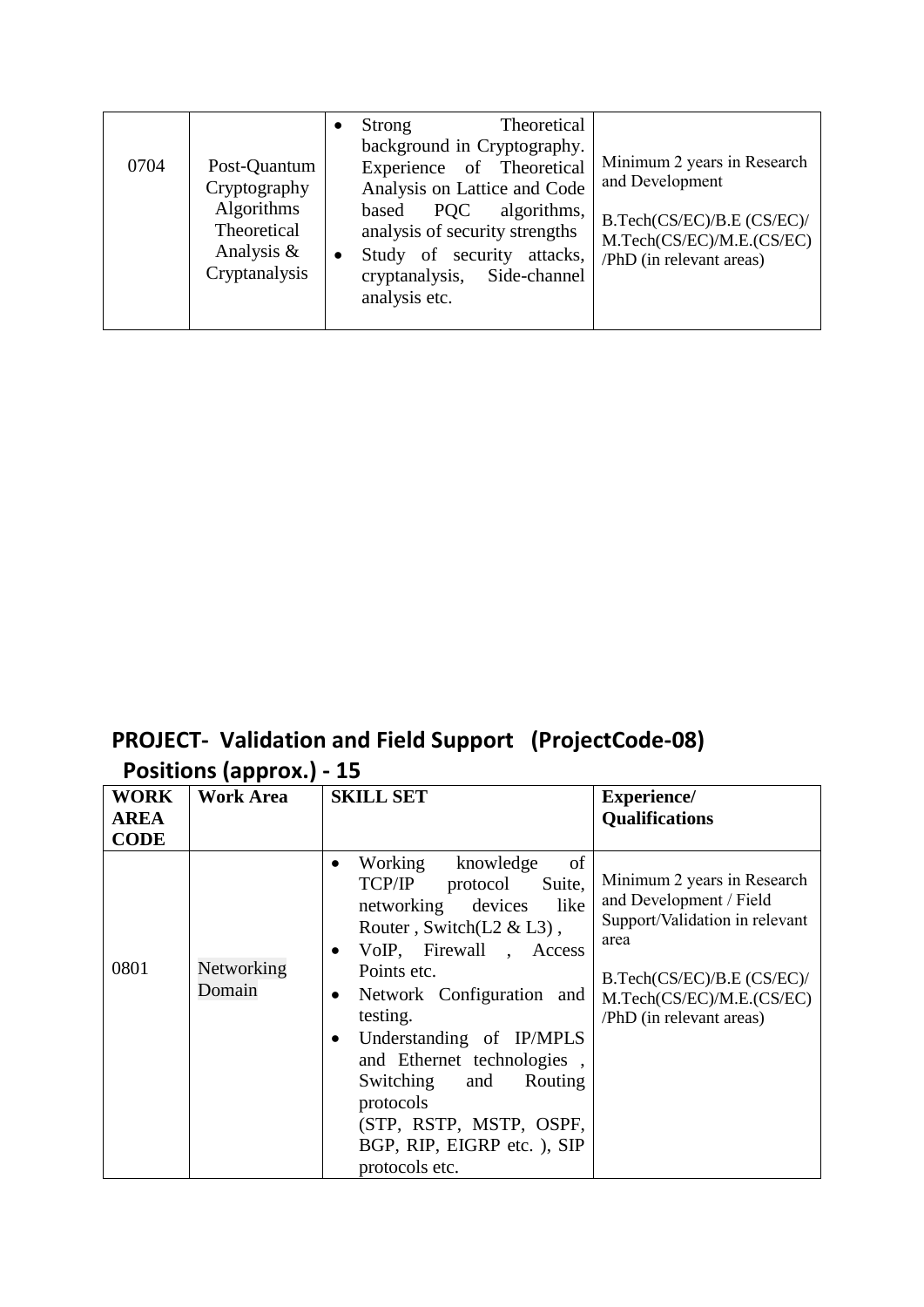|      |                                                   | Network<br>Administration,<br>$\bullet$<br>Systems/network Integration,<br>Troubleshooting, Operation &<br>Maintenance,<br>understanding<br>of networking security<br><b>CCNA/CCNP</b><br>certification<br>preferred.                                                                                                                                                                                                                                                                                                                                                                                                                                                                                                                                                                                                                                                                                                                                                                                                                                                                              |
|------|---------------------------------------------------|----------------------------------------------------------------------------------------------------------------------------------------------------------------------------------------------------------------------------------------------------------------------------------------------------------------------------------------------------------------------------------------------------------------------------------------------------------------------------------------------------------------------------------------------------------------------------------------------------------------------------------------------------------------------------------------------------------------------------------------------------------------------------------------------------------------------------------------------------------------------------------------------------------------------------------------------------------------------------------------------------------------------------------------------------------------------------------------------------|
| 0802 | <b>Field Support</b><br>(Telecom & IP<br>Network) | Minimum 2 years in Research<br>Candidate shall have<br>and Development/Field<br>experience of installation,<br>Support/Validation in relevant<br>deployment and support<br>area<br>of different elements of<br>2G/3G/4G network<br>B.Tech(CS/EC)/B.E (CS/EC)/<br>M.Tech(CS/EC)/M.E.(CS/EC)<br>Candidate shall have<br>/PhD (in relevant areas)<br>experience of working on<br>Network management and<br>troubleshooting.<br>Hands-on experience of<br>working on UNIX/Linux<br>environment, shell<br>scripting will be an<br>additional advantage<br>Candidate shall have<br>experience of working on<br>Cloud environment.<br>Knowledge of<br>Architecture of EPC &<br>IMS as well as different<br>Call flows in 4G/Volte<br><b>Network</b><br>Good grasp on different<br>Debugging Tools like<br>Wireshark, Tcpdump,<br>Tethereal<br>Knowledge of VOIP,<br>$\bullet$<br>SIP, Megaco, Diameter,<br>MAP, GTP etc.<br>Knowledge of<br>Networking Protocols i.e.<br>OSPF, BGP, ACL, MPLS<br>etc.<br>Comfortable with<br>frequent Travelling/Field<br>Visit at Customer sites<br>Good verbal and oral |
|      |                                                   | communication skill                                                                                                                                                                                                                                                                                                                                                                                                                                                                                                                                                                                                                                                                                                                                                                                                                                                                                                                                                                                                                                                                                |